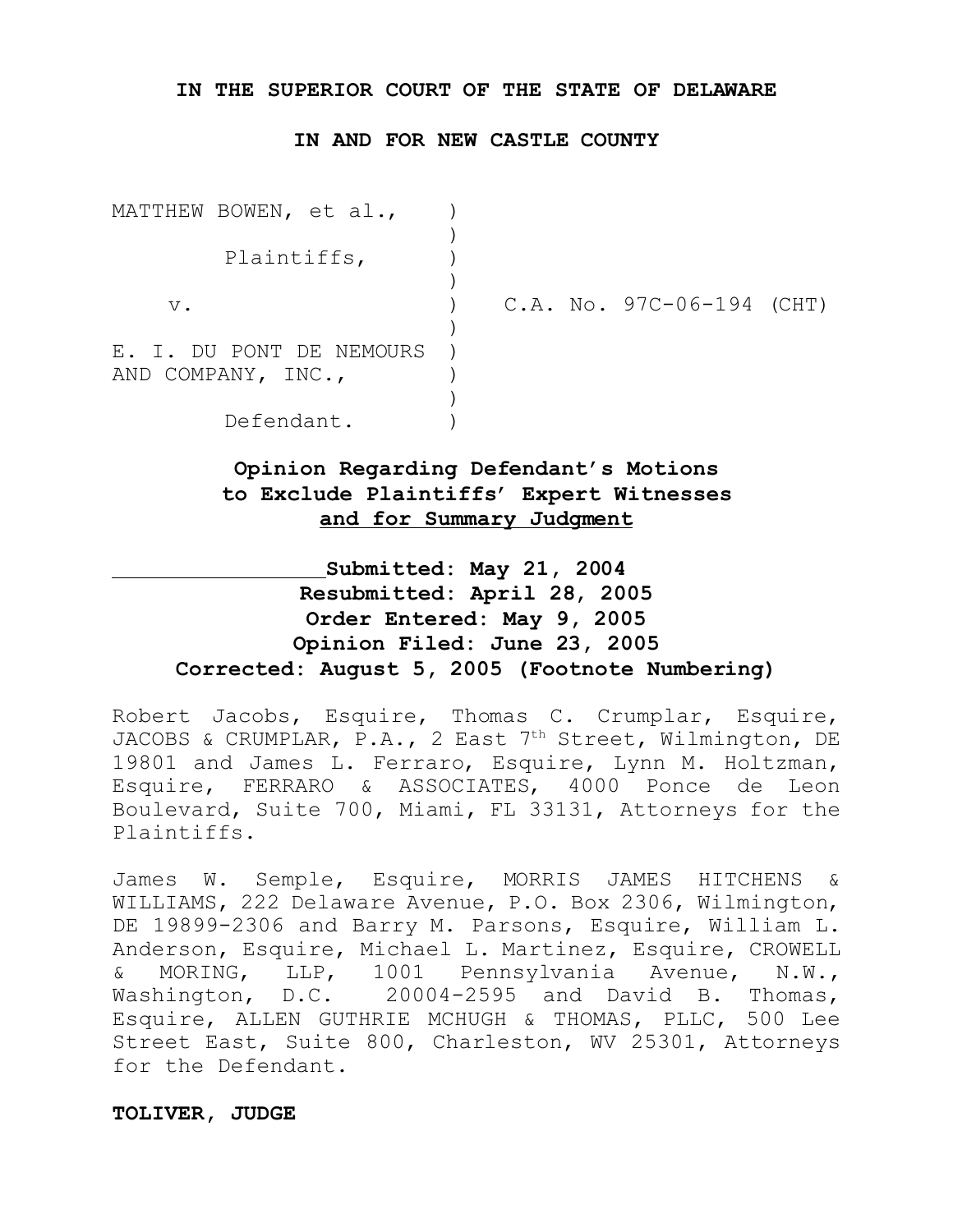## **STATEMENT OF FACTS AND NATURE OF THE PROCEEDINGS**

## **Factual Background**

As noted in prior proceedings, the plaintiffs are eight minor children and their parents who have alleged that the children suffered injuries manifested at birth as a result of the exposure of the children's mothers to an agricultural product sold under the trade name of Benlate. Benlate was manufactured by the defendant, the DuPont Company. More specifically, the plaintiffs contend that the mothers of the children were dermally exposed to Benlate during the early stages of their pregnancies. Once deposited, the Benlate was alleged to have passed thru the skin to the developing fetus via the placenta where it acted to retard fetal growth and cell development. The product, which the plaintiffs allege is a human teratogen,<sup>1</sup> was being used as directed at the time of the exposure.

The exposure and births in question are alleged to

 $<sup>1</sup>$  A teratogen is defined as "a drug or other agent that causes</sup> abnormal prenatal development." *PDR Medical Dictionary*, at 1796 (Lippencott, Williams and Wilkins, 2nd Ed. 2000).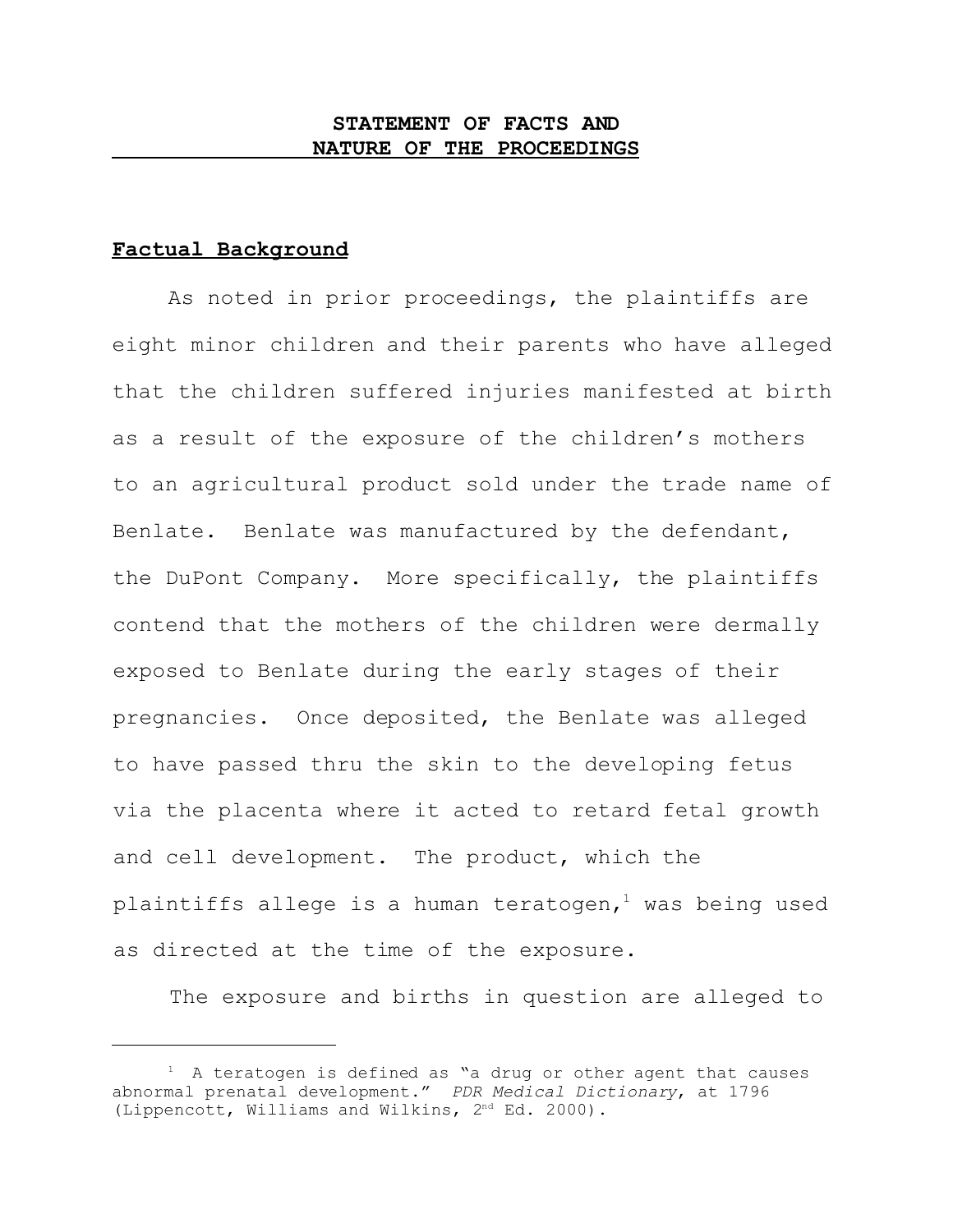have taken place between 1984 and  $1995.^2$  All but two of the mothers were so exposed in a non-commercial setting while spraying plants or trees during gardening or were in the presence of someone who was engaged in such spraying. The remaining two were exposed during the course of their employment.<sup>3</sup> The injuries the children suffered which the plaintiffs attribute to Benlate include anophthalmia and microphthalmia<sup>4</sup> as well as other forms of arrested development, physical, emotional and intellectual.

Of the eight children, three were from Scotland, (Brown, Copeland and Johnstone), three were from

 $2^2$  The dates of birth are as follows: Emily Bowen, August 9, 1994; Darren Griffin, November 23, 1995; Phillip Brown, February 15, 1984; Khalid Memom, June 24, 1985; Gary Copland, June 6, 1992; Blake Ison, November 13, 1993 and Jesse Hanham, November 10, 1990.

<sup>&</sup>lt;sup>3</sup> The location of the spraying, inside versus outside, and who was spraying the Benlate mixture as well as the number of times the exposure took place and the conditions existing at the time, varied from mother to mother. For example, Darren Griffin's mother was exposed to Benlate on one occasion while her father-in-law was spraying trees and/or shrubbery and she was standing approximately fifteen feet away with her husband. Emily Bowen's mother, however, sprayed the plants in the garden in their residence herself on several occasions. She was also present at times when Emily Bowen's father sprayed the same plants. Ison and Hanham were the mothers who were alleged to have been exposed to Benlate while engaged in occupations away from their homes.

Children afflicted with anophthalmia are born with no eyes and those suffering from microphthalmia are born with very small eyes.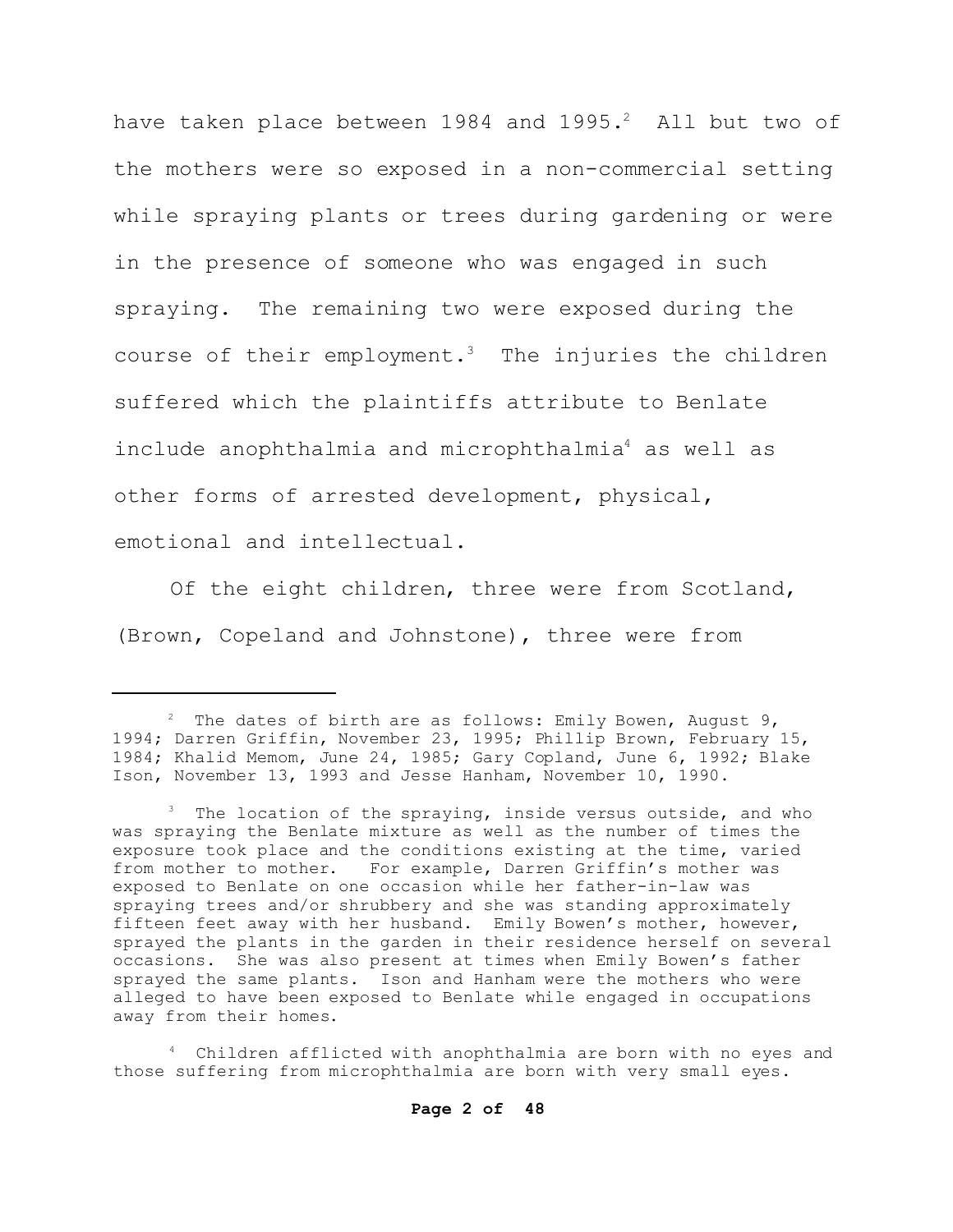England and Wales (Bowen, Griffin and Memon) and two originated from New Zealand (Ison and Hanham). Two separate lawsuits were filed on June 24, 1997 (Civil Action Nos. 97C-06-193 and 97C-06-194) by the Bowens, Griffins, Isons and Hanhams. On July 15, 1997, a third suit was filed by the Browns, Copelands, Johnstones and Memons (Civil Action No. 97C-07-113).

The defendant denies that Benlate is a human teratogen or that it otherwise was responsible for the problems experienced by the plaintiffs. Those problems, the defendant contends, were caused by factors independent of the defendant and Benlate. In addition, the defendant affirmatively raised other defenses in response to the plaintiffs' claims of liability.

Benlate is described as a fungicide developed by the defendant primarily for commercial agricultural use and is designed to prevent and cure fungal infections in plants and crops. The defendant first placed the product on the market for sale in 1970. Although it was only sold commercially in the United States, the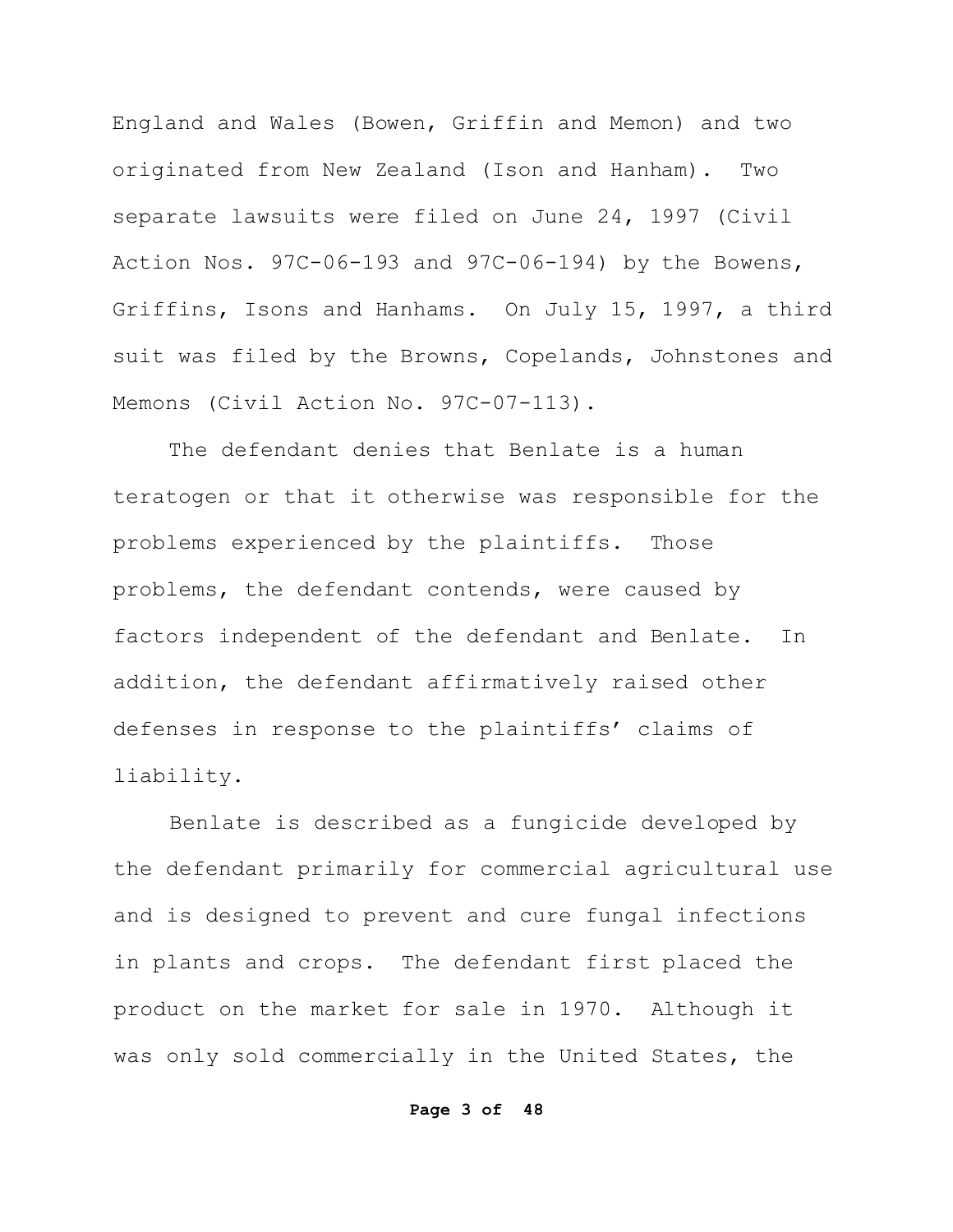product was available for purchase for home use outside the United States, and in particular, in the United Kingdom and New Zealand where the exposures complained about herein took place. The sale of Benlate was halted and it was withdrawn from all markets in 1995.

## **Relevant Procedural History**

## **A. Pre-Trial Motions**

The defendant moved to dismiss the litigation on grounds of *forum non conveniens* on August 18, 1997. This Court granted the defendant's motion on August 28, 1998. The plaintiffs appealed and the Delaware Supreme Court reversed on June 14, 1999. On remand, the Court directed that the prosecution of the matter continue in this jurisdiction.

On July 24, 2001, the defendant again moved to dismiss the cases filed by the plaintiffs, this time on statute of limitation grounds. The matter was briefed and argument held on March 28, 2002. On April 25, 2002, this Court ruled that six of the eight claims did run afoul of 10 *Del*. *C*. §8119, and granted the relief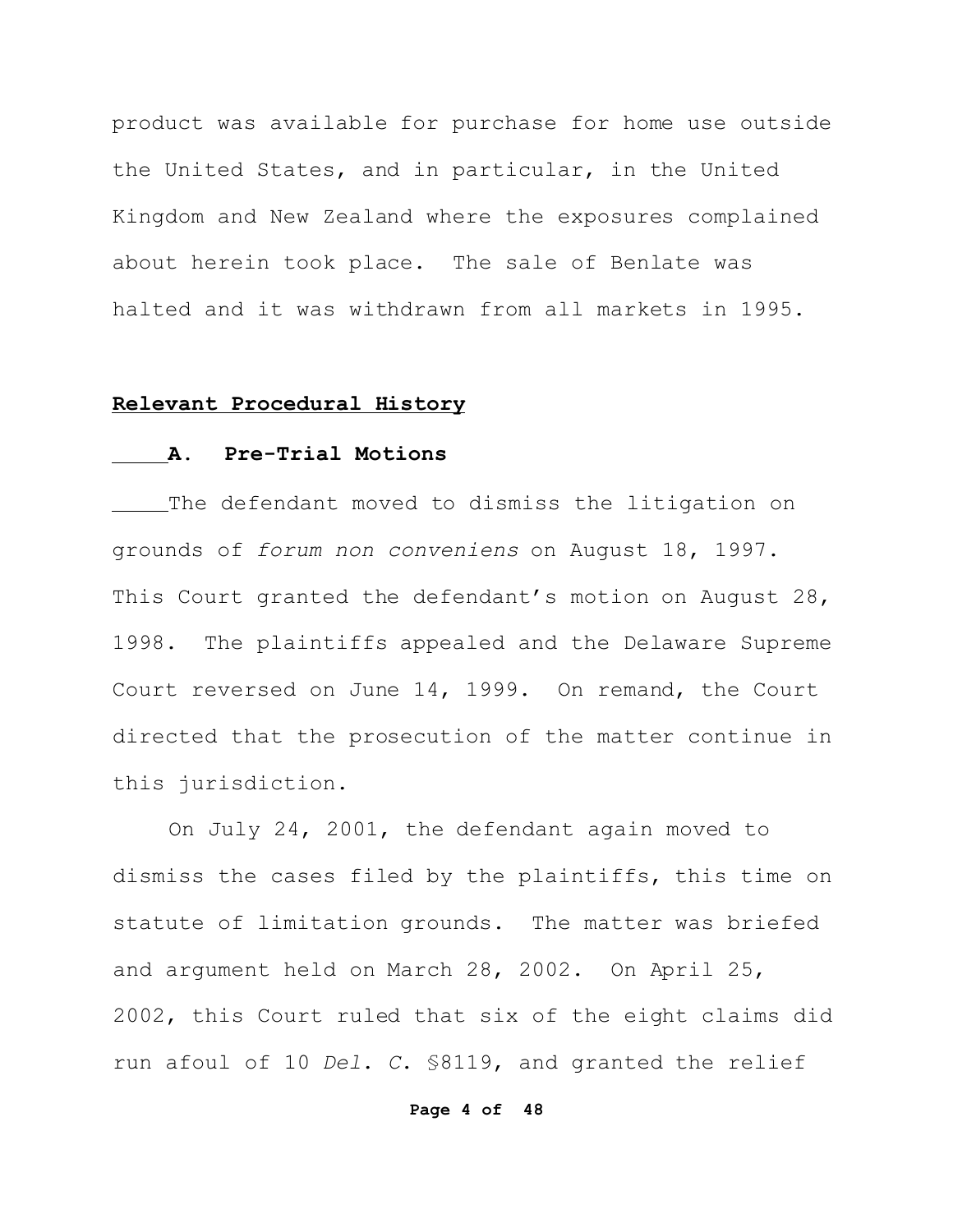sought as to those cases. Only the claims on behalf of Emily Bowen and Darren Griffin, in part, survived. The plaintiffs again appealed and the Delaware Supreme Court again agreed with the plaintiffs. The Court ruled that the statute of limitations did not begin to run until the technology and/or knowledge was available to allow the plaintiffs to discover that their injuries, obvious from birth, were caused by the negligence of another. Shortly thereafter, the prosecution of those claims, also known as the "remanded cases", resumed.

On May 20, 2003, the plaintiffs moved to consolidate the three cases for purposes of pretrial proceedings and for trial itself, based upon the existence of common questions of law and fact. The cases had essentially proceeded on a common course until that point in time. The defendant opposed the motion in so far as it requested that the cases be tried together as one cause of action. It argued that the defense would suffer undue prejudice given the nature of the cause of action and the injuries the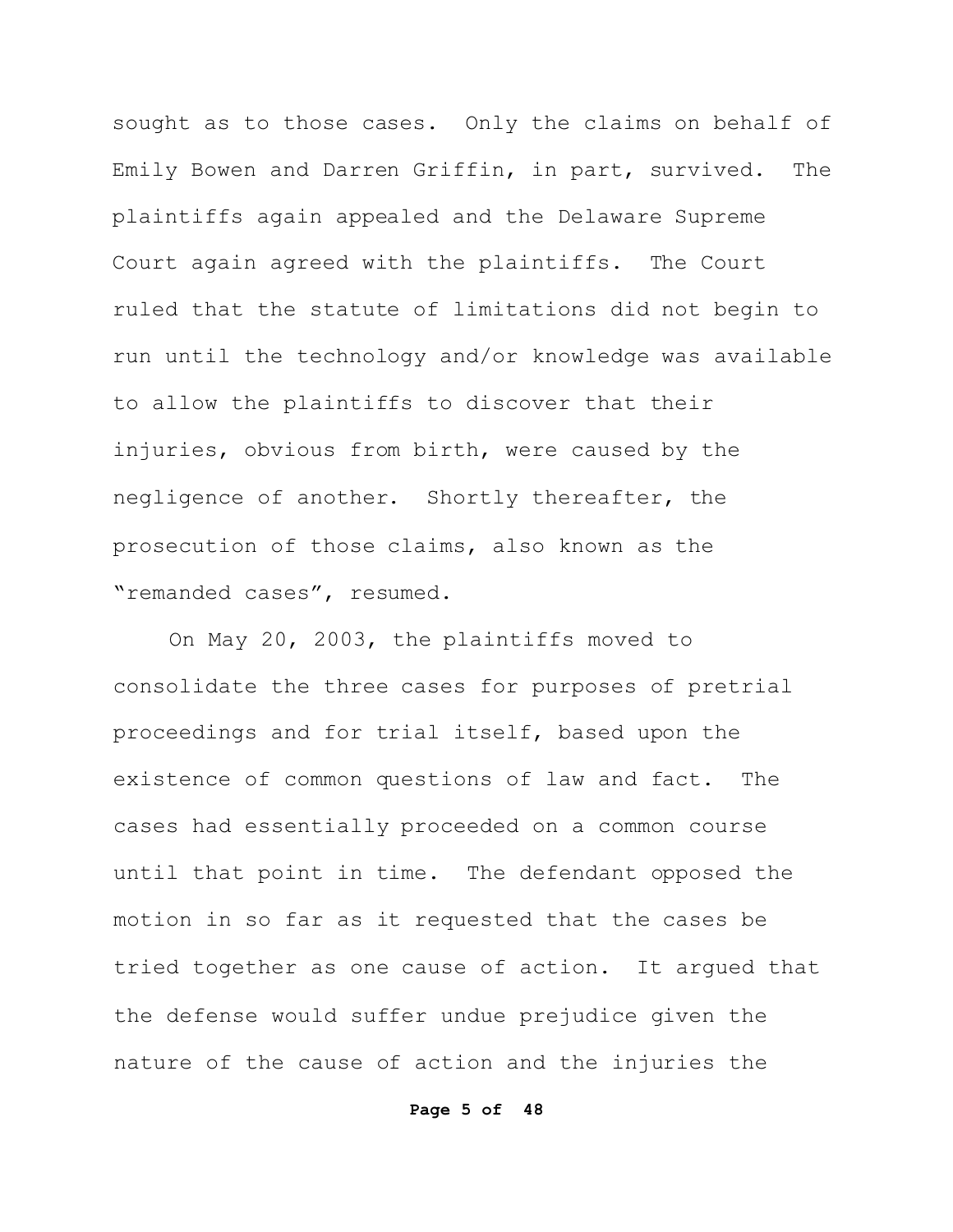plaintiffs claimed resulted from the use of Benlate. On April 27, 2004, this Court granted the plaintiffs' motion as to the consolidation of the cases for pretrial purposes, but refused to order that all eight causes of action be tried together.

Instead, the Court ordered the cases grouped in pairs, resulting in four trials. The claims made by and on behalf of Emily Bowen and Darren Griffin were to be tried first given the fact that the prosecution of those two cases had suffered the least interruption by the appellate proceedings relating to the statute of limitations issues described above. Their trial was initially scheduled to begin on October 12, 2004 and conclude on or before December 3, 2004. It is this first trial that is the focus of this opinion.<sup>5</sup>

# **B. Motion to Exclude Plaintiffs' Expert Witnesses Based Upon DRE 702**

As was to be expected, both sides retained numerous experts to provide assistance in preparing the case for

<sup>&</sup>lt;sup>5</sup> The scheduling of the other three trials is pending the resolution of the Bowen/Griffin matters, at least at this level.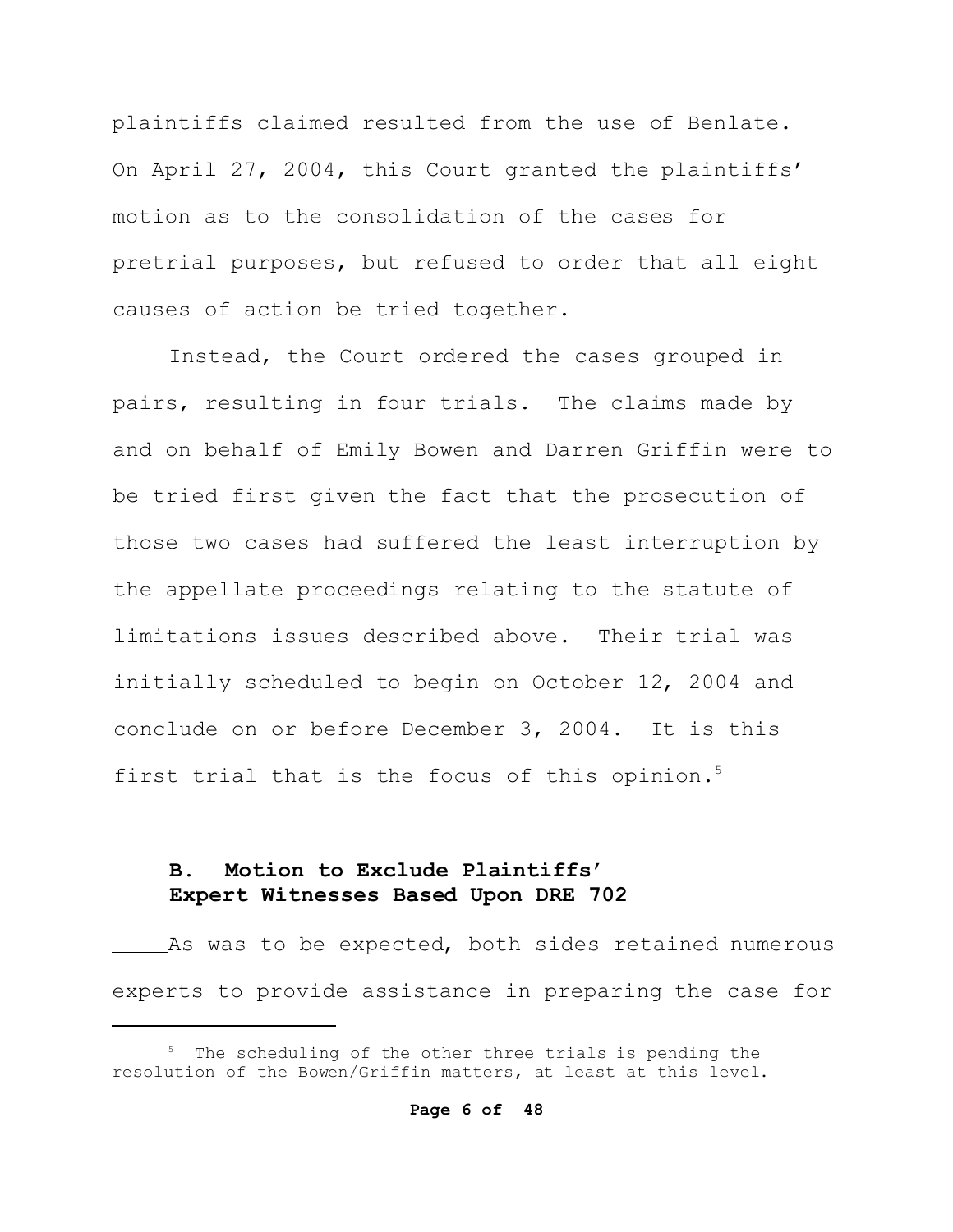trial generally as well as for purposes of testifying at trial concerning general and specific causation. Additional experts were retained to assist with issues relating to damages and other matters involved in presenting the case at trial. Indeed, neither side showed any reluctance in this regard. $6$  The defense proposed experts in the fields of genetics, teratology, ophthalmology, pharmacokinetics, dermal absorption, toxicology and pharmacology as well as other areas related to birth defects and the causes thereof. The plaintiffs engaged in similar efforts to obtain support for their causes of action. However, it is the plaintiffs' choice of experts in the fields of genetics, teratology, toxicology, dermal exposure and dermal absorption, that is the primary focus of this segment of the litigation. They are Dr. Charles V. Howard, Dr. David L. MacIntosh, Dr. Michael A. Patton, Dr. Mitchell W. Sauerhoff and Dr. Randall L. Tackett.

<sup>6</sup> It is difficult to ascertain the exact number of expert witnesses retained by the parties. However, based upon the proposed pretrial stipulation filed with the Court, it appears that each side has hired no less than twenty-five witnesses who were to be called as "experts".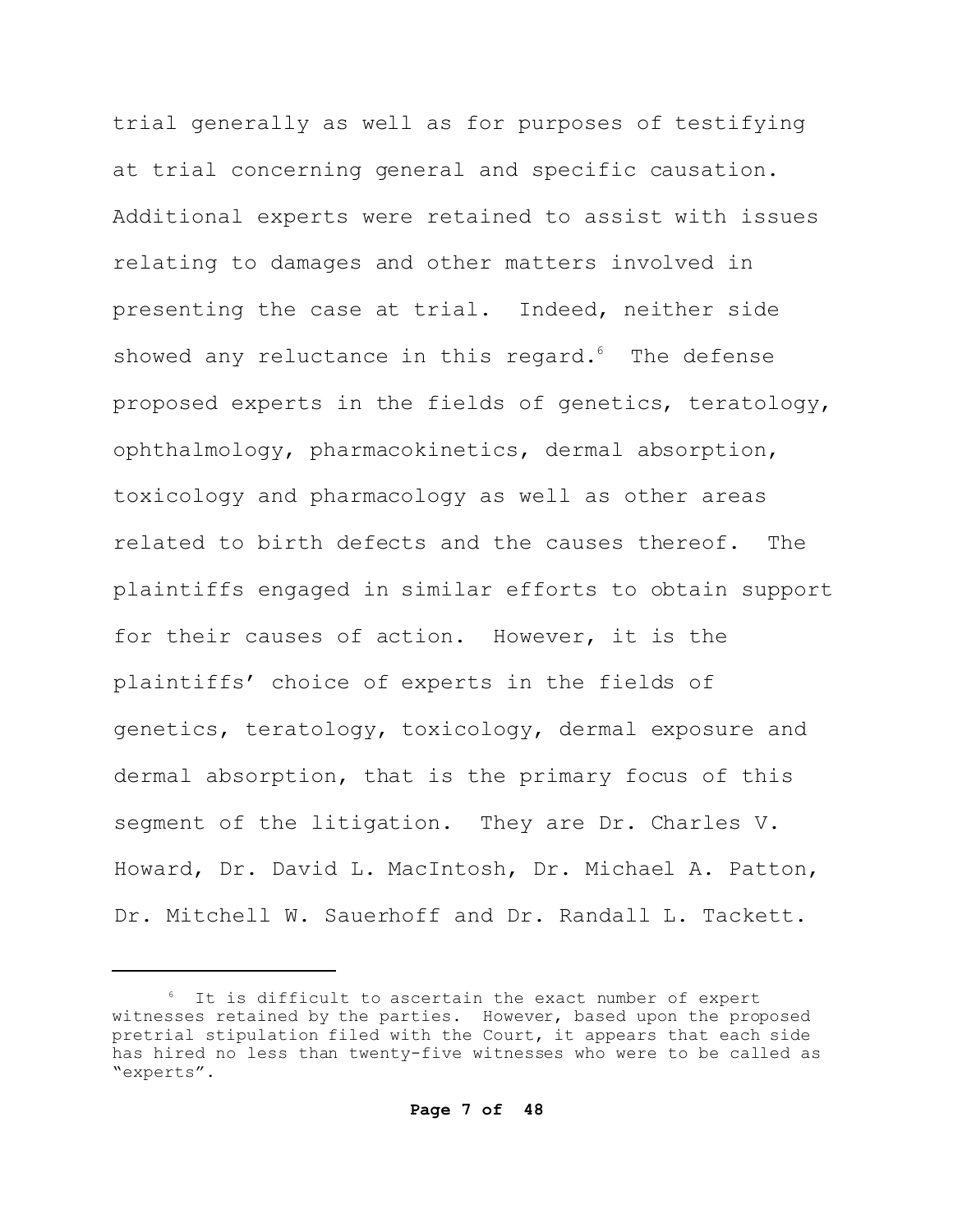Dr. Tackett, the record reflects, received his undergraduate degree in biology in 1975 followed by a master's degree in pharmacology in 1977 and a doctorate in pharmacology as well in 1979. He also has twentyfive years experience in research, writing and teaching pharmacology. At the time Dr. Tackett became involved in this matter, he was primarily employed as a professor at the University of Georgia College of Pharmacology, but has also published extensively in that field, acted as a peer reviewer for society journals and participated in reviewing grants for the American Heart Association.<sup>7</sup> Although he was initially assigned a broader role in terms of general and specific causation, after a defense motion directed to that end, his role was ultimately limited to providing testimony as an expert regarding the properties of Benlate as a human teratogen and its effects on fetal development at differing levels of exposure.

Dr. Sauerhoff received undergraduate and graduate

<sup>&</sup>lt;sup>7</sup> In addition, Dr. Tackett taught at two other colleges as an adjunct professor, presumably on the same subjects.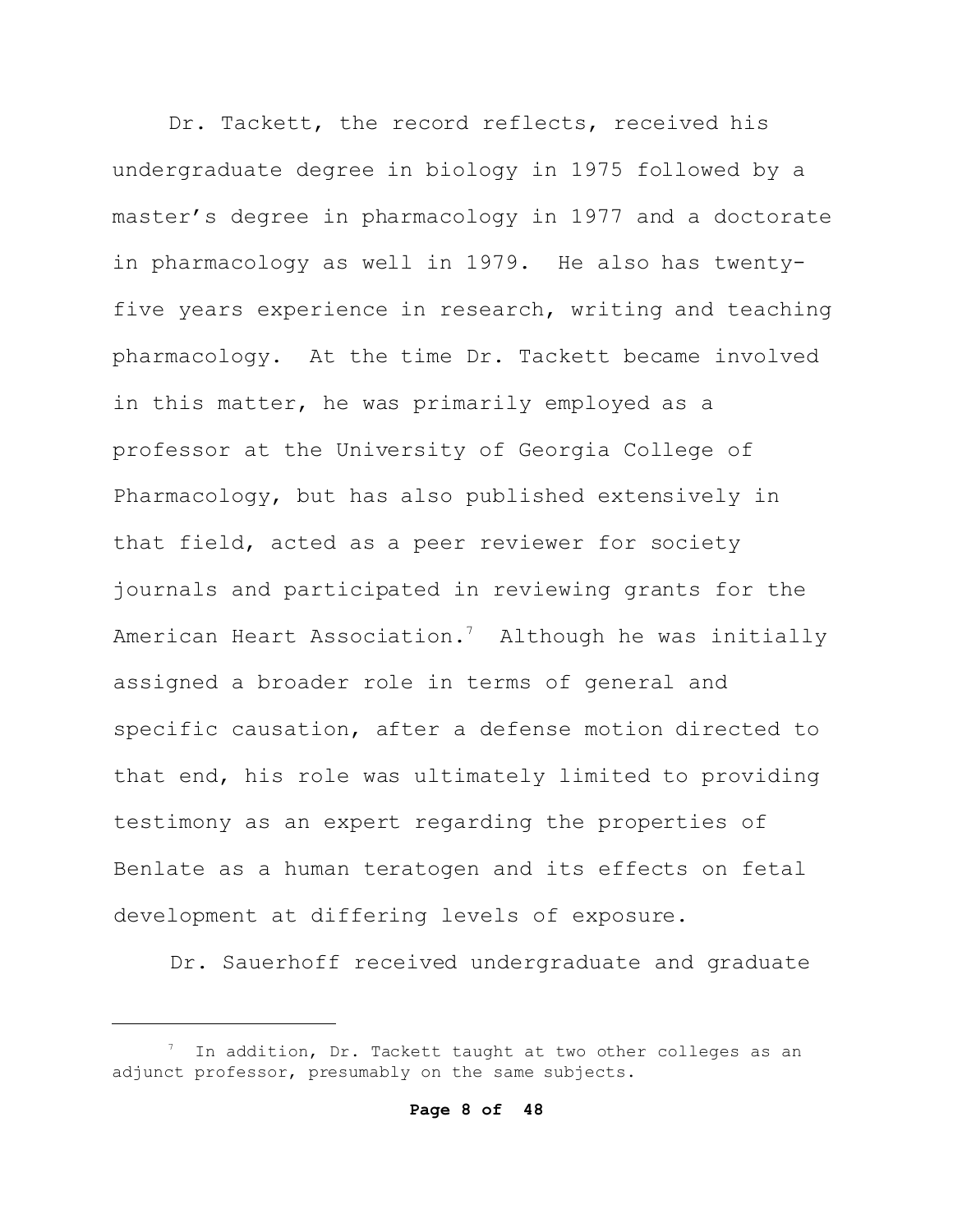degrees in biology and toxicology. He is a member of the faculty at the University of Connecticut School of Medicine and College of Pharmacy. His formal education was followed by employment in those fields for several large corporations for over twenty-three years. During that period of time, Dr. Sauerhoff has claimed responsibility for over one thousand toxicity investigation and safety studies in addition to substantial experience in human risk assessment. He also has experience with the rules and regulations of the Environmental Protection Agency ("EPA") and the Food and Drug Administration.

Dr. Sauerhoff has been retained as a expert in over three hundred cases relating to the causal effect of substances, along with evaluating the methodology of opposing experts. He opined in that regard that Drs. Howard, Tackett and MacIntosh followed standard methodologies accepted in their respective disciplines in rendering conclusions regarding the causal relationship between Benlate and the injuries suffered by Emily Bowen and Darren Griffin.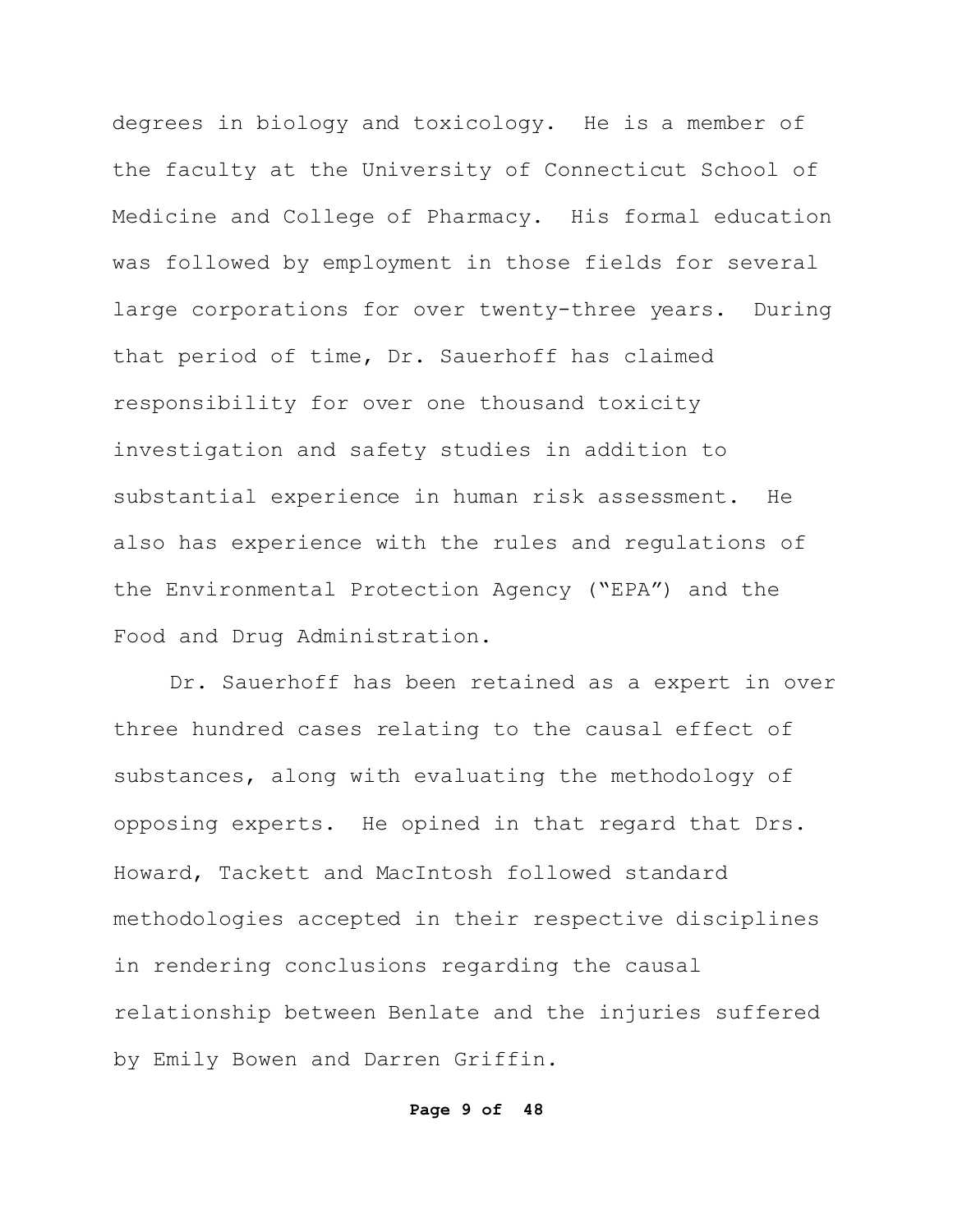Dr. McIntosh was retained by the plaintiffs to provide an opinion regarding dermal exposure and absorption of Benlate. He attended Indiana University where he received his undergraduate degree in Decisional Science in 1988 and his master's degree in Environmental Science in 1991. He was awarded his doctorate in Environmental Health from the Harvard School of Public Health in 1995. Dr. McIntosh began his professional career in 1996 as a professor at the University of Georgia in its Department of Environmental Health Science, College of Agriculture and Environmental Sciences. He taught graduate and undergraduate courses in environmental chemical air quality and hazardous waste management. In 2002, he became a senior associate with Environmental Health and Engineering, Inc., Newton, Massachusetts.

Dr. McIntosh has acted as a consultant with the EPA and the World Health Organization. He has presented papers and speeches on topics relating to human exposure to environmental contaminants, and has regularly published articles in peer reviewed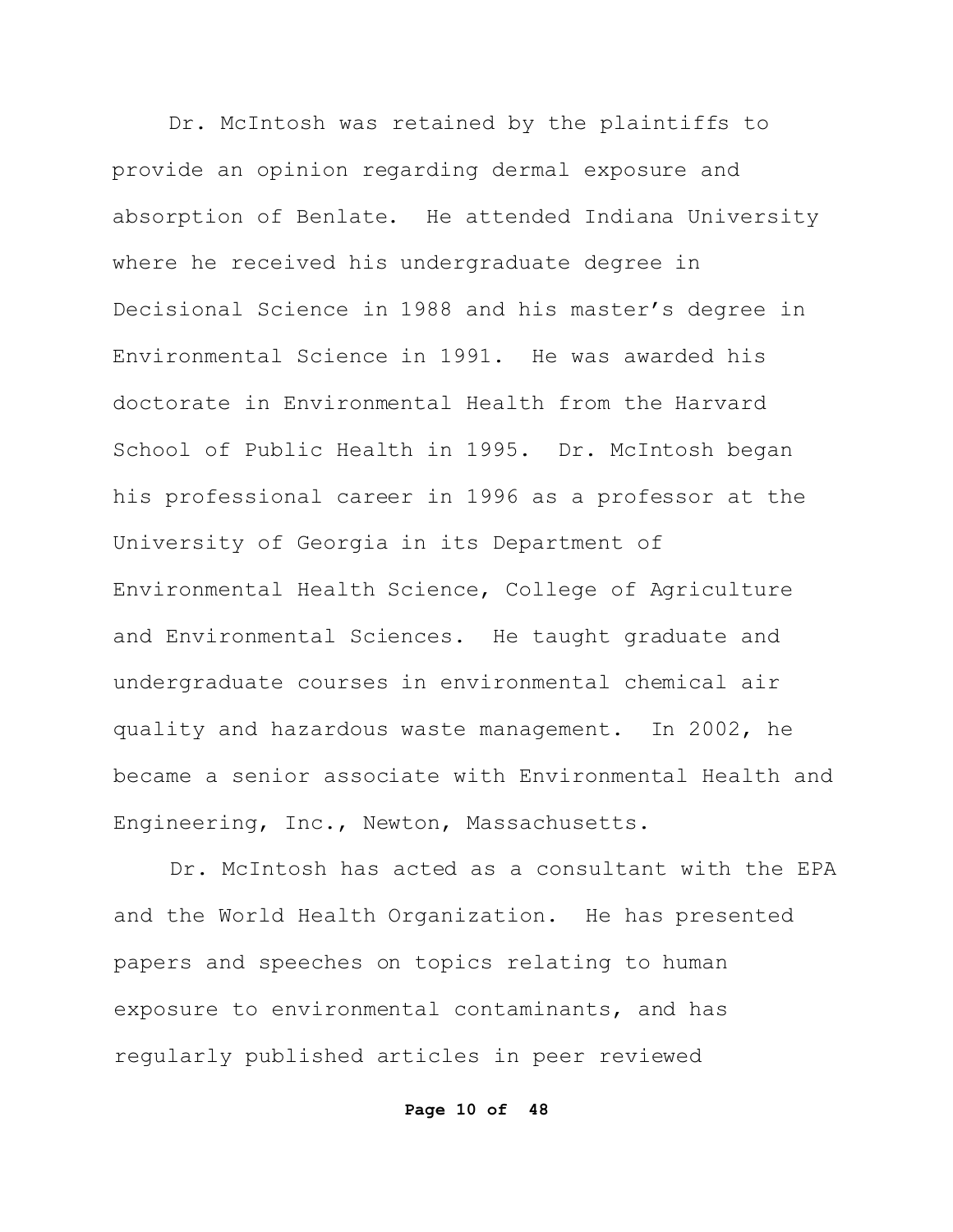scientific journals discussing human exposure to pesticides in residential settings. His research has included human exposure to chemical hazards in community and occupational settings.

Using a model formula provided by the EPA in its publication entitled "Dermal Exposure Assessment Principles and Applications",<sup>8</sup> Dr. McIntosh calculated the amount of Benlate that would have been absorbed thru the skin of the mothers of Emily Bowen and Darren Griffin. That assessment was based upon the testimony provided by the Bowen and Griffin mothers concerning the uncovered areas of their bodies that came into contact with the Benlate spray. He did not attempt to estimate the amount or quantity of the spray, as opposed to the area covered, and relied completely on the EPA model and formula in reaching his conclusions.

The defendant has contended from the start of this litigation that Emily Bowen's injuries and condition

<sup>8</sup> *Dermal Exposure Assessment: Principles and Applications*, Exposure Assessment Group, Office of Health and Envtl. Assessment, U.S. Envtl. Protection Agency, Interim Report, EPA/600/8-91/011B, January 1992, *referring to*, Potts RO, Guy RH. *Predicting Skin Permeability*, Pharm. Res., 9(5):663-669, 1992, *available at* www.epa.gov/nceawww1/pdfs/derexp.pdf (last visited June 16, 2005).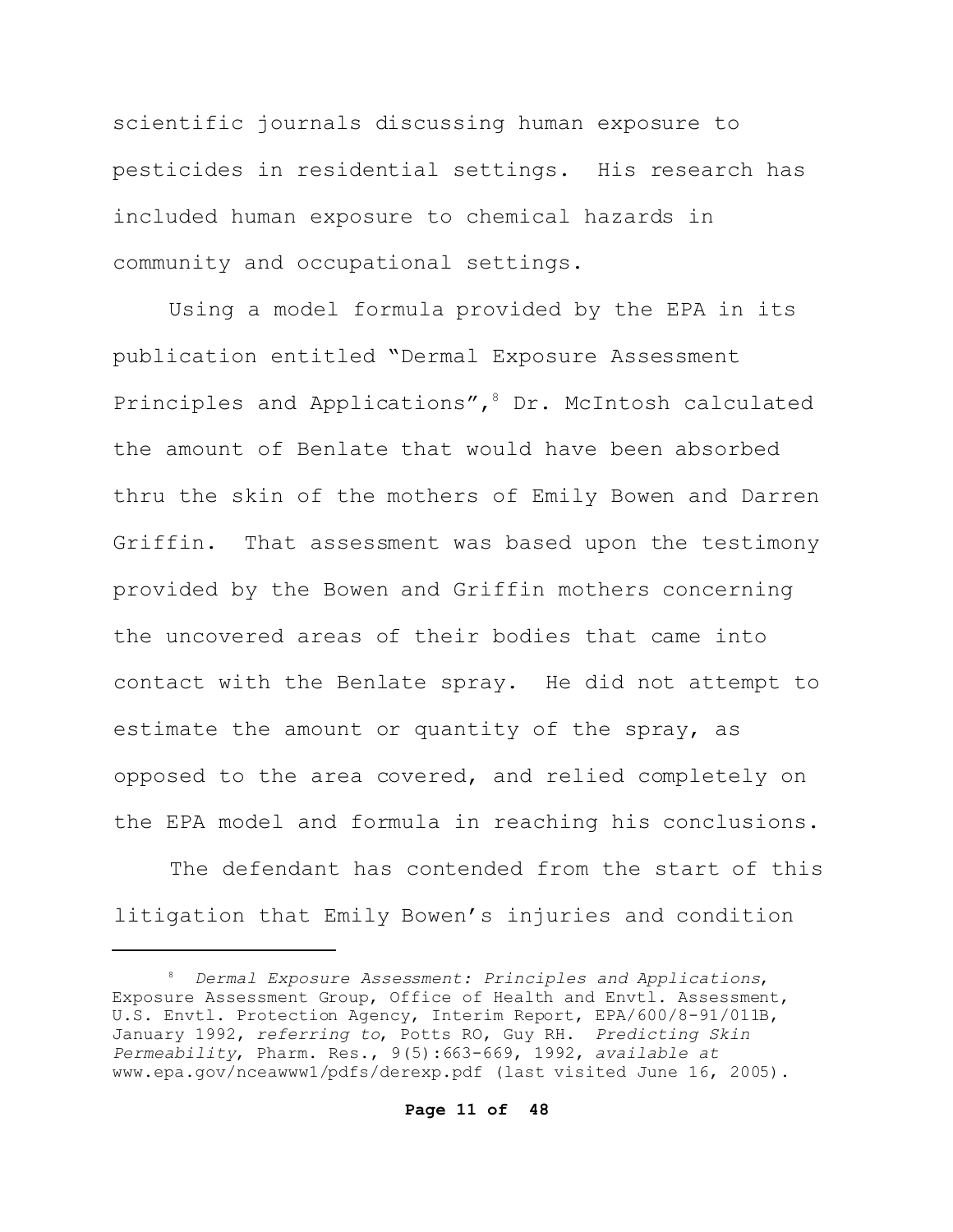constitute CHARGE Syndrome, which is generally thought to be genetic, as opposed to environmental, in origin.<sup>9</sup> The plaintiffs disputed this contention and initially offered the testimony and opinions of Dr. Patton. Dr. Patton's qualifications as an expert in the field of genetics in this case are not questioned by the defense.

Based upon his initial examinations and review of her medical records and related information, Dr. Patton concluded in 2002 and in 2003 that Emily Bowen's features did not constitute CHARGE Syndrome. Dr. Patton agreed with two other physicians that had seen her during this period of time, that Emily Bowen did not meet enough of the criteria that would make such a

<sup>&</sup>lt;sup>9</sup> "CHARGE" is an acronym which stands for Coloboma (absence of or defect in ocular tissue), heart defect, atresia of choanae (blockage between back of nose and mouth), retarded growth and development, genital hypoplasia (arrested development) and ear anomalies. Lalani SR, Safiullah AM, Molinari LM, Fernbach SD, Martin DM, Belmont JW. *SEMA3E Mutation in a Patient with CHARGE Syndrome*. J.Med.Genet. 41:99, 2004. According to Dr. Patton's declaration, CHARGE is defined as an association of features or pattern of malformations which occur together more commonly than by happenstance. Dr. Patton also stated that the principal debate seems to have been whether there is a common underlying cause or causes.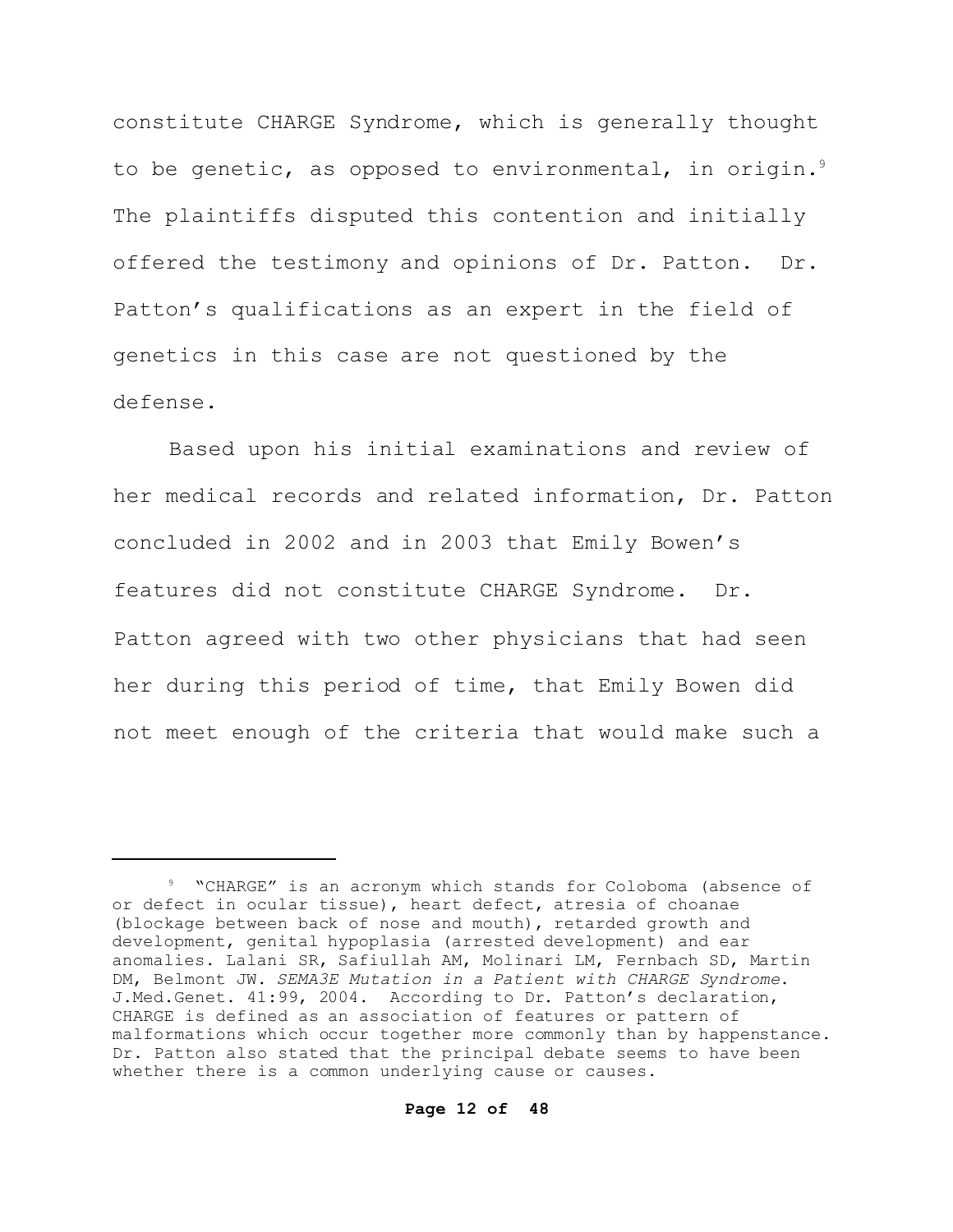diagnosis appropriate. <sup>10</sup> As a result and given the state of the science at that time, he concluded that her problems did not have any recognizable root in genetics. However, he acknowledged that if his findings relative to her physical condition or the state of the science changed, his opinion could change.

As his curriculum vitae reveals, Dr. Howard is a medical doctor and lecturer at the University of Liverpool in Liverpool, England, where he received his medical training from 1965 to 1970. He began at that institution in 1971 and assumed his current position as a senior lecturer in 1991 in the Department of Human Anatomy and Cell Biology. In that position, he teaches courses in anatomy, microscopy and morphology. $^{11}$  Dr.

Dr. Patton seemed most concerned with whether Emily Bowen did or did not have genital abnormalities as determinative of whether she had CHARGE Syndrome. Because he was not able to complete a genital examination, he could not determine whether her genitalia were abnormally developed or developing, at least when he last saw her in 2003.

<sup>&</sup>lt;sup>11</sup> Microscopy is defined as the "investigation of minute objects by means of a microscope." *PDR Medical Dictionary*, at 1116. Morphology is the "science concerned with the configuration or the structure of animals and plants." *Id*. at 1131. Anatomy is the "science of the morphology or structure of organisms." *Id*. at 71.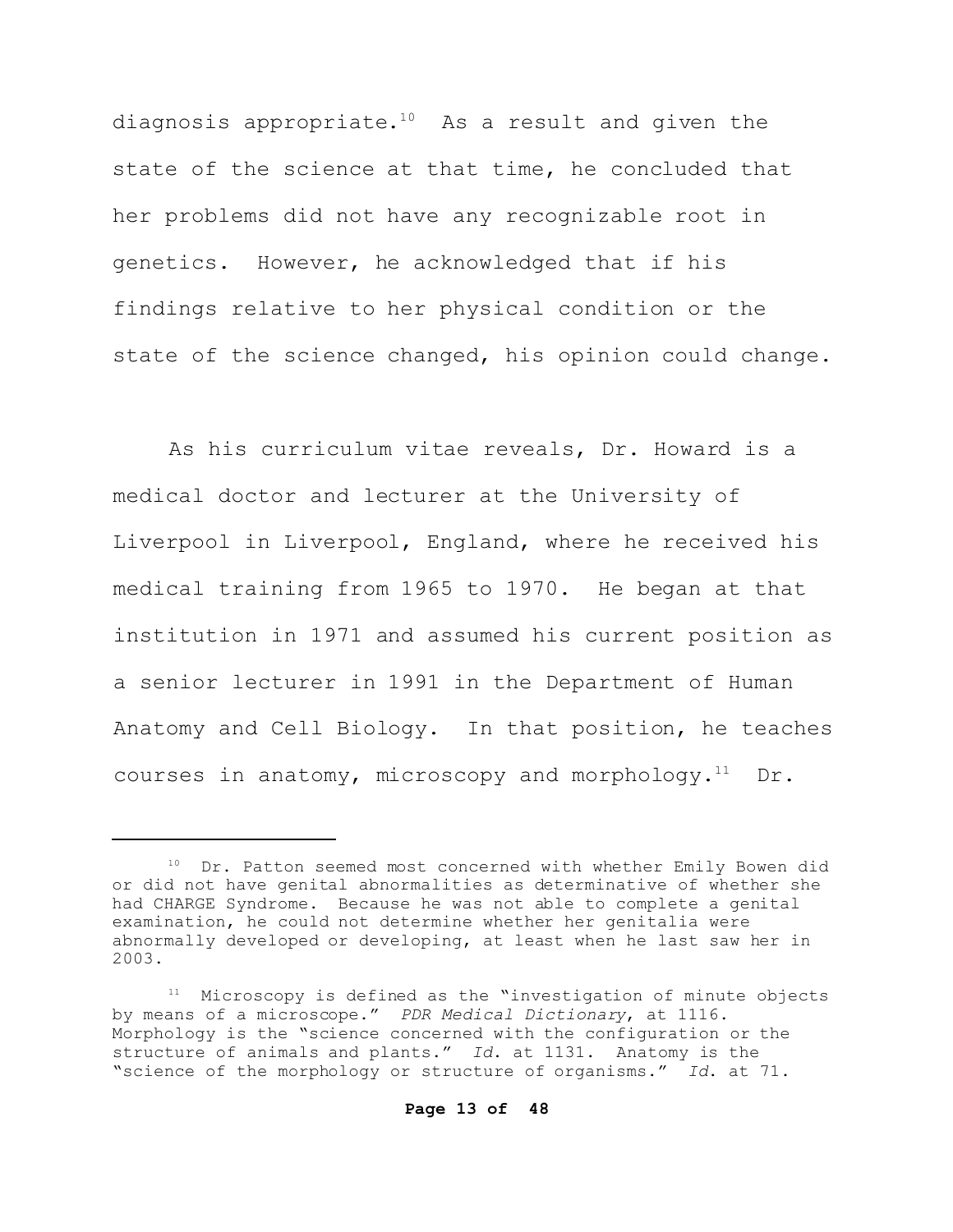Howard belongs to several professional organizations, including the British Society of Toxicological Pathologists and the Society for Developmental Pathology. He considers himself a toxicologist<sup>12</sup> and a fetal pathologist, $13$  and is not, by his own admission, an expert in genetics.

Dr. Howard, relying on the initial opinions of Dr. Patton, i.e., that Emily Bowen's birth defects did not constitute the "CHARGE Syndrome", ruled out genetics as a cause.<sup>14</sup> Given that conclusion and Dr. McIntosh's findings relative to the amount of Benlate that was dermally absorbed, Dr. Howard, based upon his education, training, research and experience regarding Benlate, concluded that Benlate was a human teratogen

 $12$  A toxicologist is "a specialist or expert in toxicology," which is defined as "the science of poisons, including their course, chemical composition, action, tests, and antidotes." *Id*. at 1849.

 $13$  A pathologist is "a specialist in pathology; a physician who practices, evaluates, or supervises diagnostic tests, using materials removed from living or dead patients, and functions as a laboratory consultant to clinicians, or who conducts experiments or other investigations to determine the causes or nature of disease changes." *Id*. at 1332.

<sup>14</sup> In addition, Dr. Howard indicated that since he was not a geneticist, if Dr. Patton's opinion changed as to whether Emily Bowen's injuries constituted CHARGE Syndrome, his opinion would likely have to change as well.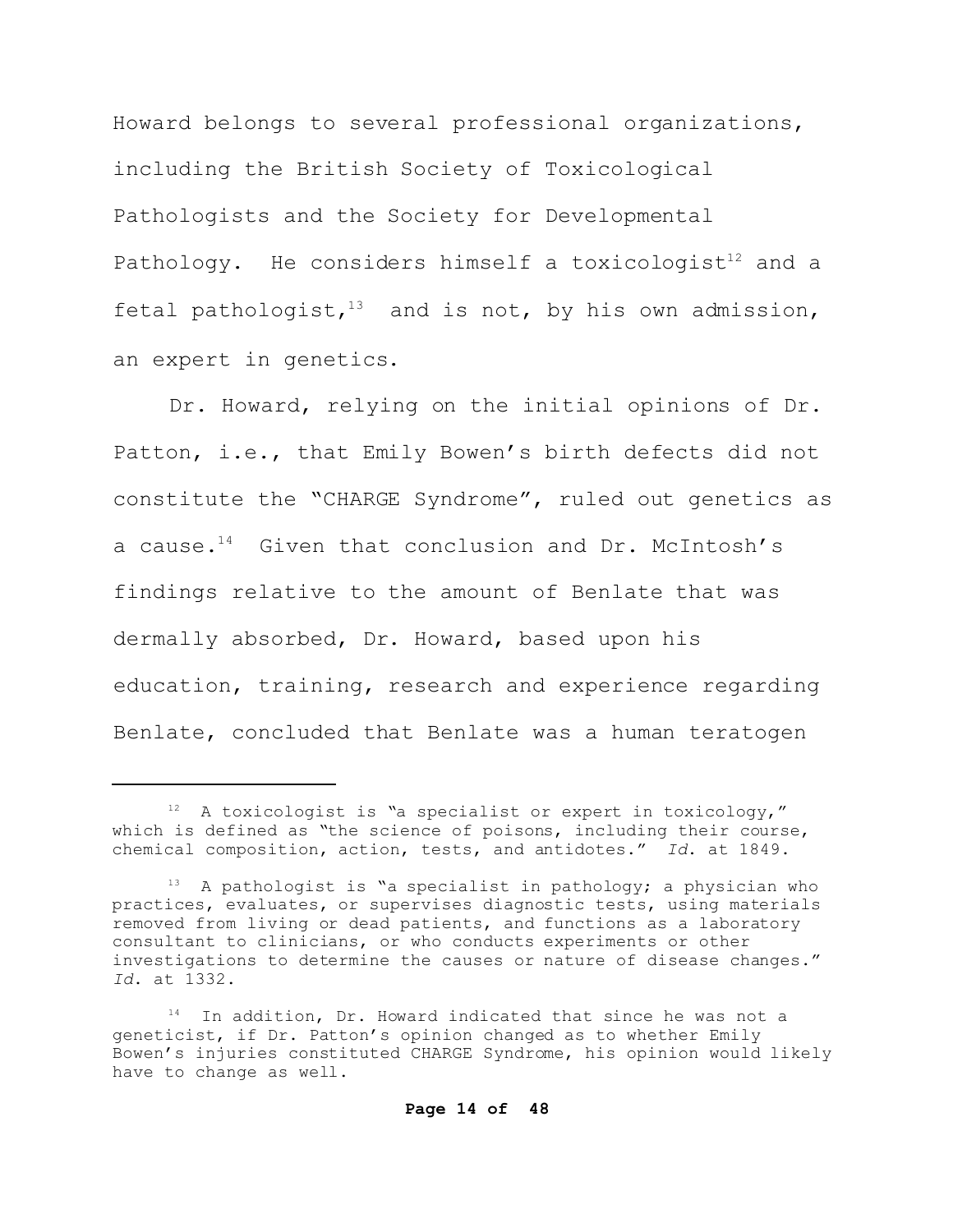to which Emily Bowen was exposed while being carried in her mother's uterus. It was that exposure, he opined, that proximately caused the birth defects experienced by Emily Bowen.

Dr. Howard also ruled out genetics as the cause of Darren Griffin's eye deformities. Relying on Dr. McIntosh as to the amount of Benlate that was dermally absorbed by Darren Griffin's mother, and his finding that Benlate was a human teratogen, Dr. Howard went on to conclude that Benlate was the cause of the condition about which the Griffins complained.

The defendant, based upon DRE 702 in light of *Daubert v. Merrell Dow Pharmaceuticals, Inc.*, <sup>15</sup> and its Delaware progeny,<sup>16</sup> moved, on March 23, 2003, to exclude the testimony of Drs. Howard, Tackett, MacIntosh, Sauerhoff and Dr. Robert F. Smith. $17$  The initial briefing on the motion was completed and the parties agreed to proceed to a hearing on the memorandum

#### **Page 15 of 48**

<sup>15</sup> 509 U.S. 519, 113 S. Ct. 2786, 125 L. Ed. 2d 469 (1993).

<sup>16</sup> *Nelson v. State*, 628 A.2d 69 (Del. 1993).

For reasons with which are unknown to the Court, the plaintiffs withdrew Dr. Smith as an expert witness.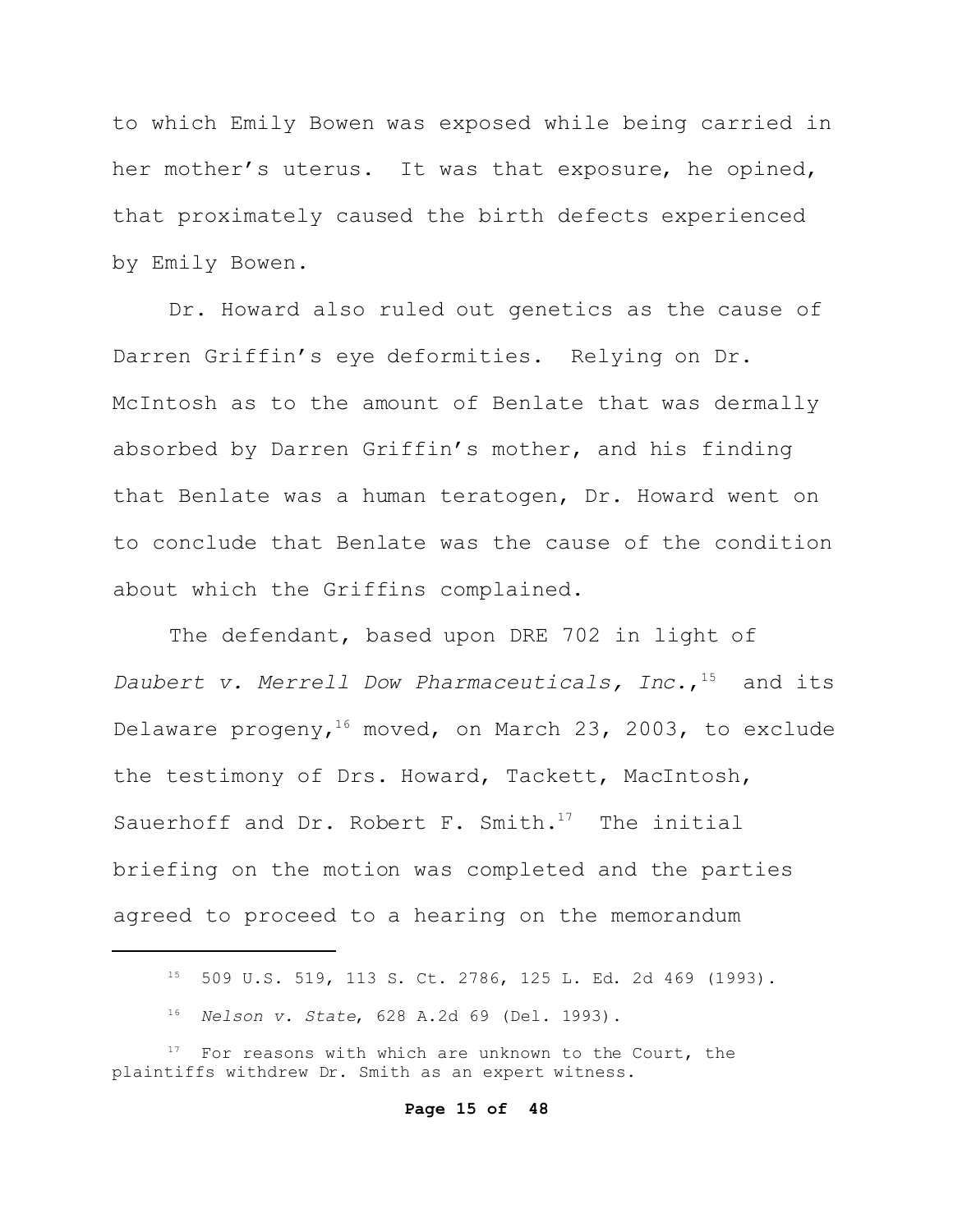submitted. That hearing was held on June 18 and 19, 2003, followed by post hearing submissions, including exhibits. Proposed findings of fact and conclusions of law relative to the issues raised at and by the Daubert hearing were filed with the Court on April 2 and May 21, 2004. The motions were taken under advisement.

## **C. Further Genetic Testing**

As a part of their preparation for the Bowen/Griffin trial, the parties engaged in an intense exchange of pleadings. A total of no less than twentyfour motions in limine concerning matters related to the then upcoming trial were filed by both sides. Those matters were addressed and resolved at or shortly after hearings held on September 9 and September 20, 2004.

In the midst of that flurry of activity, based upon newly developed genetic testing methodologies and the results of related testing in the six remanded cases, the defendant moved, on July 12, 2004, to subject Emily Bowen and Darren Griffin to testing for gene mutations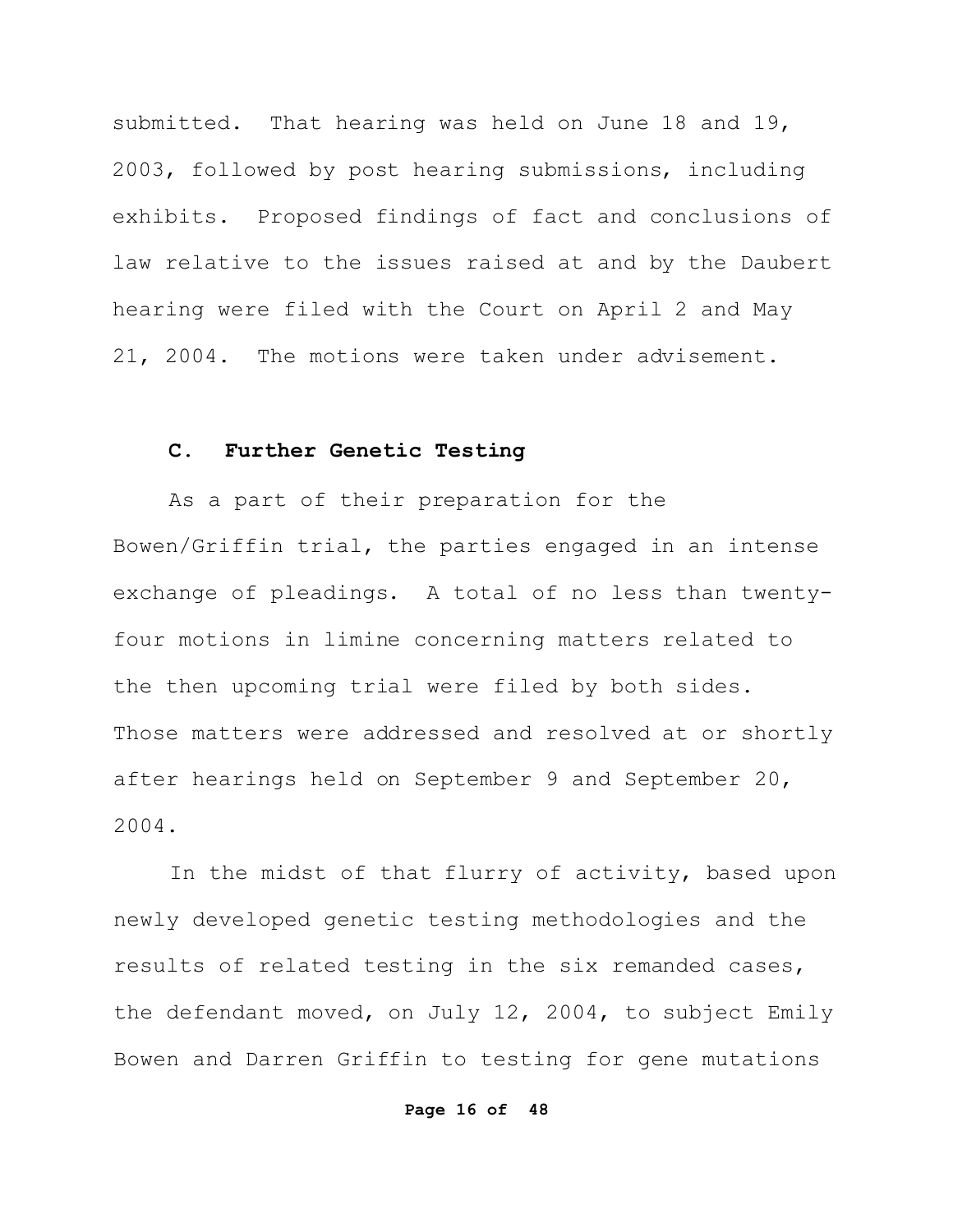that had been cast as causes of conditions similar to those suffered by the instant plaintiffs. That motion was initially denied and the defendant, after supplementing the record, moved the Court to reconsider. Over the plaintiffs' objections, the Court, on October 15, 2004, ordered that the testing take place and continued the trial.<sup>18</sup> The Court allowed further discovery which included supplementation of expert witness reports that might be affected by the results of the testing. Based upon that sequence of events, the trial was rescheduled to begin on May 9, 2005.

In January 2005, the parties became aware of the results of the additional testing. The tests revealed that Emily Bowen's genetic profile contained a gene, CHD7, which had mutated. The geneticists who discovered that mutation as well as those who confirmed its existence, now believe it is the cause of CHARGE Syndrome. While not all individuals with CHARGE

For unrelated reasons, the plaintiffs were allowed to add an expert witness, an economist, that had not been previously listed as testifying at trial.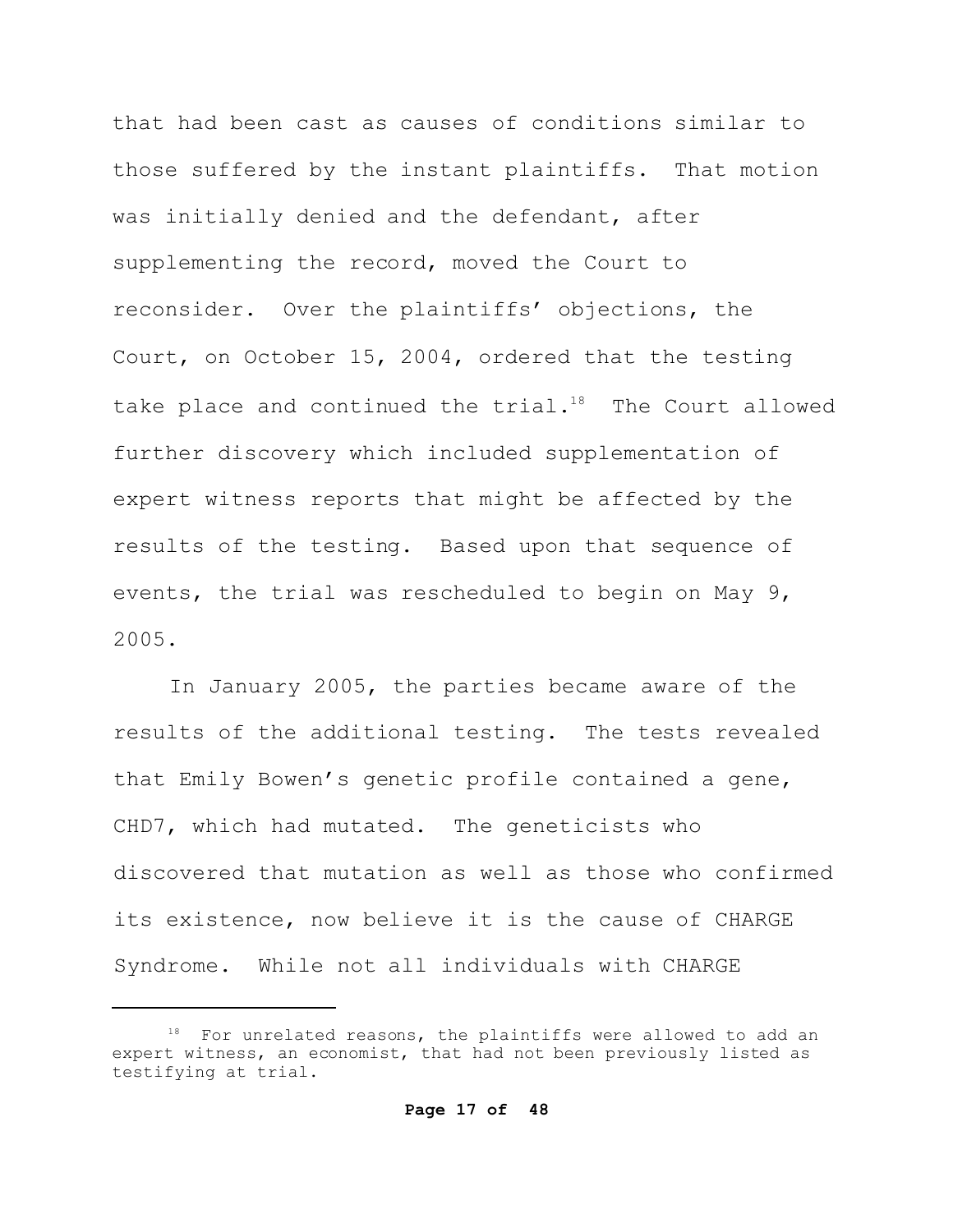Syndrome tested up to that point in time had the aforementioned mutation, it appears that each individual with the CHD7 mutation was diagnosed with CHARGE Syndrome.<sup>19</sup> The defense contends as a result that Emily Bowen not only has CHARGE Syndrome, but that it was caused by the CHD7 mutation which is genetic in origin only. Stated differently, there were no environmental or external causes.<sup>20</sup>

Two of the plaintiffs' experts, Dr. Howard and Dr. Patton, have responded to the additional test results with conclusions that are different than those originally offered.

Dr. Patton, notwithstanding his previous conclusion that Emily Bowen did not exhibit CHARGE Syndrome and that he could rule out genetics as a cause of her afflictions, now believes that the CHARGE Syndrome

<sup>&</sup>lt;sup>19</sup> The study first identifying the CHD7 mutation as a cause of CHARGE Syndrome, was presented in the medical journal "Nature Genetics" in its August 2004 edition (hereinafter the Vissers Study"). Vissers, L., Brunner, H., et. al., *Mutations in a New Member of the Chromodomain Gene Family Cause CHARGE Syndrome*, Nature Genetics 36(9): 955, 2004.

 $20$  The results of the testing were negative as to Darren Griffin.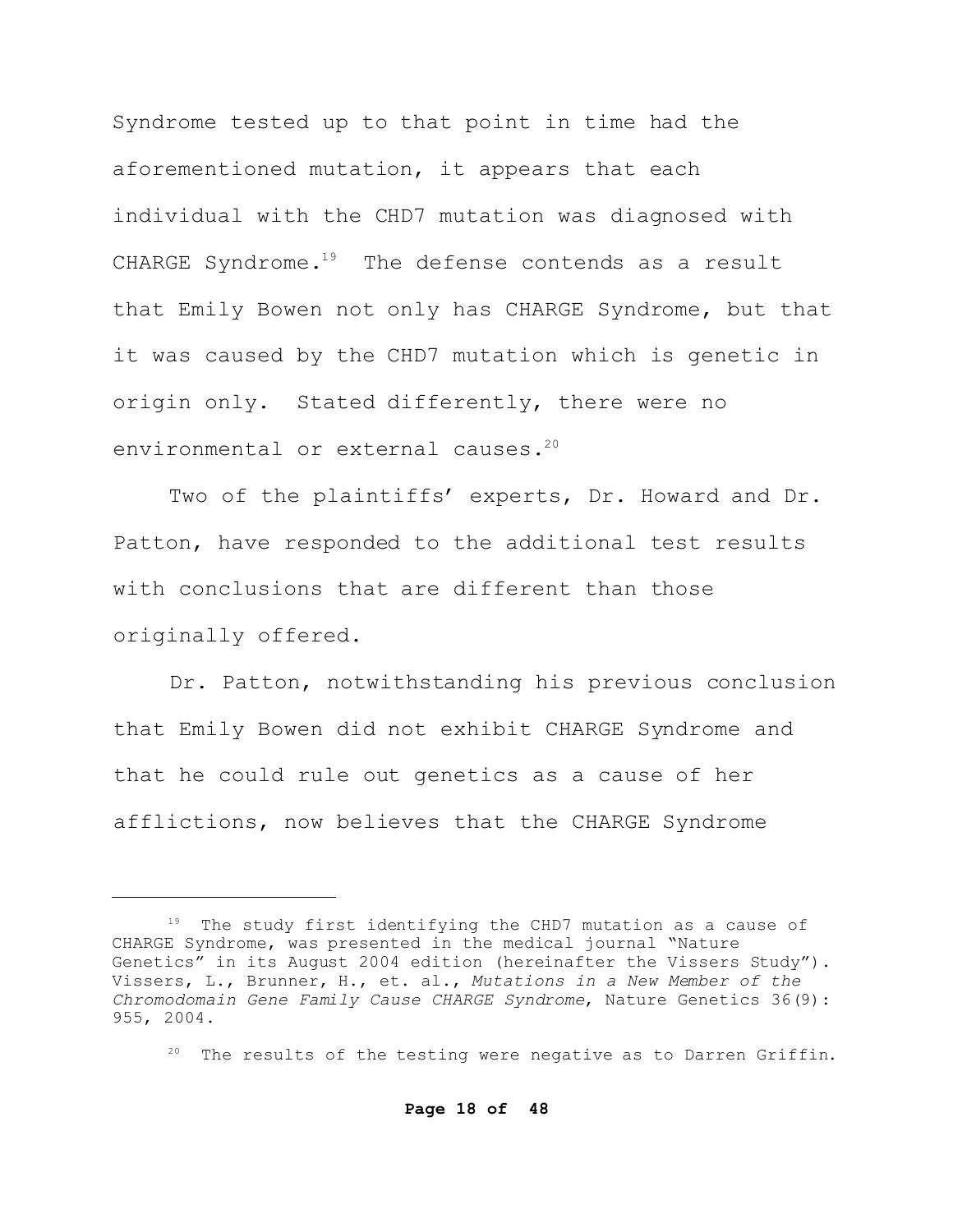diagnosis is correct. He further opines that the mutated CHD7 gene played a substantial role in bringing about that condition. However, he could not rule out a teratogenic cause in general or Benlate specifically, because as he conceded, he is not qualified to do so in that he is not a teratologist, a toxicologist or an expert in either field.

By contrast, Dr. Howard, continues to argue that Benlate is somehow the cause of Emily Bowen's problems and now believes that the CHD7 acted together with Benlate to bring about those injuries. In spite of that position, he does concede that it is very likely that Emily Bowen has CHARGE Syndrome. That concession is based upon Dr. Patton's supplemental findings upon which Dr. Howard relied since he has no expertise in the field of genetics. He further acknowledged that Benlate is not responsible for the mutation in question and that he knows nothing about the CHD7 gene other than what he read in one article on the subject, i.e., the Vissers Study.<sup>21</sup>

<sup>21</sup> Vissers, *supra* note 19.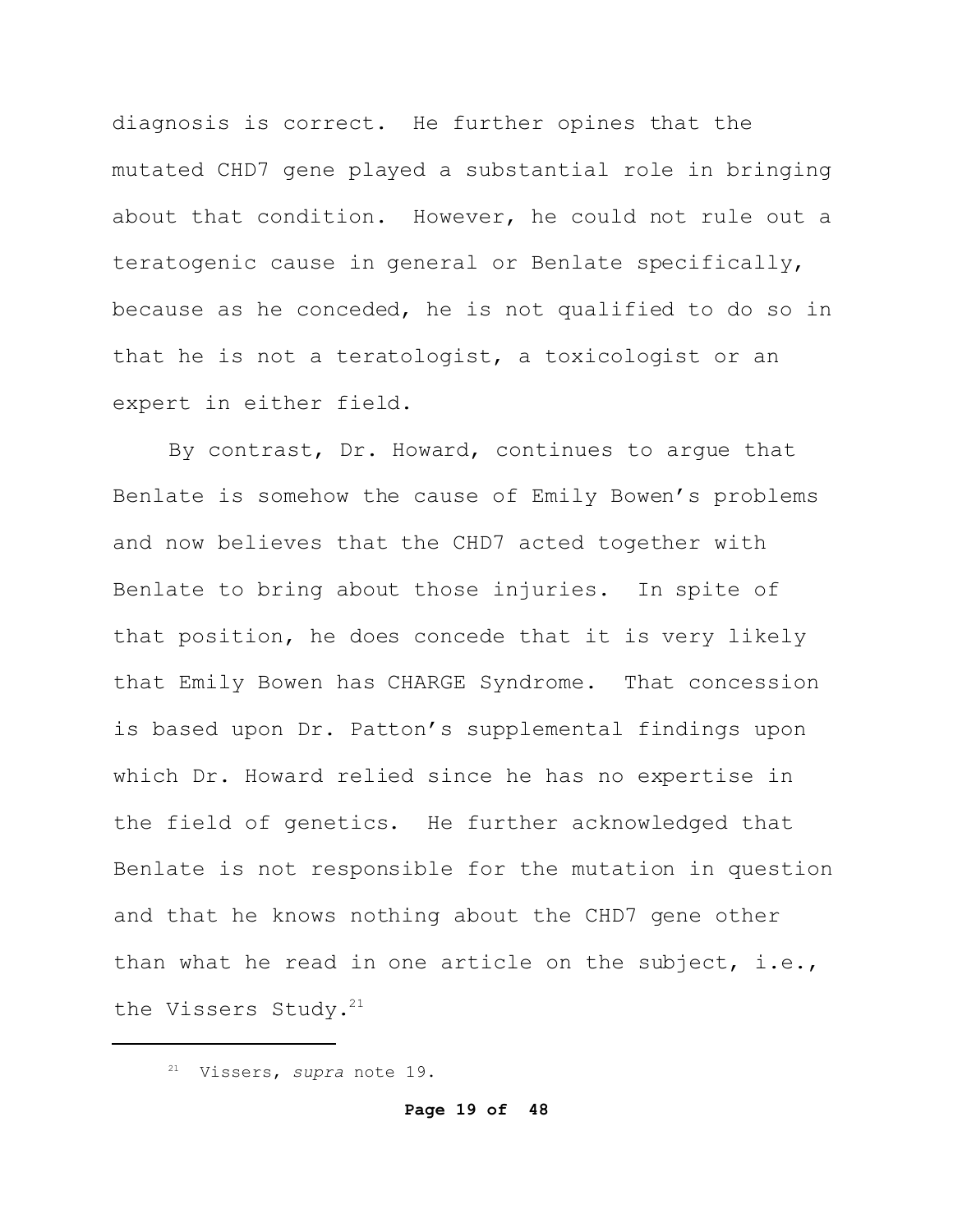Although he is able to maintain his view of Benlate as a human teratogen, Dr. Howard is not able to state how or in what percentage or proportion Benlate and the CHD7 mutation act together to produce CHARGE Syndrome in Emily Bowen. Nor is he aware of any testing or studies which confirm or support his theory regarding the interaction between Benlate and the CHD7 mutation.

## **D. Supplemental and Renewed DRE 702 Motions**

On April 11, 2005, the defendant filed several supplemental motions based upon the recent genetic test results and the expert opinions filed in response by the plaintiffs' expert witnesses. As to Dr. Patton, the defendant sought to exclude any reference to the possibility that there could be causes of CHARGE Syndrome other than those rooted in the CHD7 mutation and/or the science of genetics. That motion was based upon Dr. Patton's admitted lack of expertise in any other relevant discipline. Dr. Howard was challenged in terms of his causation opinion and his reliance upon the differential diagnosis of Dr. Sauerhoff in light of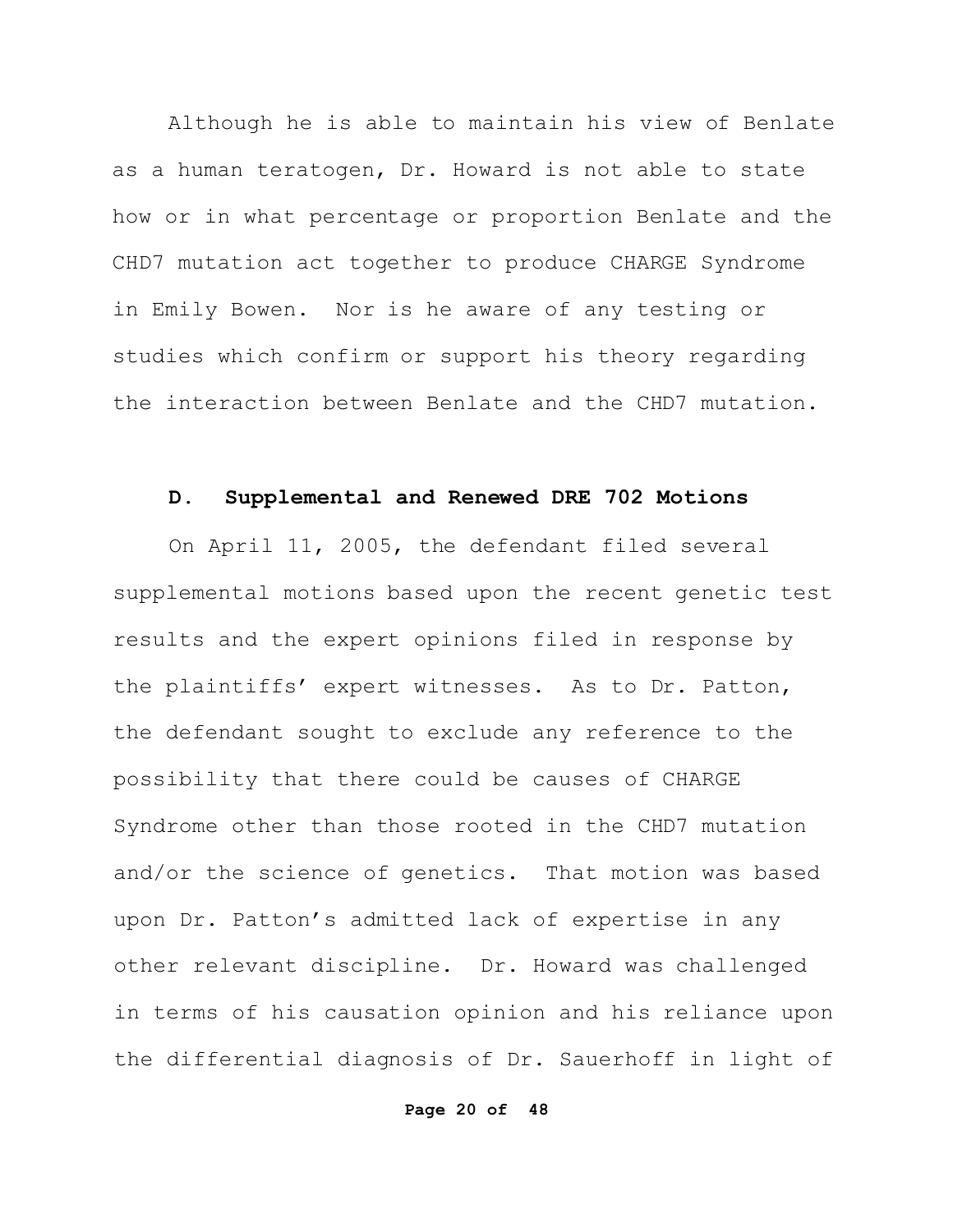Dr. Patton's amended opinion. Lastly, the defendant renewed its original motions in limine based upon the Delaware Rules of Evidence and *Daubert*. As might be expected, the plaintiffs opposed those motions and filed their response in support thereof on April 24, 2005.

Argument was held on April 27 and 28, 2005. At the conclusion of that presentation, the Court granted the defendant's motions as to Dr. Patton, Dr. McIntosh and Dr. Howard. Given those findings, the defendant's motion for summary judgment was also granted as to both plaintiffs.<sup>22</sup> This Court reasoned that without the testimony of those witnesses the plaintiffs could not establish that Benlate was a human teratogen or that it was the specific cause of the injuries being complained of by either plaintiff.

The motion as to Dr. Patton was granted limiting his testimony as requested on grounds of relevance and

<sup>&</sup>lt;sup>22</sup> The defendant filed this motion for summary judgment on March 17, 2003, listing six arguments in support thereof. The last argument referenced the *Daubert* issue and that the defendant's motion in that regard that was to be, and was in fact, filed on March 23, 2003. The dispositions of the remaining arguments are not relevant for present purposes.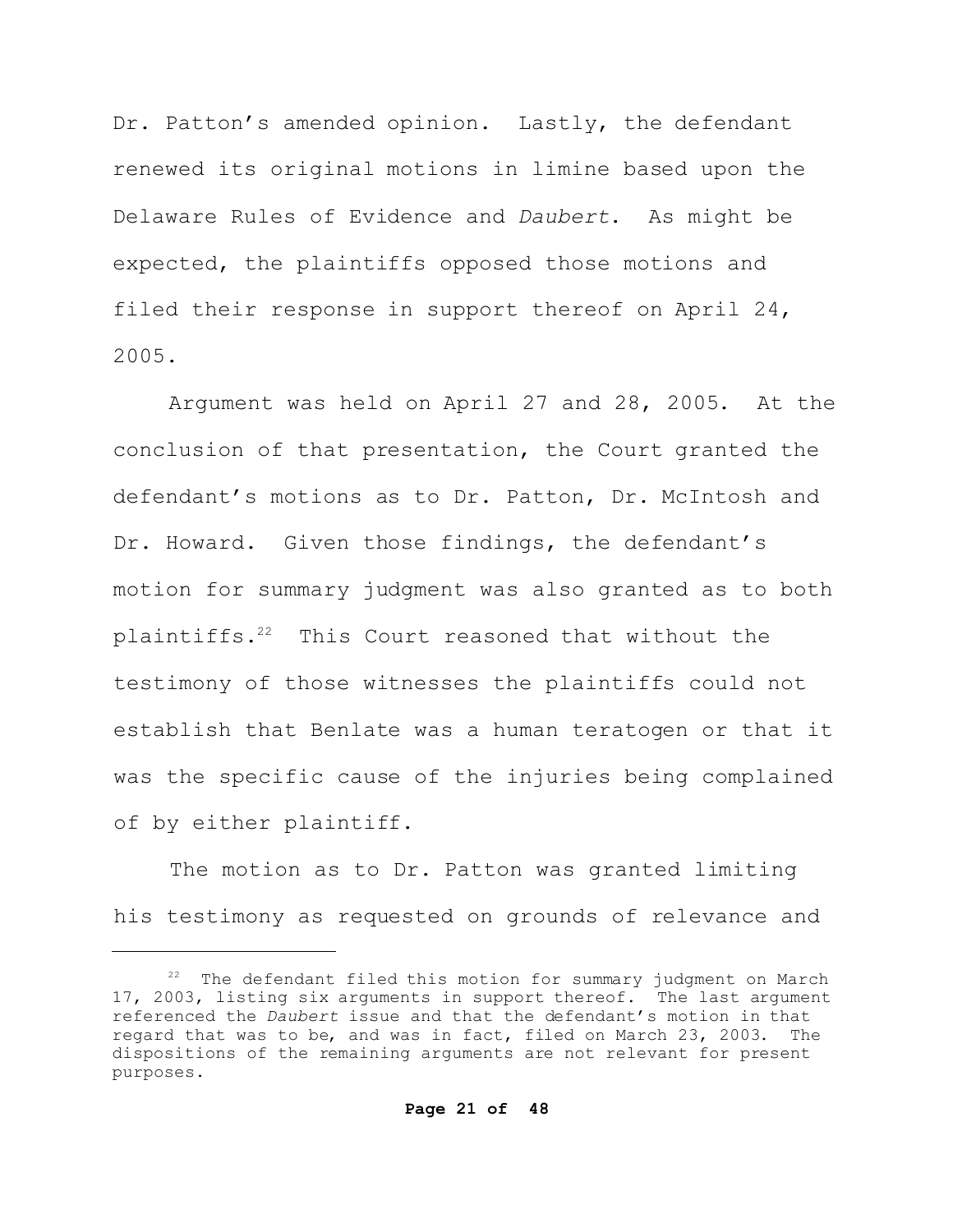competency based upon his admitted lack of expertise in teratology and toxicology. The defense motion as to Dr. McIntosh was granted based upon the Court's finding that he was not qualified as an expert in the field of dermal absorption as well as the finding that his opinions were not relevant and were based upon methodology that was not reliable.

Dr. Howard's exclusion was based upon two separate and distinct problems with his opinions.

First, Dr. Howard was excluded as an expert witness in Emily Bowen's case based upon Dr. Patton's amended opinion that Emily Bowen's injuries could be deemed genetic in origin and Dr. Howard's reliance on Dr. Patton as an expert in that area. Since he could not, given his lack of expertise and/or qualification as a geneticist, provide an opinion resting in genetics or otherwise supporting his post-CHD7 discovery theory that the CHD7 mutation and Benlate acted together, Dr. Howard could not testify as a expert witness as to Emily Bowen via DRE 702.

Second, his opinions as to both Emily Bowen and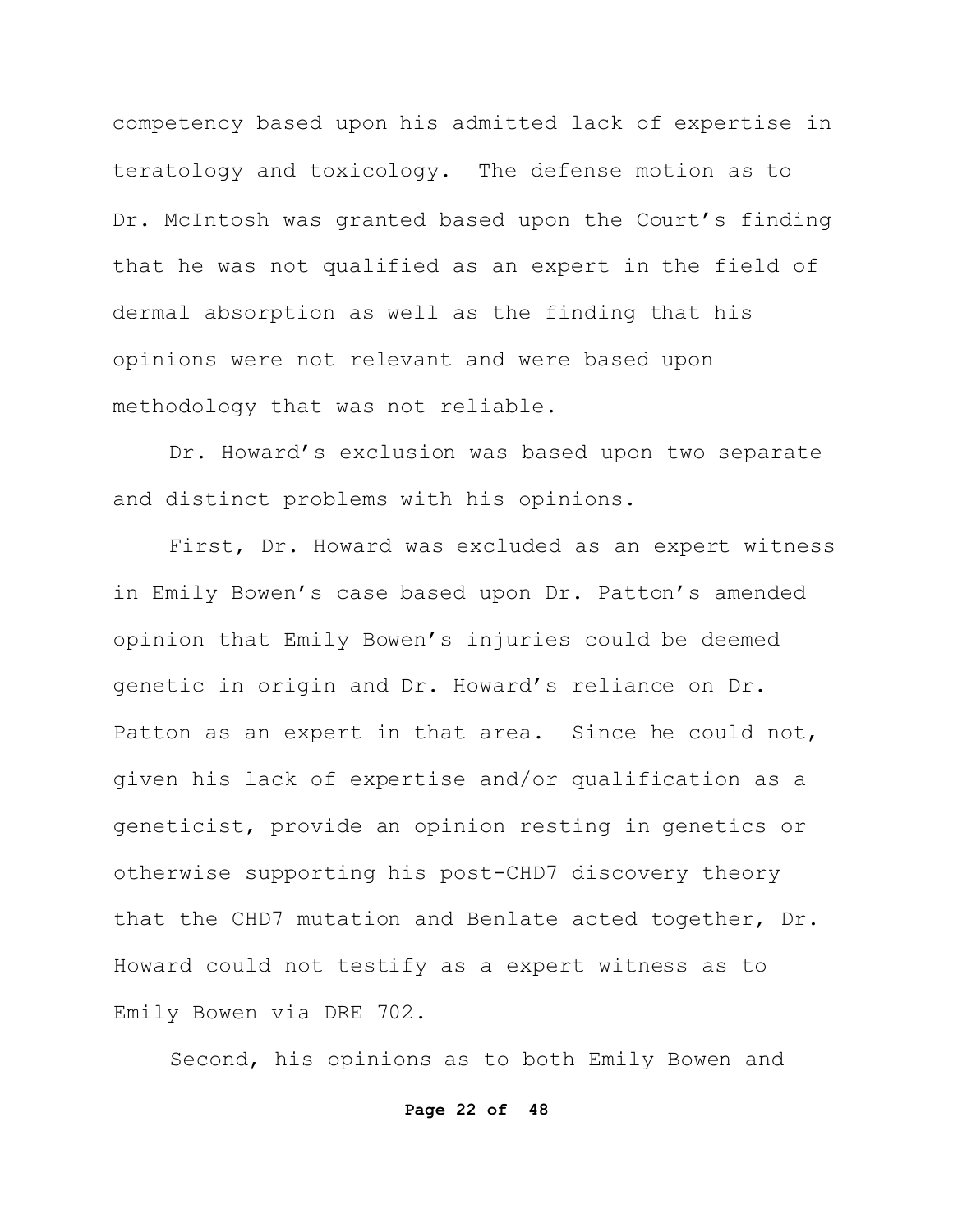Darren Griffin were barred based upon the Court's exclusion of Dr. McIntosh. That in turn meant that the plaintiffs were without expert testimony that could establish that Benlate was dermally absorbed and transferred to the fetus via the placenta. If no such testimony was introduced, Dr. Howard could not testify as to any causal link between Benlate and the purported birth defects.

#### **DISCUSSION**

As indicated above, the defendant's motion is based upon DRE 702, which states:

> If scientific, technical, or other specialized knowledge will assist the trier of fact to understand the evidence or to determine a fact in issue, a witness qualified as an expert by knowledge, skill, experience, training or education, may testify thereto in the form of an opinion . . . .

This rule is identical to its federal counterpart, Rule 702, which was first interpreted by the United States Supreme Court in *Daubert* as it applied to scientific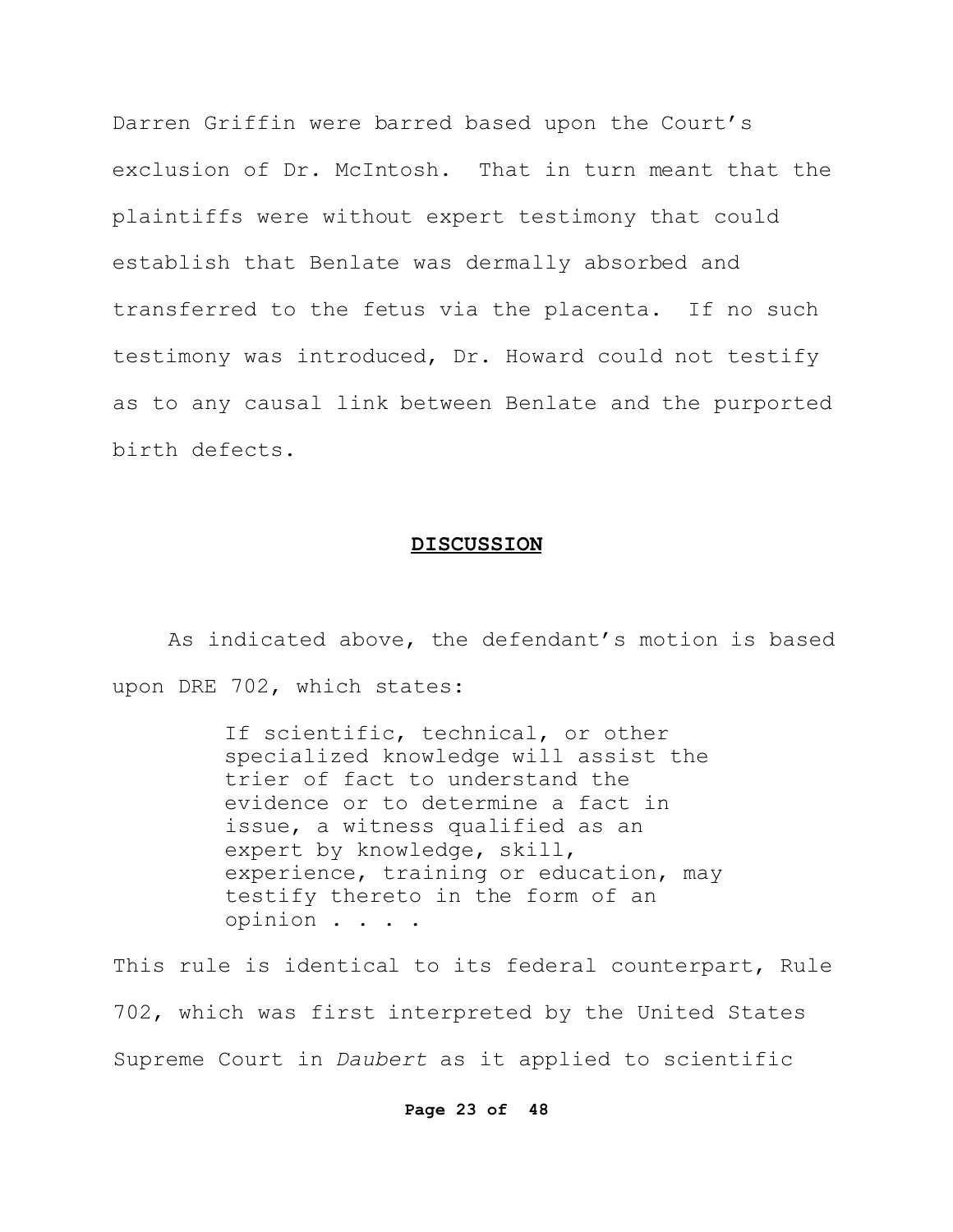experts. It was extended in *Kumho Tire Co., Ltd. v. Carmichael<sup>23</sup>* to witnesses with technical and other specialized knowledge testifying under this rule. The Delaware Supreme Court has adopted those interpretations.<sup>24</sup> It is in light of those cases and their progeny that the Court's decisions relating to defendant's motions and the plaintiffs' expert witnesses must be examined.

Before the United States Supreme Court adopted the prevailing interpretation of DRE 702 in *Daubert*, the holding in *Frye v. United States, <sup>25</sup>* was utilized to determine the admissibility of scientific testimony provided by an expert witness. The *Frye* case concerned the admissibility of the results from a systolic blood pressure test, more commonly referred to as a "lie detector test". The court, without citing to any reported legal authority, stated:

<sup>23</sup> 526 U.S. 137, 119 S. Ct. 1167, 143 L. Ed. 2d 238 (1999).

<sup>24</sup>*Nelson,* 628 A.2d *at 74; State v. Jones*, 2003 WL 21519842, at \*2 (Del. Super.), *citing M.G. Bancorporation, Inc. v. LeBeau*, 737 A.2d 513, 522 (Del. 1999).

<sup>25</sup> 54 App. D.C. 46, 293 F. 1013 (D.C. 1923).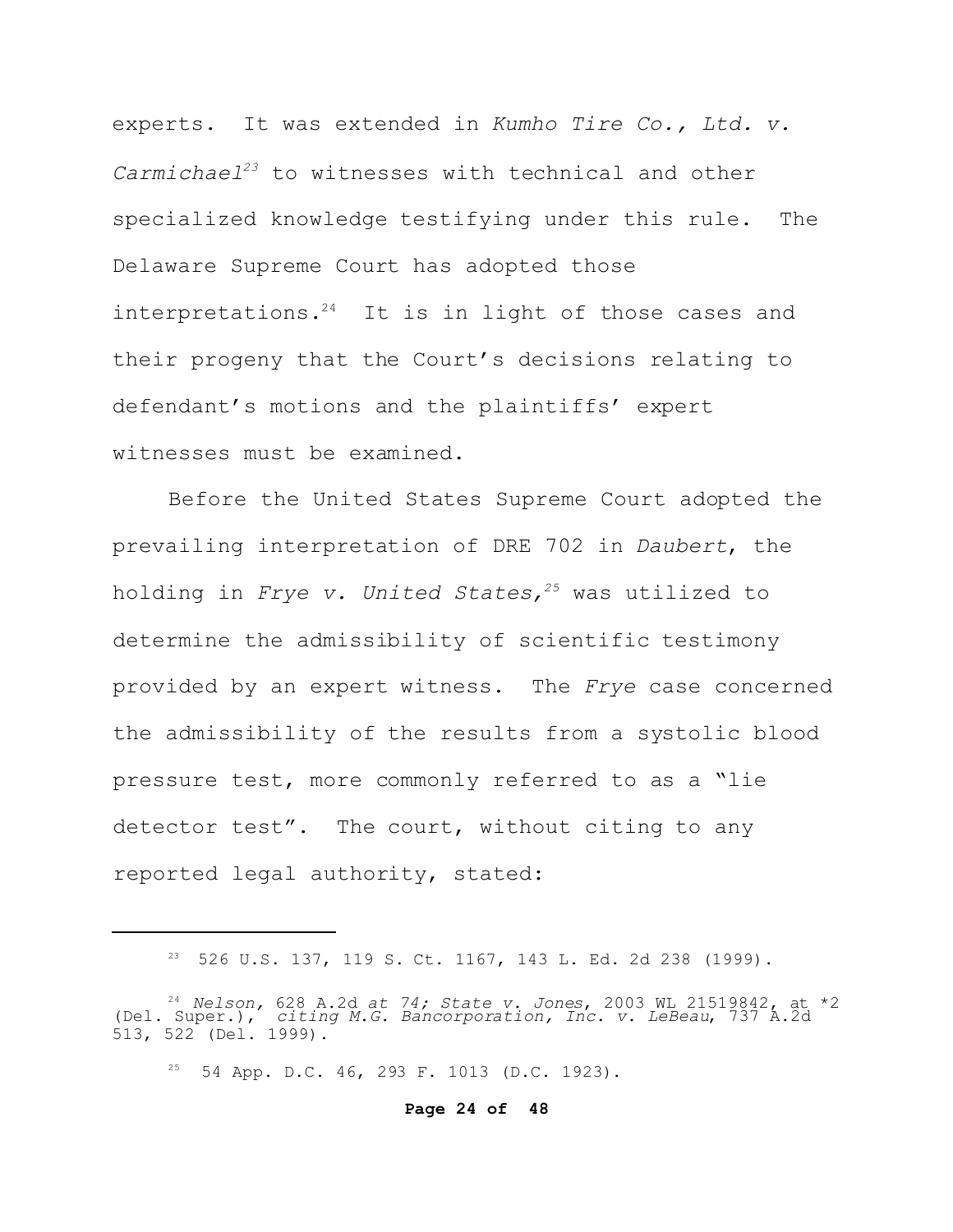Just when a scientific principle or discovery crosses the line between the experimental and demonstrable stage is difficult to define. Somewhere in this twilight zone the evidential force of the principle must be recognized, and while courts will go a long way in admitting expert testimony deduced from a well-recognized scientific principle or discovery, *the thing from which the deduction is made must be sufficiently established to have gained general acceptance in the particular field in which it belongs*. 26 (Emphasis added.)

To put it simply, in order for evidence to be admissible under *Frye*, the principles on which the evidence is based, had to be "generally accepted" within the relevant scientific community.

The *Frye* test was eventually superceded by the adoption of the Federal Rules of Evidence and *Daubert.*  In considering a new standard for admissibility of scientific evidence, the United States Supreme Court in *Daubert* reviewed the Federal Rules of Evidence generally and in particular, the preeminent roles of Rules 401, 402 and 702. The Court noted that Rule 402 dictates that all relevant evidence is admissible

<sup>26</sup> *Frye*, 54 App. D.C. at 47.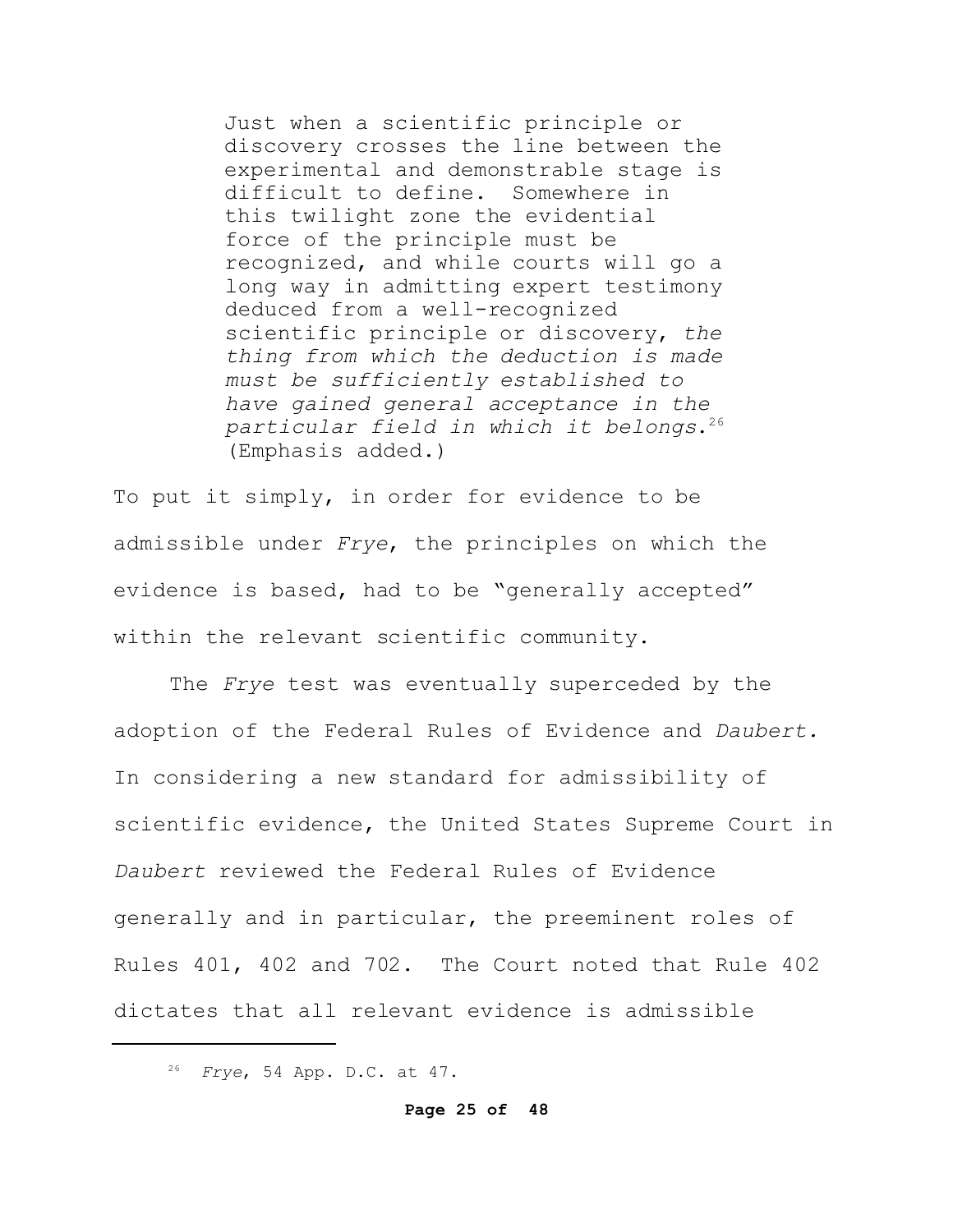unless otherwise provided by law. Rule 401 defines relevant evidence as that having "any tendency to make the existence of any fact that is of consequence to the determination of the action more probable or less probable than it would be without the evidence." Finally, the Supreme Court noted that the introduction of expert testimony was governed by Rule  $702.^{27}$ 

With these rules as guidelines, the Court announced its decision rejecting the *Frye* test. Instead, the trial judge is required not only to insure that evidence is relevant, but must also confirm that the evidence is reliable. Relevance and reliability are, therefore, the guiding principles to be used in determining the admissibility of expert testimony. And, it is the trial judge who must perform that exercise before the evidence is put before the jury.<sup>28</sup> However, before all else, there must be a determination that the evidence must constitute scientific knowledge.

 $27$  Unless otherwise noted, the federal rules referenced in this opinion are identical to their Delaware counterparts.

<sup>28</sup> *Daubert*, 526 U.S. at 592-593.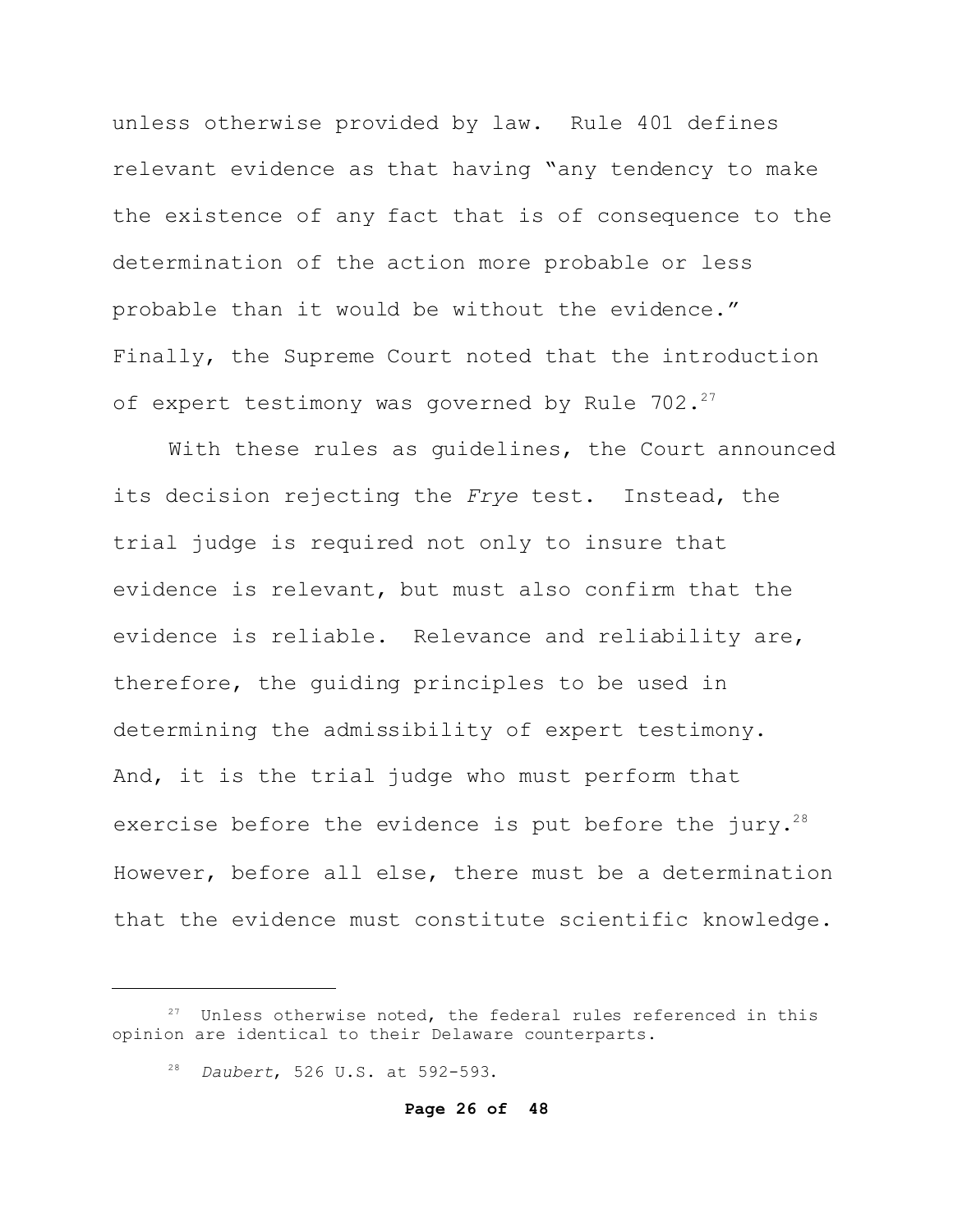Under the first prong of the test, the trial court must make the preliminary "assessment of whether the reasoning or methodology underlying the testimony is scientifically valid."<sup>29</sup> The judge must determine whether the testimony is rooted in the methods and procedures of science and derived from the scientific method. $30$  To assist in making that assessment, the United States Supreme Court set out a list of factors. This list includes, but is not limited to:

> 1) Whether a theory or technique has been tested: $31$

2) Whether it has been subjected to peer review and publication; $32$ 3) Whether a technique had a high known or potential rate of error and whether there are standards

- <sup>30</sup> *Id*.
- <sup>31</sup> *Id*. at 590-594.

<sup>32</sup> *Id*.

<sup>29</sup> *Id*. at 590.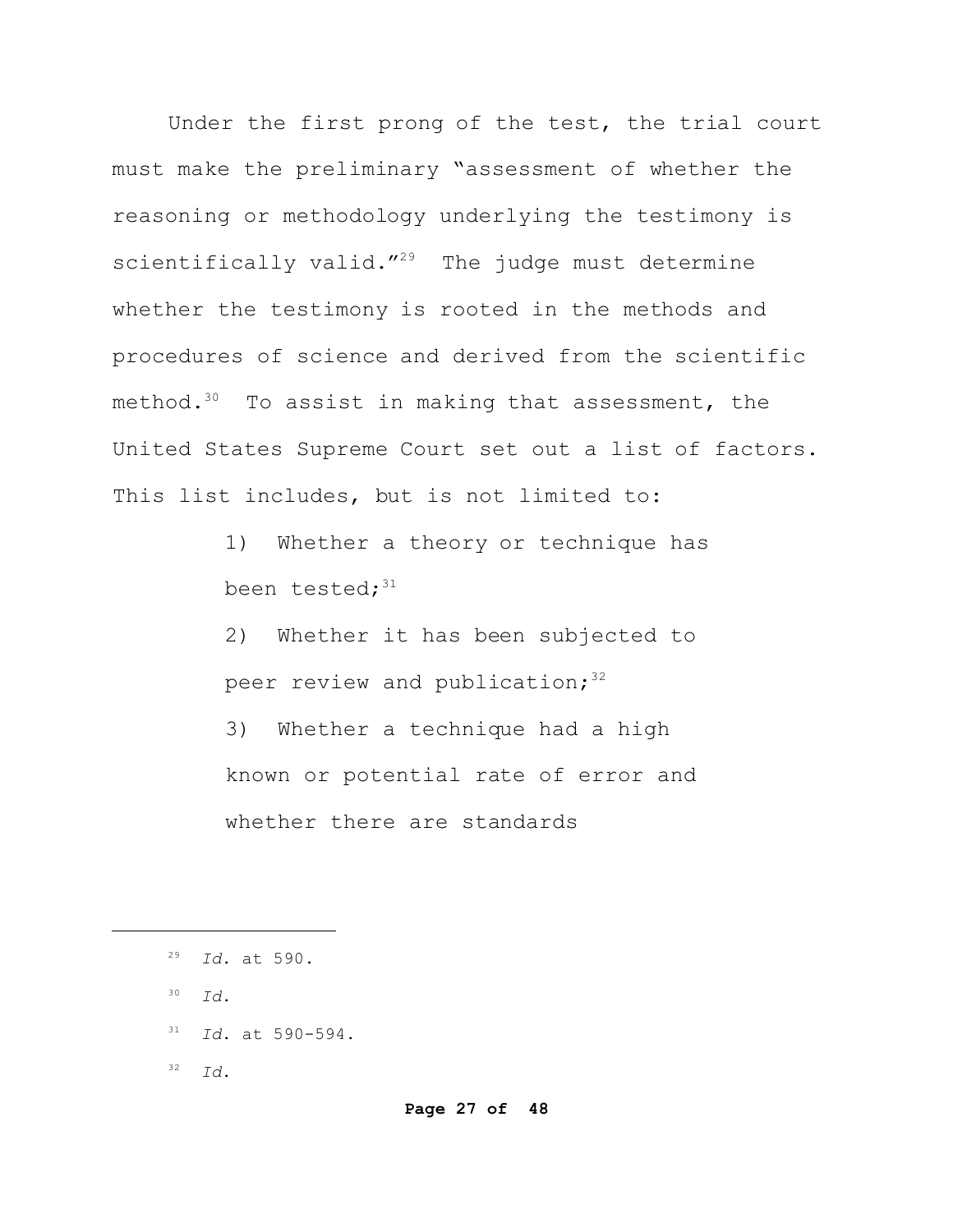controlling its operation; $33$  and

4) Whether the theory or technique enjoys general acceptance within a relevant scientific community.**<sup>34</sup>**

The second prong of the *Daubert* analysis tests the relevance of the expert evidence to the facts of the case in which it is being offered. It is often stated as whether the theory "fits" the facts and/or circumstances in the case, and requires "a valid scientific connection to the pertinent inquiry as a precondition to admissibility."<sup>35</sup> The judge must determine if the information will be helpful to the trier of fact in deciding a fact in issue.

Rule 104 of both the Delaware and Federal Rules of Evidence defines the role of the trial judge as the gate-keeper. All of the factors referenced in *Daubert* are not required and need not be applied in each

<sup>33</sup> *Id.* This factor is not a "*sine qua non* of admissibility", but subjecting theories to review is a component of "good science". Just because a theory has been published will be relevant but not dispositive in determining the scientific validity. *Id*. at 593.

<sup>34</sup> *Id*. at 590-594.

<sup>35</sup> *Id*. at 591.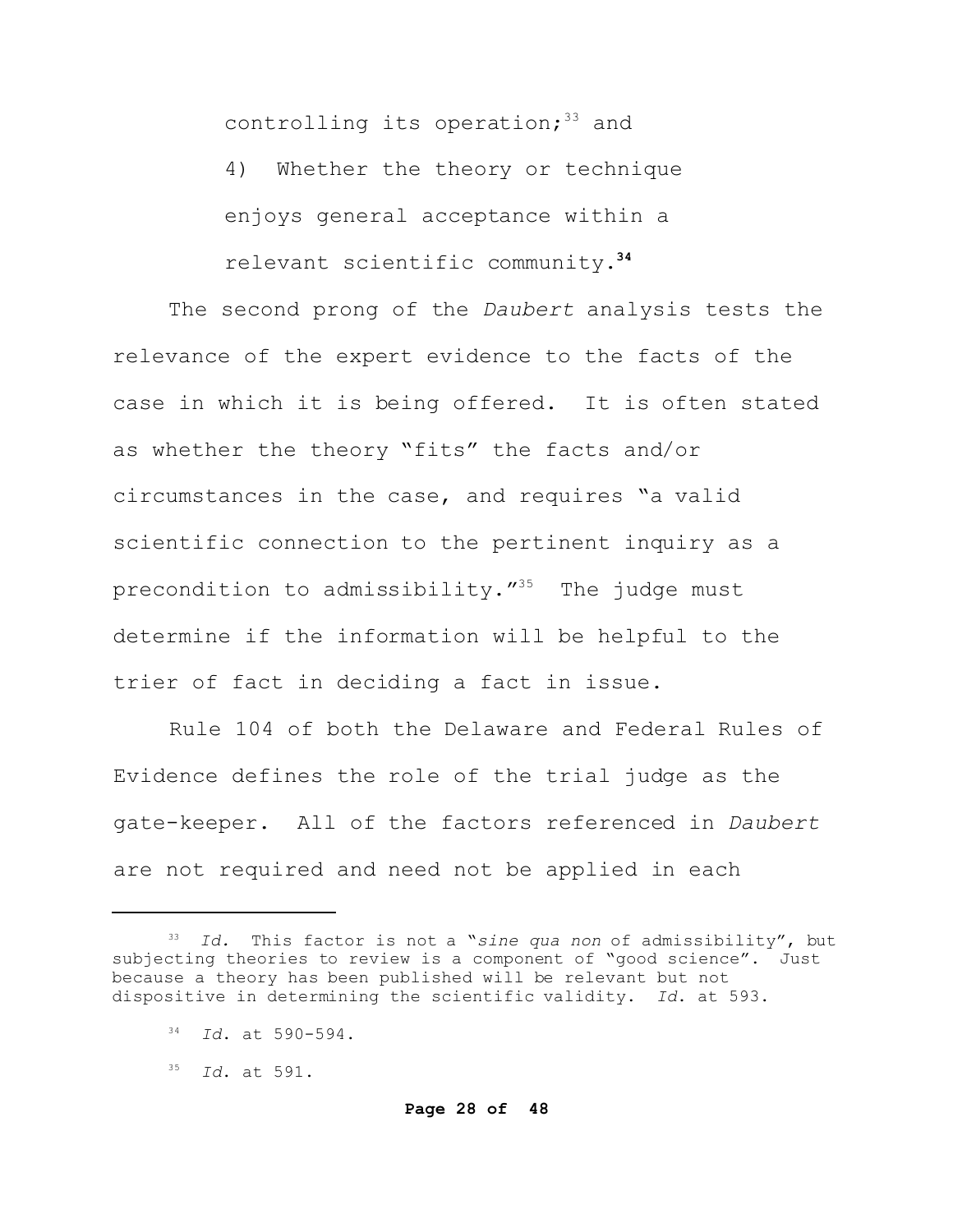controversy. The gate-keeping function must be tied to the facts of each case.<sup>36</sup> Where the question of the admissibility is a close one, exclusion of the expert evidence is not appropriate where cross examination, the presentation of contrary evidence and careful instruction regarding the burden of proof will insure that the jury is not mislead or confused. $37$ 

Lastly, it is not necessary that the judge decide the admissibility of scientific evidence with the degree of certainty required in scientific circles.<sup>38</sup> Rather, Rule 104 only requires the judge to find that the expert's reasoning and methodology is scientifically valid by a preponderance of the evidence.<sup>39</sup> The focus of the inquiry must be on the actual principles and methodology, not on the applicable conclusions generated as a result.<sup>40</sup>

#### **Page 29 of 48**

<sup>36</sup> *Id.* at 592-593 & 597.

<sup>37</sup> *Id.* at 596.

 $38$  Wright & Gold, 29 Fed. Prac. & Proc. Evid. § 6266 (1997).

<sup>39</sup> *Id*., *citing Bourjaly v. U.S.*, 483 U.S. 171, 175 (1987).

<sup>40</sup> *Daubert*, 526 U.S. at 594.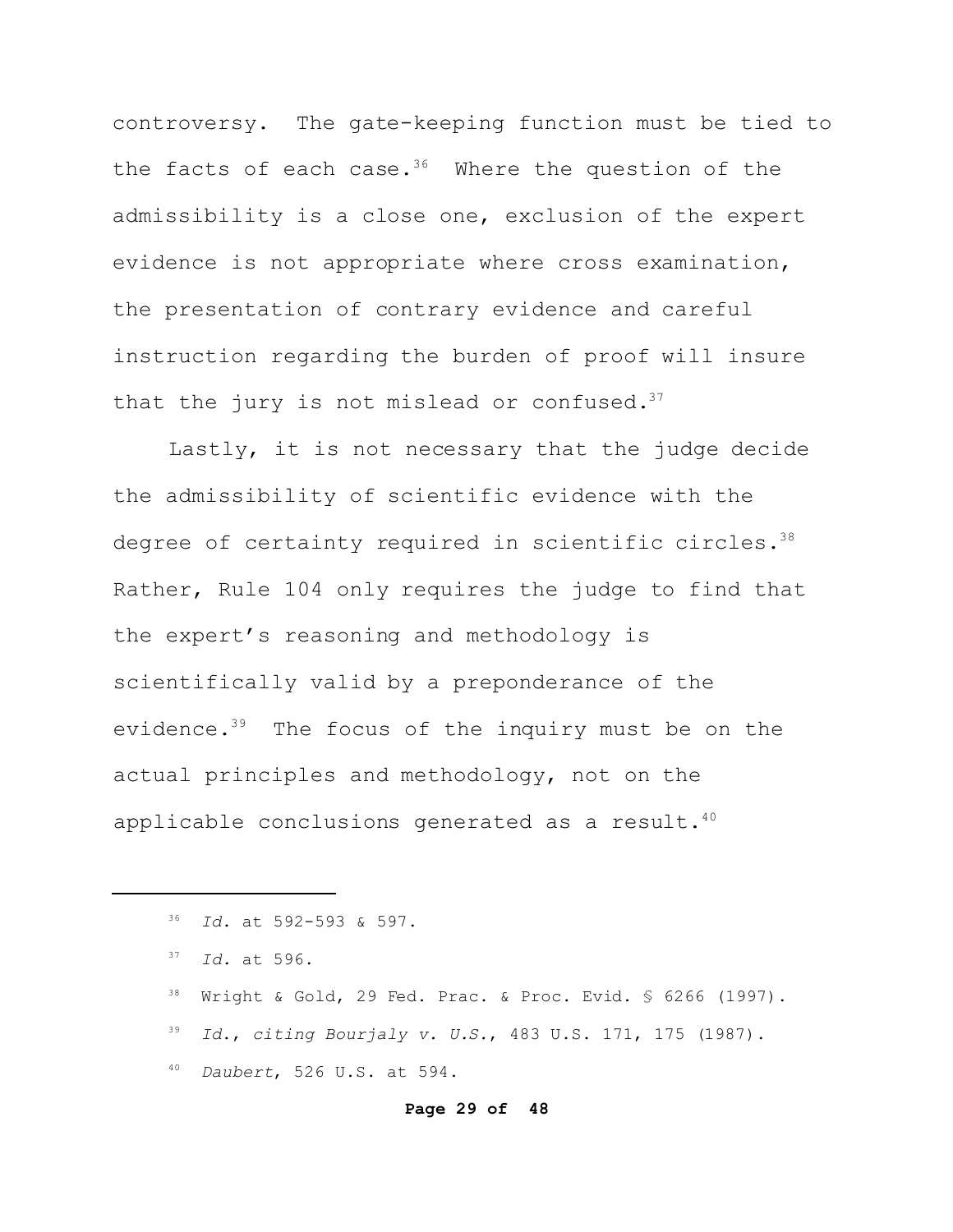As stated above, the Delaware Supreme Court has clearly embraced *Daubert*. Prior to the adoption of the Delaware Rules of Evidence, our Supreme Court consistently held that *Frye* was not the sole criteria to be used in considering the admissibility of expert testimony.<sup>41</sup> It has, consistent with *Daubert,* formulated the test of admissibility via Rule 702 as follows:

> 1) the witness is 'qualified as an expert by knowledge, skill, experience, training or education . . .';<sup>42</sup> 2) the evidence is relevant and reliable;<sup>43</sup> 3) the expert's opinion is based upon

information 'reasonably relied upon by

<sup>41</sup> *Nelson,* 628 A.2d at 73, *citing Santiago v. State*, 510 A.2d 488, 489 (Del. 1986). *See also*, *Whalen v. State*, 434 A.2d 1346, 1354- 55 (Del. 1981); *Fensterer v. State*, 509 A.2d 1106, 1109, n.1 (Del. 1986).

<sup>42</sup> *Cunningham v. McDonald*, 689 A.2d 1190, 1193 (Del. 1997), *citing Nelson,* 628 A.2d *at* 74.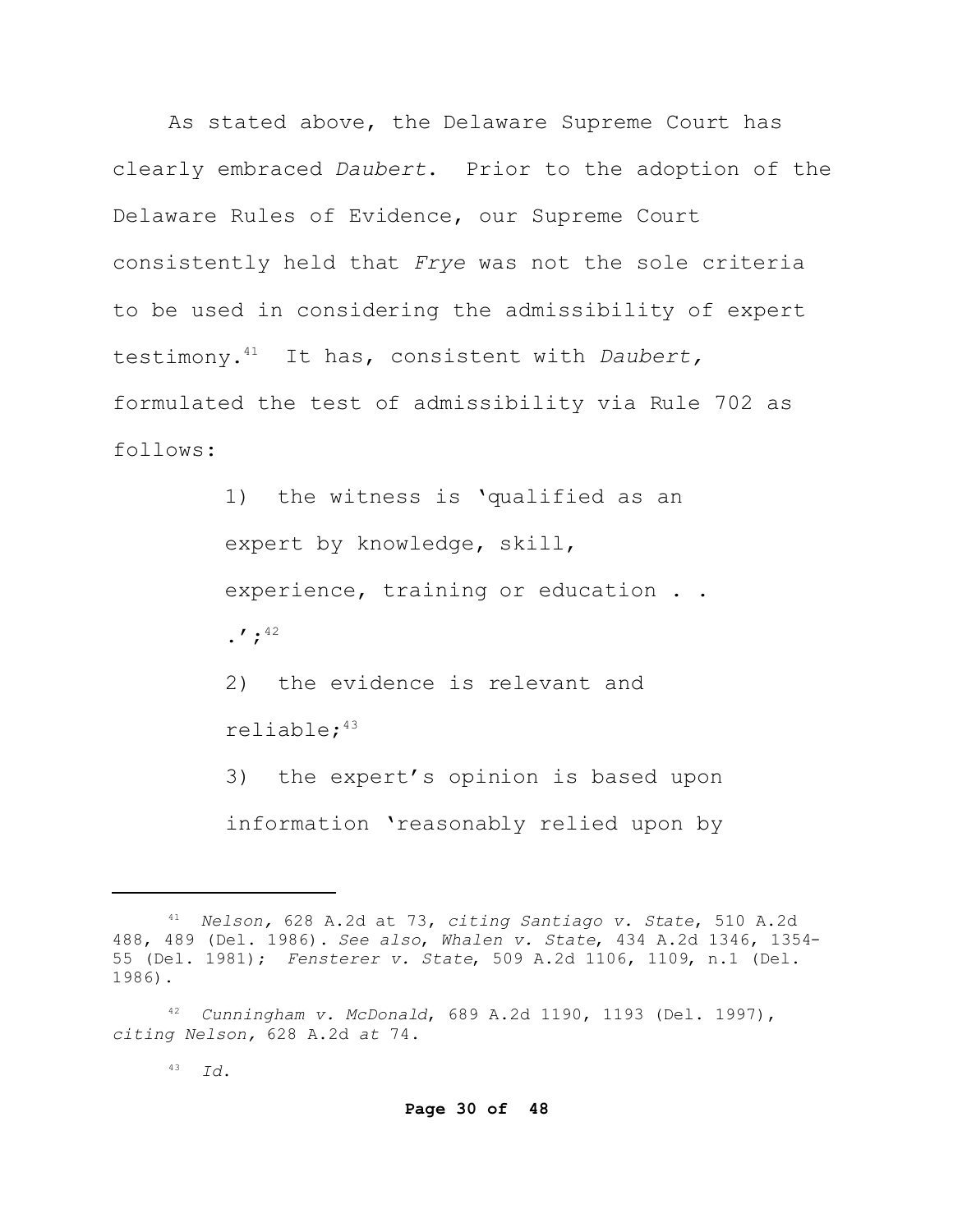experts in the particular field . .  $\cdot$   $\cdot$   $\cdot$   $\cdot$   $\cdot$   $\cdot$   $\cdot$   $\cdot$ 

4) the expert testimony will 'assist the trier of fact to understand the evidence or to determine a fact in issue  $\cdot$  .  $\cdot'$ ;<sup>45</sup> and

5) the expert testimony will not create unfair prejudice or confuse or mislead the jury.<sup>46</sup>

It is apparent that the above quoted language includes the factors contained in the first and second prongs of the test set out in the holdings of *Daubert* and cases interpreting Rule 702 which followed *Daubert*. Indeed, the first three *Daubert* factors are in fact included within the requirement that the evidence be relevant and reliable as stated above in the second

<sup>44</sup> *Id*.

<sup>45</sup> *Hart v. Resort Investigations & Patrol*, et. al, 2004 WL 2050511 (Del. Super.), *citing Mason v. Rizzi*, 843 A.2d 695 (TABLE) (Del.), *citing United States v. Downing*, 753 F.2d 1224, 1242 (3d. Cir. 1985).

<sup>46</sup> *Cunningham*, 689 A.2d at 1193, *citing Nelson*, 628 A.2d. at 74.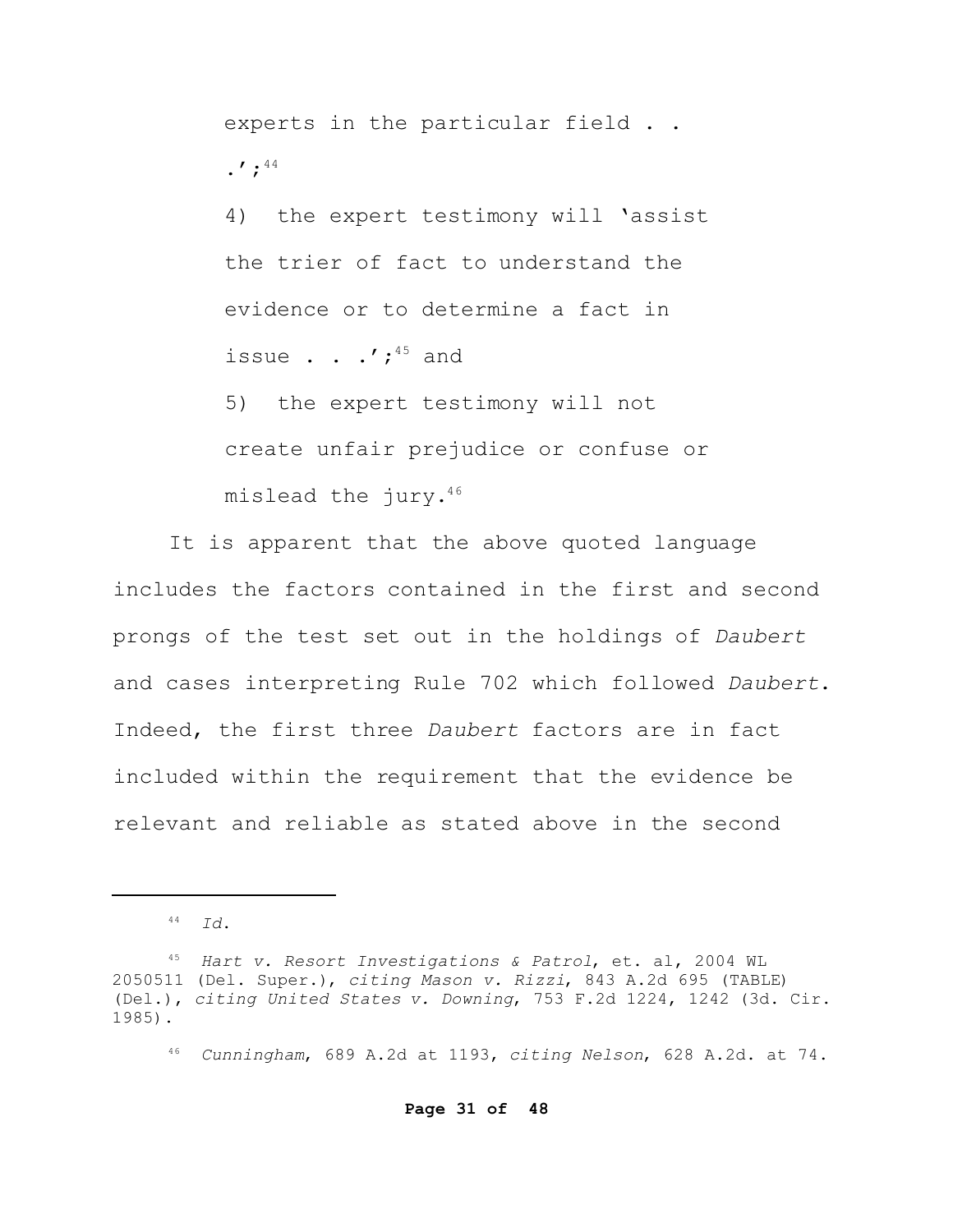requirement for admissibility. The fourth *Daubert* factor is included within the requirement set forth above in the third. $47$  To the extent it was not otherwise clear that the requirement that the expert testimony "fit" the facts of the case so as to assist the jury in carrying out its function is included in the fourth criteria, this Court, in *Hart v. Resort Investigations & Patrol,<sup>48</sup>* resolved any such ambiguity in the affirmative. Lastly, in Delaware as well, it is the party seeking to introduce the expert evidence, who bears the burden of proving its admissibility. $49$ 

As noted above, the plaintiffs have labeled Benlate as a teratogen generally capable of causing birth defects in humans, which did in fact cause the injuries to Emily Bowen and Darren Griffin. The defendant has said that Benlate did not contribute to those injuries,

<sup>47</sup>*Podrasky v. T & G, Inc*., 2004 WL 2827710 (Del. Super.), *citing Daubert*, 526 U.S. at 593-594.

<sup>48</sup> 2004 WL 2050511 (Del. Super.).

<sup>49</sup> *Minner v. Am. Mortgage & Guar. Co.,* 791 A.2d 826, 843 *(*Del. Super. Ct. 2000)*, citing Nat'l Bank of Commerce v. Dow Chem. Co.,* 965 F.Supp. 1490, 1497 (D. Ark. 1996), *aff'd* 133 F.3d 1132 (8th Cir. 1998); *Schmaltz v. Norfolk & W. Ry. Co.*, 878 F.Supp. 1119, 1120 (D. Ill. 1995).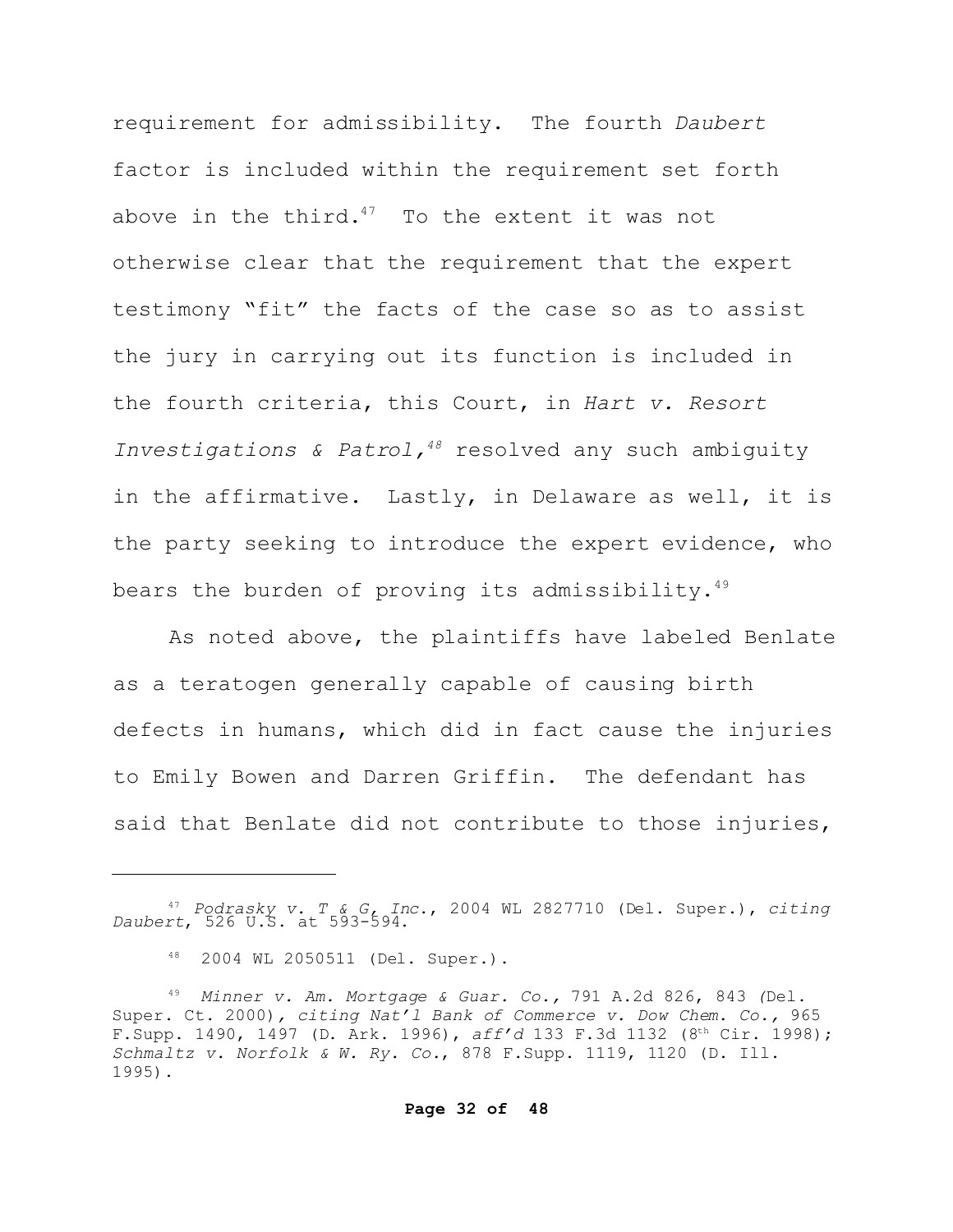and challenged the expert witnesses employed by the plaintiffs in those regards. The defendant has argued that the proposed testimony is either not relevant, or to the extent that it is relevant, it must be excluded via DRE 403. It also argued, pursuant to DRE 702, that the witnesses in question do not qualify as experts nor are their opinions admissible in light of the *Daubert* line of cases.

The Court viewing the record as it stood at the close of the supplemental discovery, agreed with the defendant in substantial part. As a predicate, it assumed arguendo, that Dr. Howard and Dr. Tackett were experts in their respective fields of teratology and toxicology, and that they relied upon Dr. Patton and Dr. McIntosh in reaching their opinions as to Benlate. It was based upon those assumptions and reliance along with the authority referenced above that resulted in the orders entered on May 9, 2005. That which follows is the Court's reasoning underlying those rulings.

## **Dr. Howard's Testimony Regarding Emily Bowen**

**Page 33 of 48**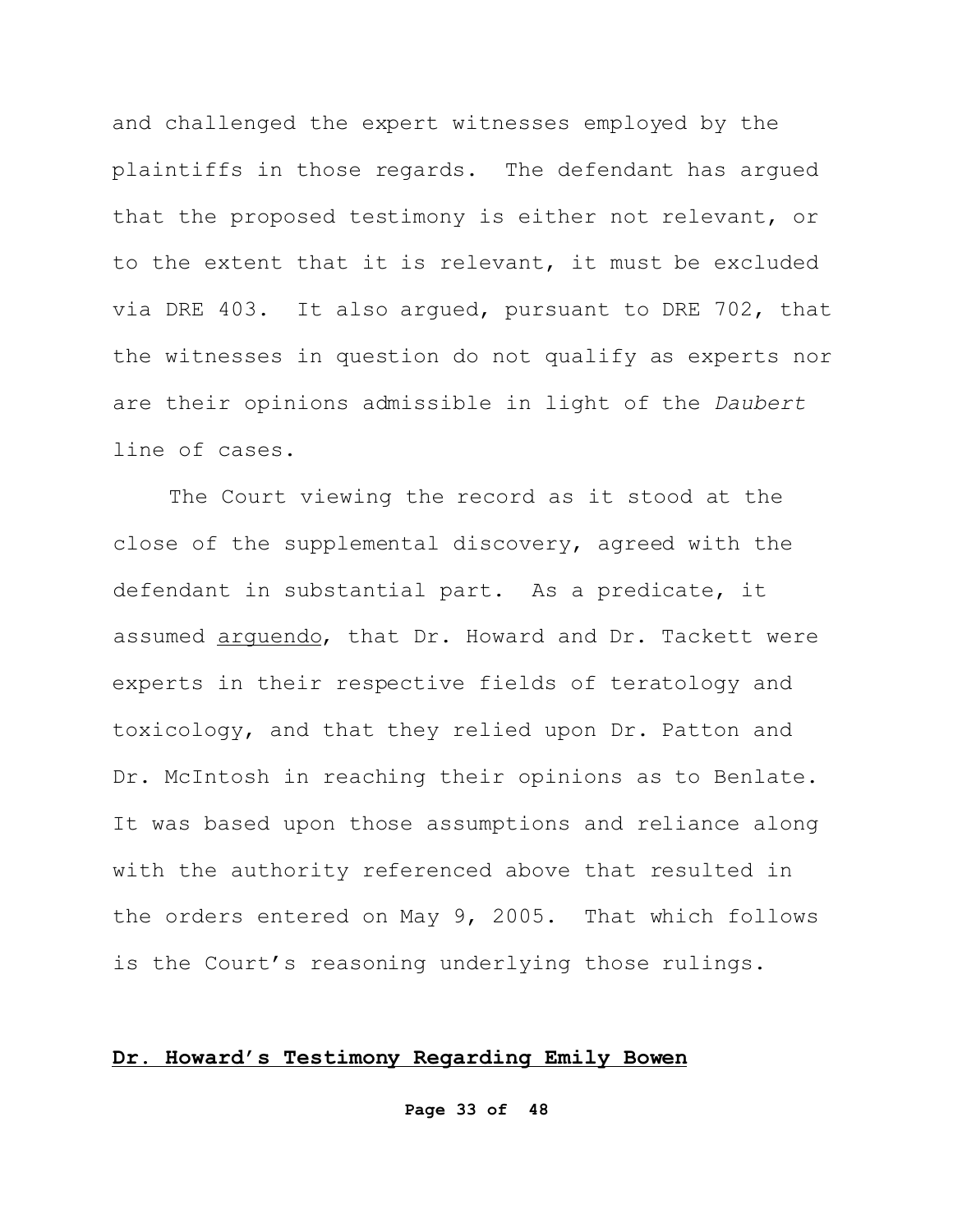In order to establish the cause of a condition, an expert must not only be able to state the cause of a condition, the witness, or the party offering the testimony, must also be able to exclude other possible/putative causes. In scientific circles, this is known as performing a differential diagnosis. It is a commonly accepted method of addressing the issue of the origin or cause of a medical condition.<sup>50</sup> As the Fourth Circuit Court of Appeals stated in *Westberry,* such a diagnosis:

> . . . is a standard scientific technique of identifying the cause of a medical problem by eliminating the likely causes until the most probable one is isolated. A reliable differential diagnosis typically, though not invariably, is performed after "physical examinations, the taking of medical histories, and the review of clinical tests, including laboratory tests," and generally is accomplished by determining the possible causes for the patient's symptom and then eliminating each of these potential causes until reaching

<sup>50</sup> *Westberry v. Gislavid Gummi AB,* 178 F.3d 257 (4th Cir. 1999). *See also, Long v. Weider Nutrition Group, Inc.*, 2004 WL 1543226, at \*6 (Del. Super.), citing *Zuchowicz v. U.S*, 140 F.3d 381 (2nd. Cir. 1998); *Heller v. Shaw Indus.*, 167 F.3d 146 (3rd Cir. 1999)(other citations omitted).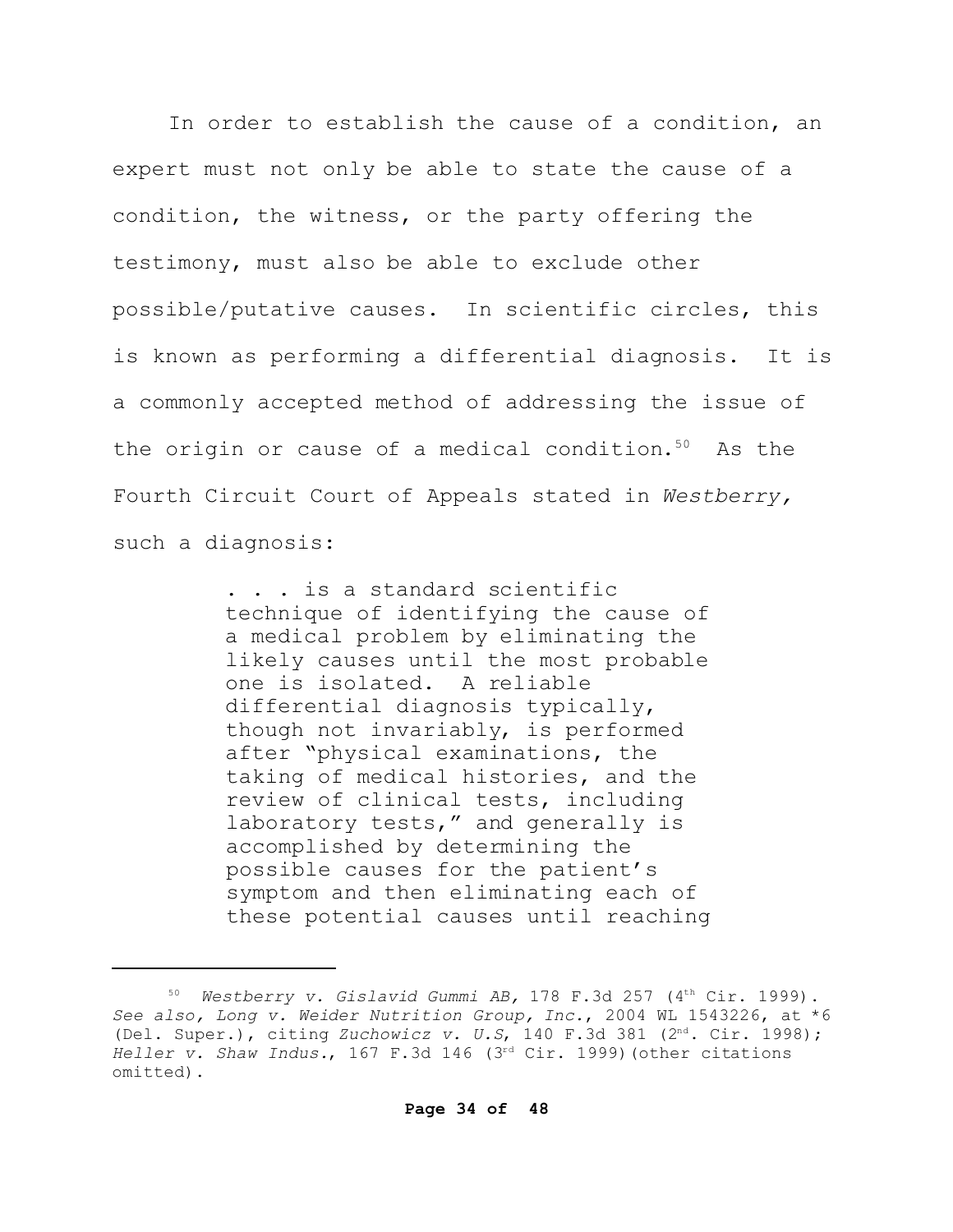one that cannot be ruled out or determining which of those that cannot be excluded is the most likely . . . . (Citations omitted.)*<sup>51</sup>*

In the instant case, both sides have referenced this method of addressing the question of causation. The defense argues that the plaintiffs must not only be able to attribute responsibility for Emily Bowen's injuries to Benlate, they must also be able to exclude the most likely cause of Emily Bowen's problems, genetics and CHARGE Syndrome. The plaintiffs state that they did perform a differential diagnosis via the testimony of Dr. Patton and Dr. Howard and were able to establish Benlate as the cause of her problems. That conclusion was based upon the negative results of prior chromosomal based genetic testing. Two years later, as indicated above, dramatic advances had been made thus allowing the more precise testing of Emily Bowen and Darren Griffin ordered here.

When Dr. Patton changed his diagnosis following the CHD7 test results, Dr. Howard could no longer exclude

<sup>51</sup> *Westberry,* 178 F.3d at 262-263.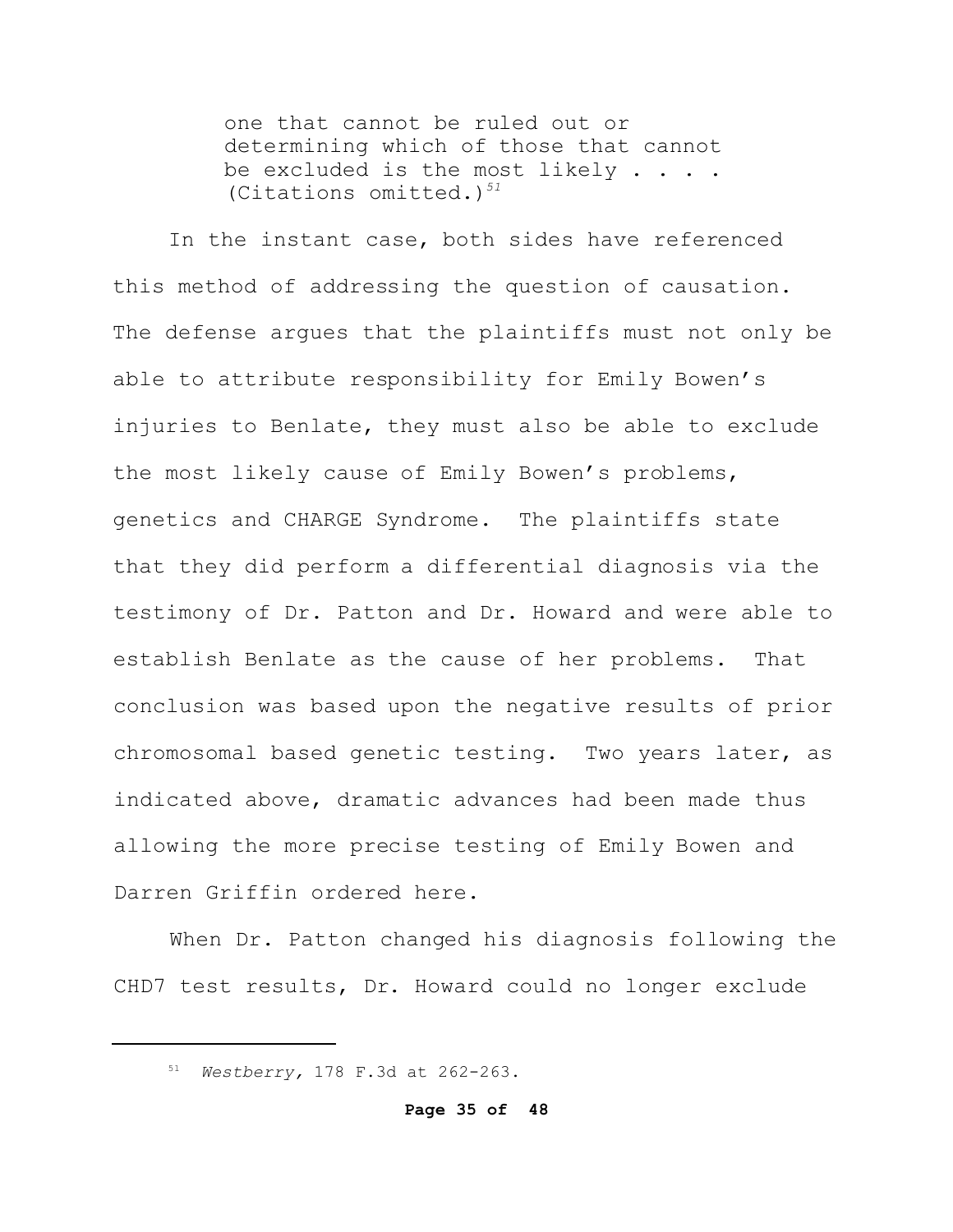genetics as, in the words of Dr. Patton, a "substantial cause" of the injuries in question. Dr. Howard then amended his opinion that Benlate was the sole cause of Emily Bowen's injuries to conclude that Benlate interacted with the CHD7 mutation to proximately bring about the problems visited upon her. Dr. Howard did so without any expertise in genetics, having very little knowledge about CHD7 or how, when, and to what degree it combined with Benlate to cause the injuries complained about. Moreover, he admitted that his theory has never been tested, peer reviewed or otherwise subjected to professional scrutiny.

The Court's decision to exclude Dr. Howard as a witness in Emily Bowen's case was based in the first instance on DRE 702's requirement that the witness be "qualified". The Court's order limited Dr. Patton's testimony that the CHD7 mutation was a substantial cause of her difficulties and excluded any testimony relative to other possible causes about which Dr. Patton was not qualified to address. The order as to Dr. Patton severed any link to the field of genetics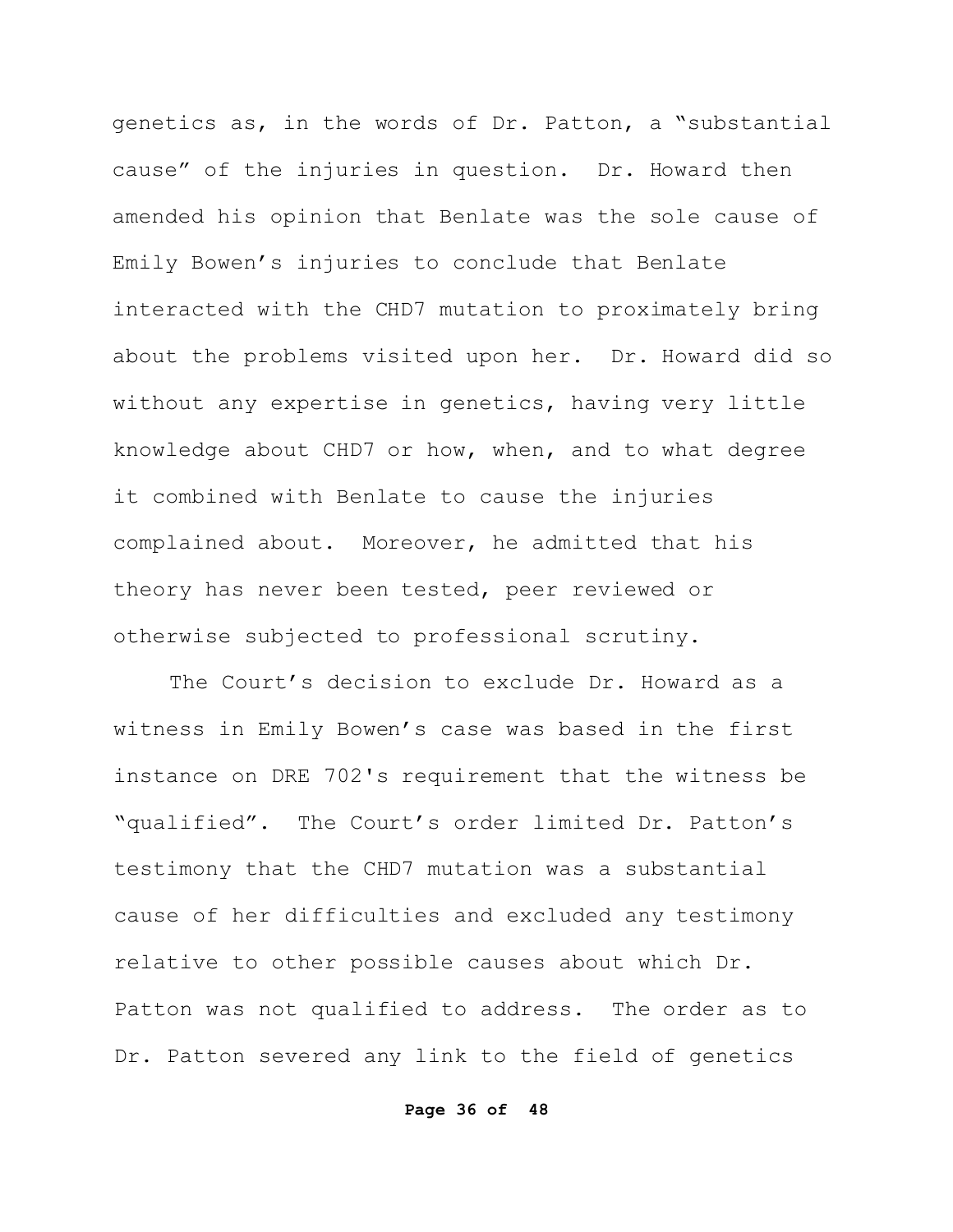other than to the aforementioned testimony relating to the CHD7 mutation. Given the fact that Dr. Howard admits that he is not a geneticist and has no training, education or experience generally, or specifically, as to CHD7, he is not qualified via DRE 702 to opine relative to any interaction between CHD7 mutation and Benlate. Nor can he perform a valid differential diagnosis excluding CHD7 or genetics as a cause of the injuries visited upon Emily Bowen under the circumstances.<sup>52</sup>

Dr. Howard's amended opinion and proposed testimony was further excluded because it was not reliable and therefore runs afoul of DRE 402 and 702. His theory regarding the interaction between the CHD7 mutation and Benlate as the cause of Emily Bowen's injuries has not been validated by any scientific discipline, study or entity. It has not been the subject of any peer review nor has it been accepted by any relevant scientific

 $52$  In espousing his amended or supplemental theory, Dr. Howard has apparently forgotten his deposition testimony where he stated that if Dr. Patton's opinion relative to CHARGE and genetics as the source of Emily Bowen's problems changed, his view concerning causation would be similarly affected.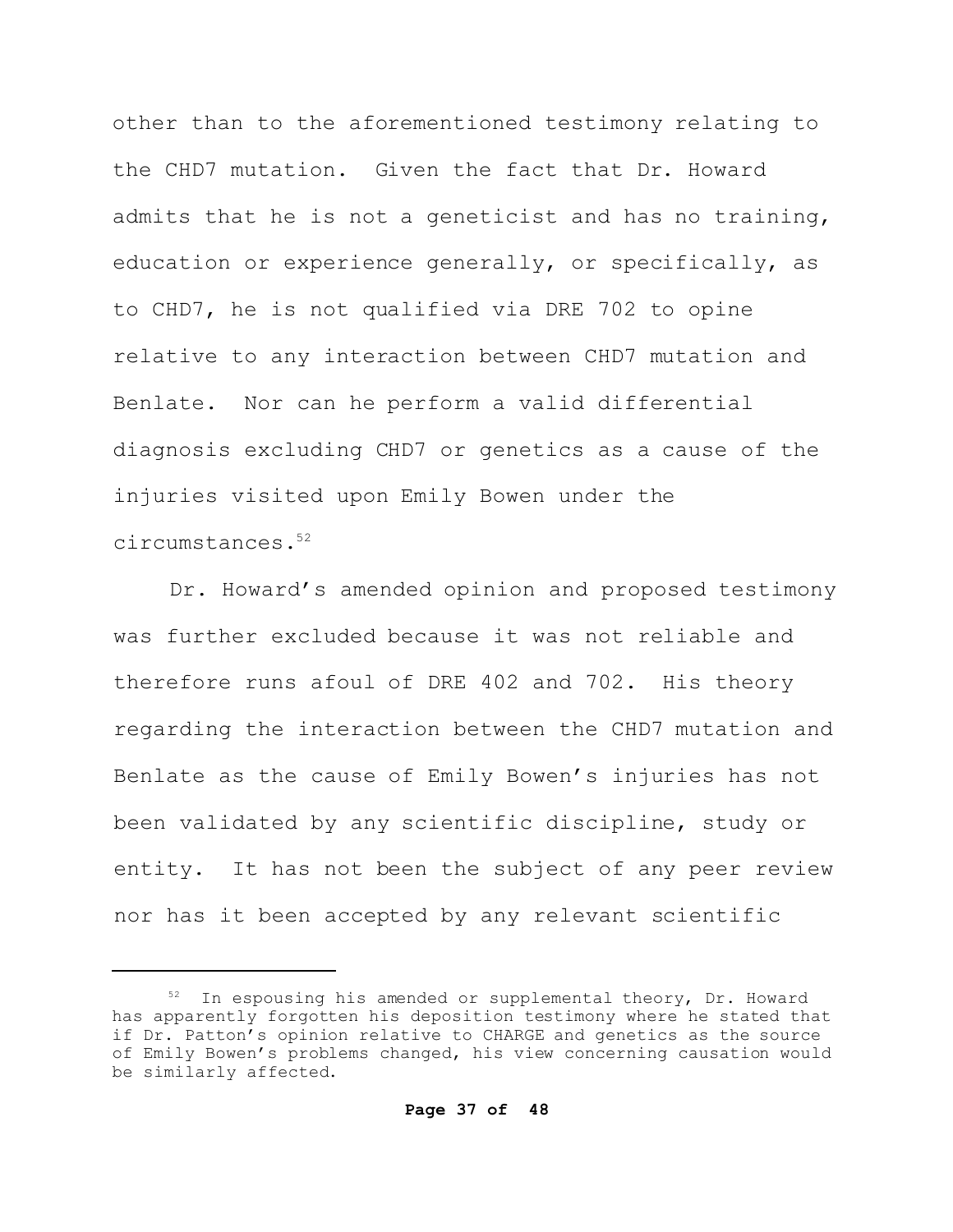community.<sup>53</sup> There was no testing or publication of this theory prior to the discovery of the CHD7 mutation and its link to CHARGE Syndrome. It is readily apparent as a result, that the theory did not arise out of research or testing but was a product of the instant litigation, a factor which supports its rejection. $54$ 

Lastly, there is no evidence of any cause other than the CHD7 mutation. Dr. Howard is unable to explain how, why, or where the CHD7/Benlate combination works. Nor have the plaintiffs been able to otherwise produce any testimony, at least from those qualified to provide it, that there exists a disease or disability producing gene, in this case CHD7, which requires the presence of an environmental agent to manifest itself. The position advocated by the defense is clear - the mutated CHD7 gene was the sole and proximate cause of Emily Bowen's CHARGE Syndrome. That theory has substantial support in the record in that it has been

<sup>&</sup>lt;sup>53</sup> In this case, at the very least, the relevant community had to include teratologists and/or geneticists given the nature of the theory being advanced.

<sup>54</sup> *In Re Rezulin Prods. Liab. Litig.,* 2005 WL 583751, at \*17  $(S.D.N.Y.)$ .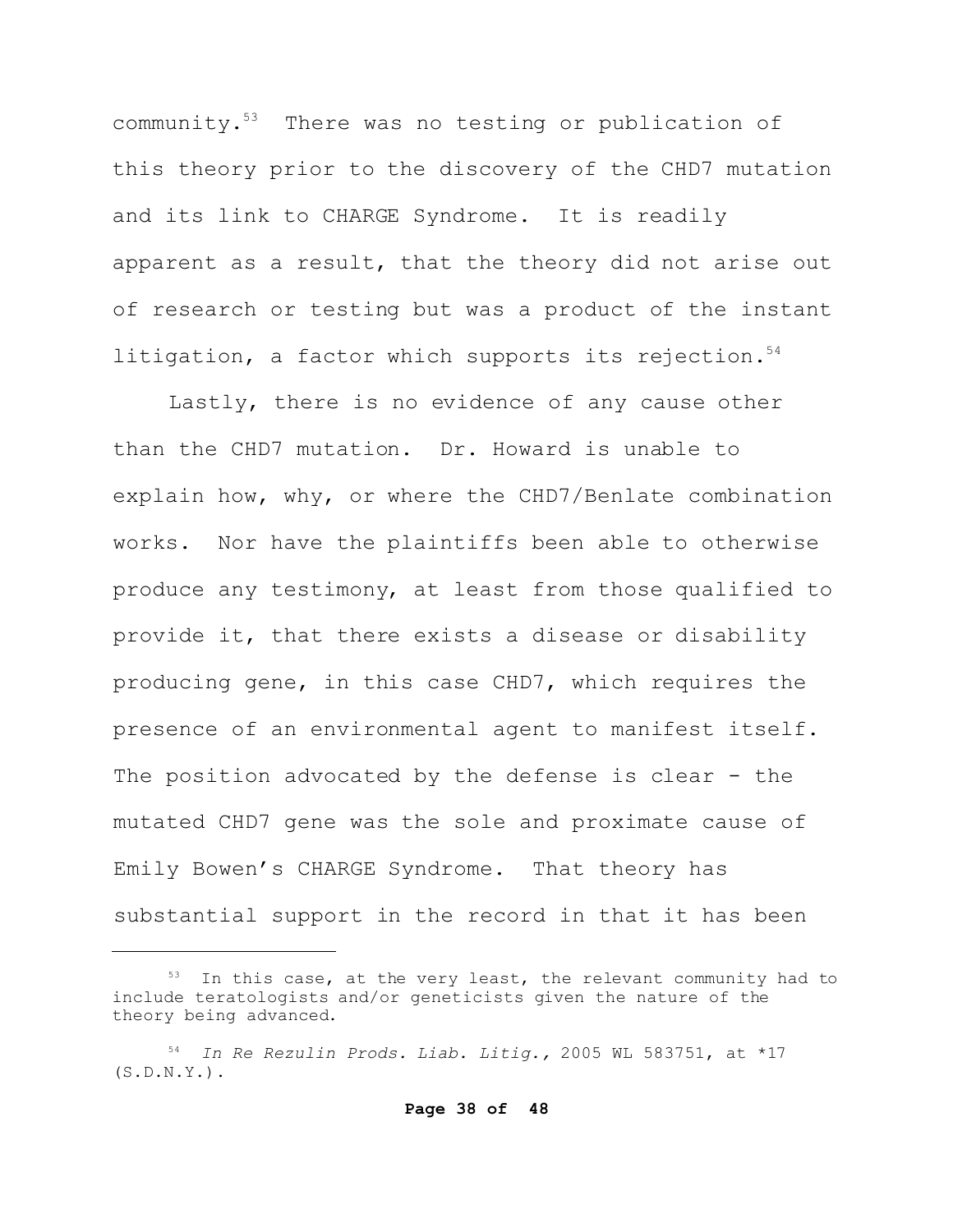tested, peer reviewed and published, apparently without consequential dissent.

The Court must further conclude that Dr. Howard's revised opinion is not sufficiently tied to the facts of the case so as to assist the jury in resolving any of the issues involved in this case. It is not the product of reliable scientific principles and methods. In short, while it does relate to causation, the proposed testimony is nothing more than an unsupported theory, or "ipse dixit".<sup>55</sup>

No other conclusion is viable under the Delaware Rules of Evidence or *Daubert*. The trial court does not have to apply all of the *Daubert* factors, but it must apply them to the facts of each case as is appropriate in its role as the gate-keeper. Cross examination, presentation of contrary evidence or legal instruction would not cure the deficiencies found in Dr. Howard's opinions. Moreover, to allow the testimony as proposed

<sup>55</sup> "Ipse dixit" is a Latin phrase translated as "He himself said it". Its use is appropriate in this case because the only support Dr. Howard seems to have for his theory is his own opinion and/or view of the case. That is certainly not enough under *Daubert,* and it is even less likely that it would survive if this jurisdiction were to follow *Frye.*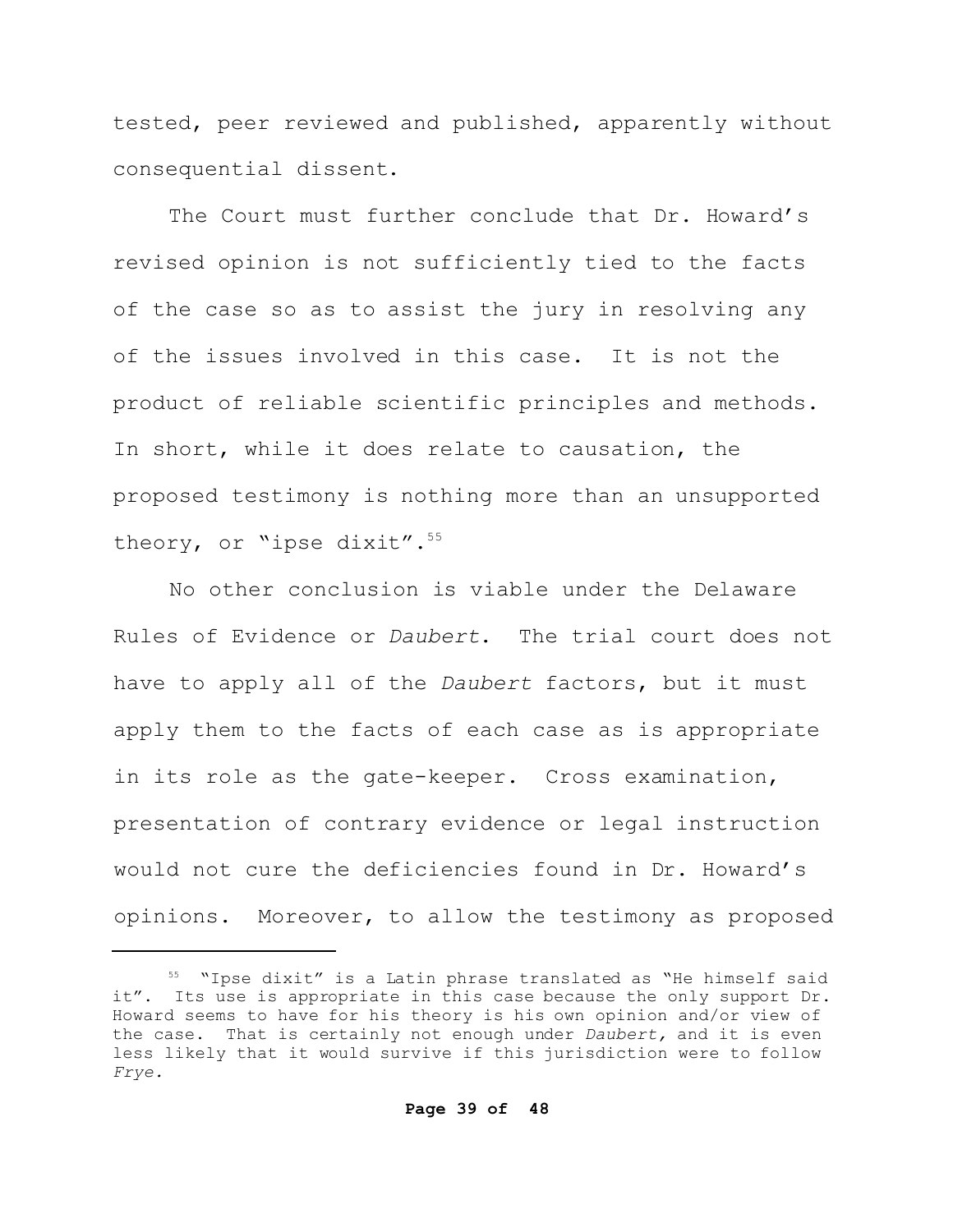would allow the jury to engage in speculation or result in confusion as well as undue prejudice to the defense given the facts of this case thereby running afoul of DRE 403 as well.<sup>56</sup> In such circumstances, again, given the nature of the injuries and those suffering them, there is a pressing need for the Court to exclude the evidence in question.<sup>57</sup>

# **Limitations on the Testimony of Drs. McIntosh, Howard and Tackett Regarding Emily Bowen and Darren Griffin**

The Court previously held that Dr. McIntosh was not qualified to provide expert testimony in the field of dermal absorption via DRE 702. At best, Dr. McIntosh has expertise in exposure assessment as opposed to dermal absorption. His curriculum vitae reveals that

<sup>56</sup> DRE 403 reads:

Although relevant, evidence may be excluded if its probative value is substantially outweighed by the danger of unfair prejudice, confusion of the issues or misleading the jury, or by consideration of undue delay, waste of time or needless presentation of cumulative evidence.

<sup>57</sup> *Lynch v. Merrell-National Labs.,* 830 F.2d 1190, 1196-1197 (1st Cir. 1987) (Citations omitted).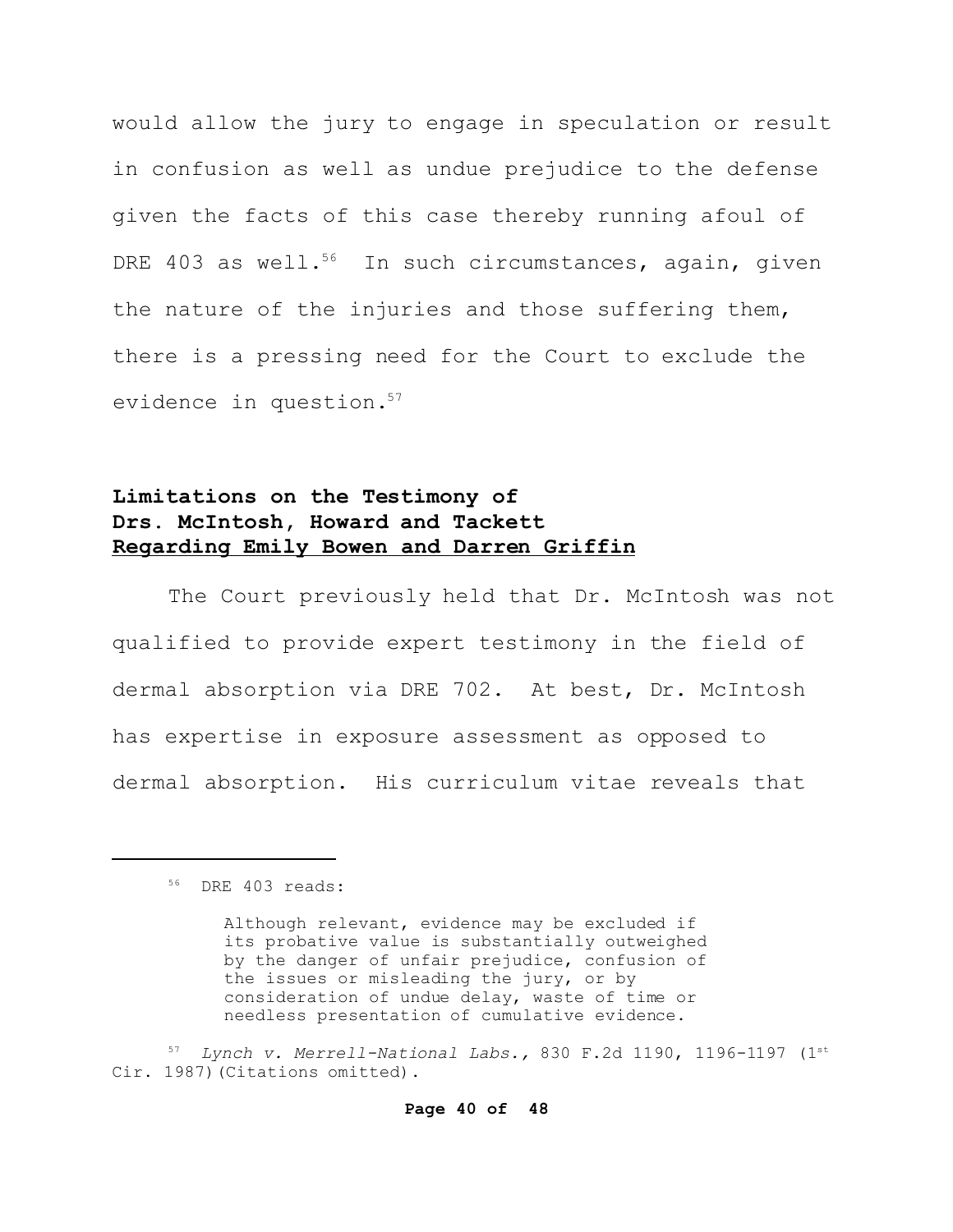his education and experience is concentrated in analysis and/or assessment of hazards and materials in the environment as well as the exposure of humans thereto. Nothing in his career since it began in 1996 reveals any activity even remotely related to the opinion offered in this litigation. His professional affiliations and organizational memberships also confirm this view.

To be even more specific, prior to this litigation, Dr. McIntosh had never been involved in any work with respect o Benlate or its active ingredient, benomyl. These cases were his first such involvement. He had never engaged in any work or had any professional experience related to dermal absorption, generally or specifically relative to Benlate. Nor was he aware of studies relative to human dermal absorption prior to his retention as an expert in this case, including the "TNO Study" commissioned by plaintiffs' counsel in *Bourne v. Dupont*. 58 Dr. McIntosh had not authored any

<sup>58</sup> 189 F. Supp. 2d 482 (D. W. Va. 2002), *aff'd* 2004 WL 117634 (4th Cir. W. Va. 2004). Not only had Dr. McIntosh not heard of any of the studies prior to his retention, a total of ten, but he had not been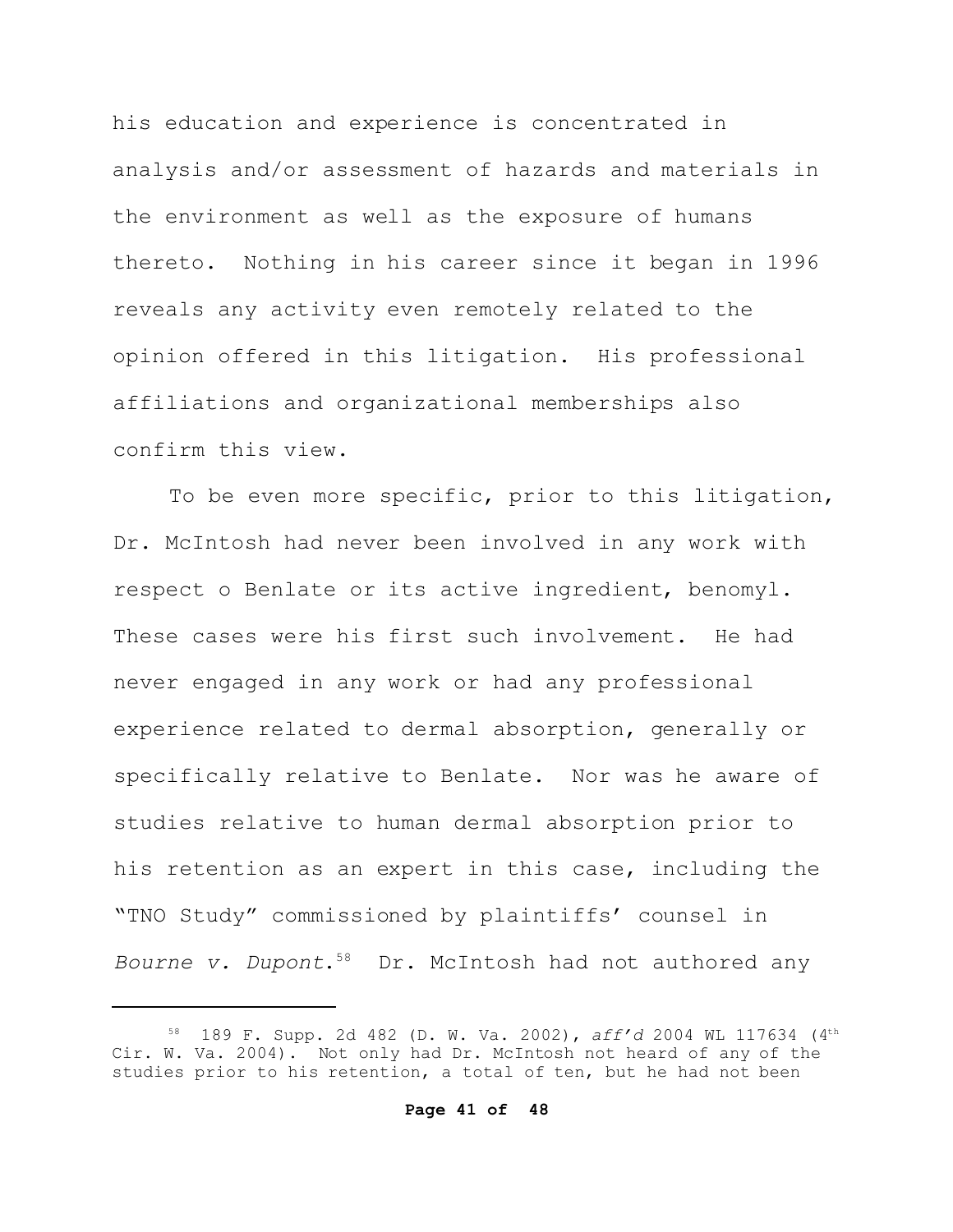articles or belonged to any professional society or group related to dermal absorption and had not participated in any peer journal review or had any knowledge of sources of information he considered authoritative.

Most telling is his own admission regarding his alleged expertise. According to Dr. McIntosh, while he might be an expert in dermal exposure, dermal absorption is a specialized area in which he was not an expert but had only a working knowledge of the subject. Unfortunately for the plaintiffs, there is no authority in support of the proposition that a "working knowledge" is the equivalent of "expertise" for purposes of DRE 702, at least not in these circumstances.

informed of their existence by counsel for plaintiffs who certainly knew of them and had copies before Dr. McIntosh wrote his initial reports. He did, during the week of his deposition, learn of the existence of one such study, involving Benlate and rats, which was referenced as the "Covance Study". Frederick W. Thalacker, *C-Benomyl: Pharmacokinetics in Female Rats Following Oral, Intravenous, Dermal, and Dietary Routs of Administration*, E.I. DuPont de Nemours & Co. (May 24, 1999). Dr. McIntosh still was not told of the TNO Study. The TNO Study involved testing the absorption of Benlate thru human skin. W.J.A. Meuling, R. Engel, A.A. Vink, L. Roza, *Dermal Absorption of Benlate WP50 in Human Volunteers*, TNO Voeding, Netherlands Organization for Applied Science (May 25, 2000).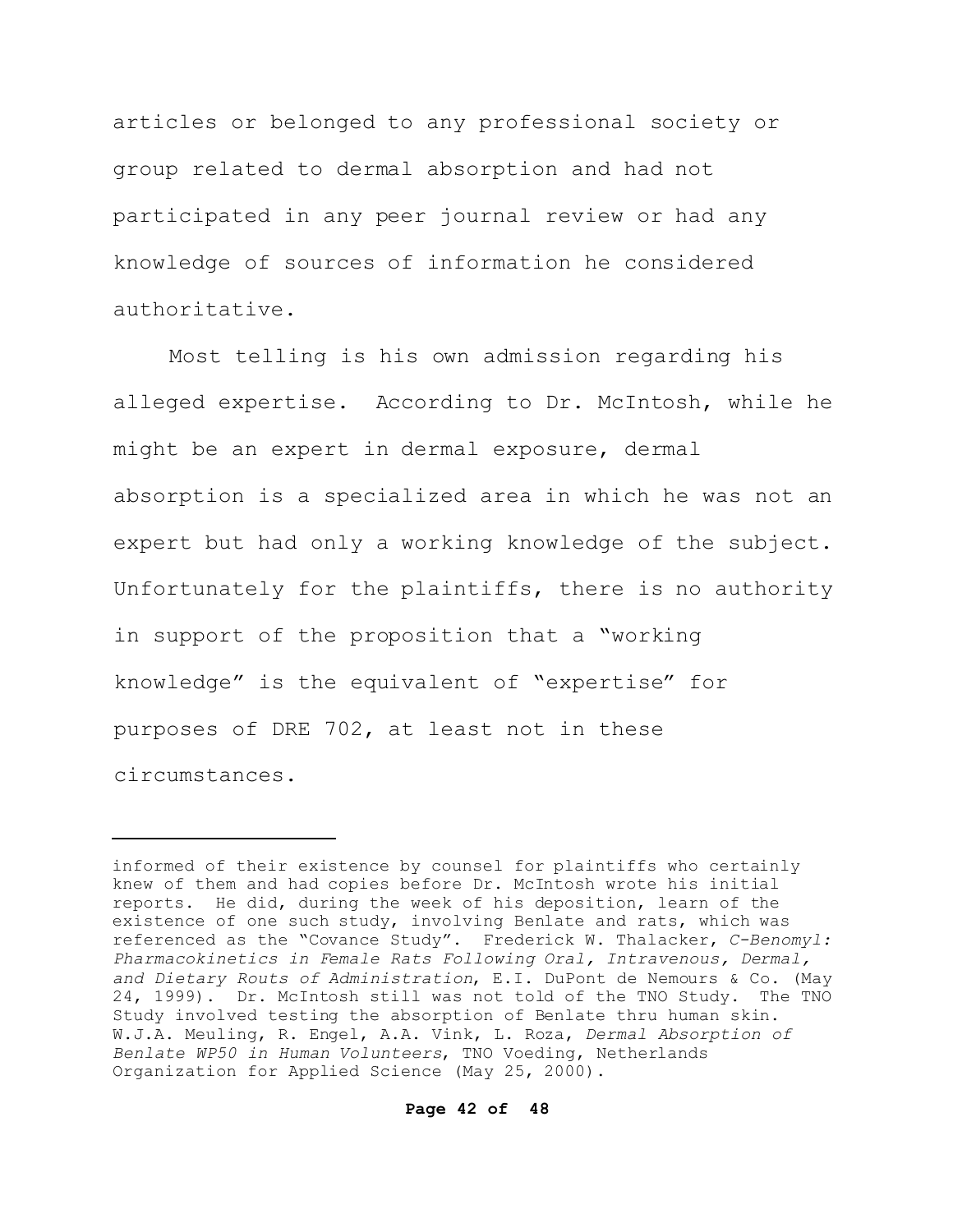Based upon all of the above, the Court must conclude that Dr. McIntosh is not qualified as an expert in the field of dermal absorption. Moreover, even if Dr. McIntosh did prove to be qualified to provide an opinion concerning dermal absorption, his opinion on the subject runs afoul of both prongs of *Daubert* and the Court's action excluding him as a witness was appropriate in any event.

In the first instance, the testimony is not reliable, i.e., it was not based upon a relevant methodology. It had not been tested, subjected to peer reviewed publication or been accepted within any recognized scientific community relating to dermal absorption prior to its use here.<sup>59</sup> This is also the first time this model and formula had been used to calculate the rate of dermal absorption of Benlate. And, its use had not been replicated or otherwise validated since the model was so employed by Dr. McIntosh.

<sup>59</sup> As was the case with Dr. Howard, it is unlikely that the proposed testimony and/or opinions by Dr. McIntosh, given this finding, would have been admissible under *Frye* either.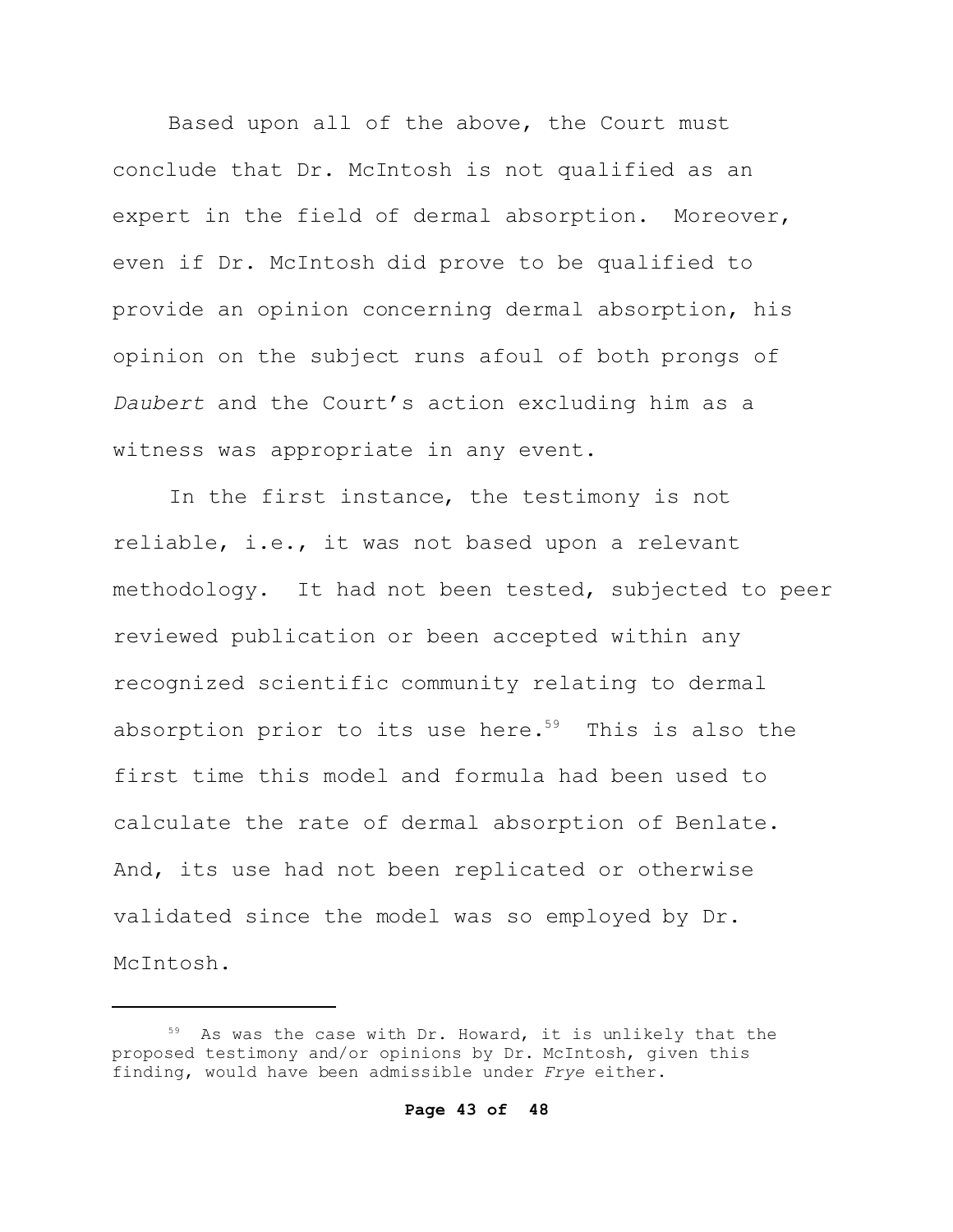Most significantly, the EPA guidelines recommended this model be used only when no comparable human studies exist, a point that Dr. McIntosh confirmed. It is the least favored method of measuring dermal absorption, with human studies being the most preferred followed by animal in vitro studies. The model, as Dr. McIntosh further concedes, fails to provide and/or allow for the calculation of the amount of Benlate that covered the skin of the mothers of Emily Bowen and Darren Griffin.

Dr. McIntosh's proposed testimony further fails the relevancy prong of the *Daubert* analysis. Both sides agree, and Dr. McIntosh concedes, that to calculate what was absorbed, you must know how much, or the amount of Benlate, that got on the skin. As noted by Dr. McIntosh, use of the Potts/Guy model does not allow for this estimation to be made. To make matters even more questionable, Dr. McIntosh admittedly made no attempt to estimate the amount deposited on the skin of the mothers, did not personally visit the scenes of the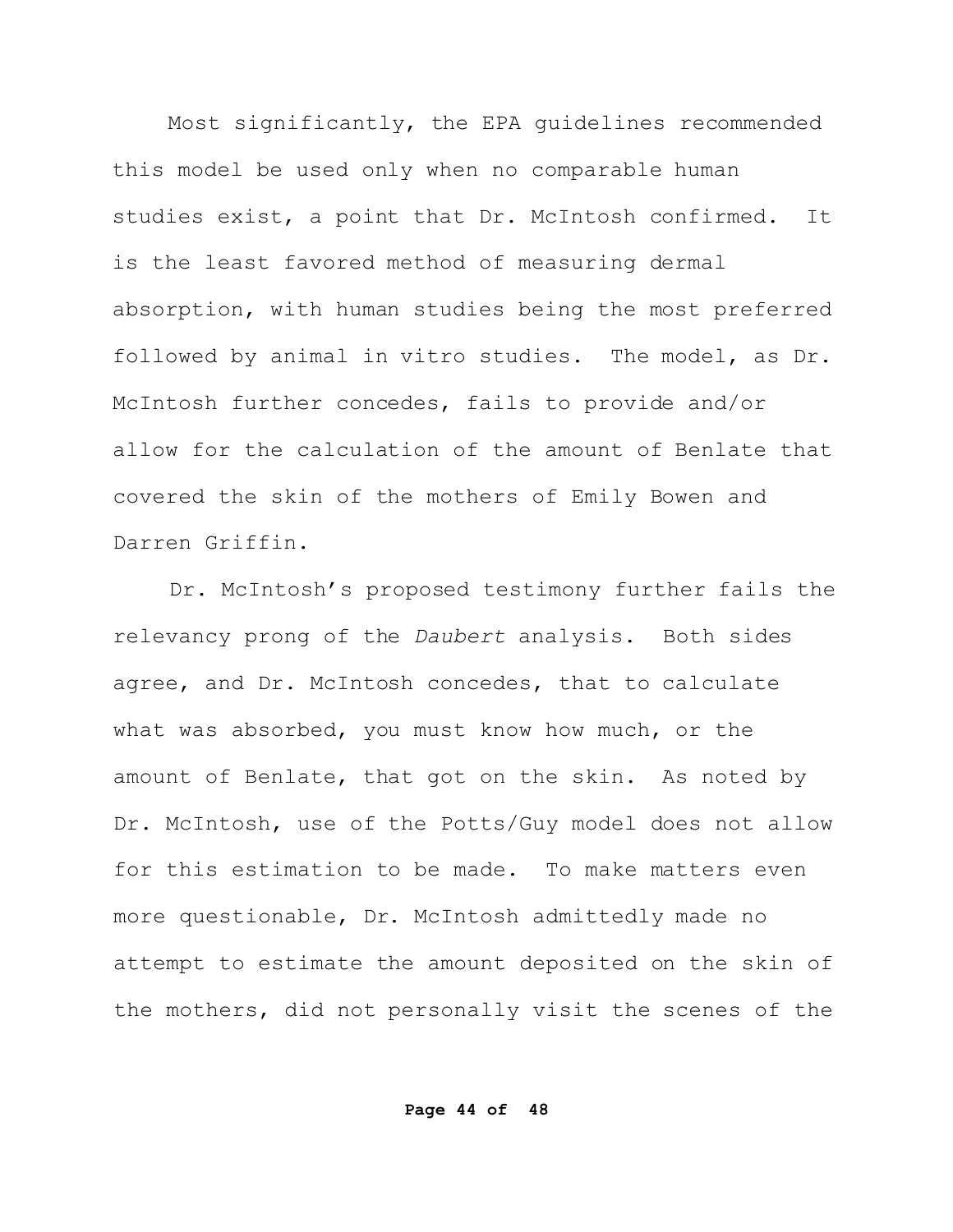spraying,  $60$  or test the sprayer used by the Bowens notwithstanding its availability. $61$  If the amount on the skin can not be determined, it is readily apparent that one can not calculate the amount absorbed into the body and ultimately passed on to the fetus at critical stages of its development.

Under these circumstances, the testimony will not assist the trier of fact to understand and resolve issues in the litigation. Neither side seems to dispute the proposition that any substance can be toxic at some level. The question which results is at what level, assuming again, arguendo, it is a human teratogen, would Benlate have interfered with the fetal development of Emily Bowen and Darren Griffin. Dr. McIntosh's testimony does not assist in resolving that question. Furthermore, given the fact that Dr. Howard

<sup>60</sup> Apparently Dr. McIntosh did review a total of up to ten pictures of the scenes of both of the areas sprayed provided by plaintiffs' counsel as well as the weather reports for those locations at or about the times the exposures in question allegedly took place.

 $61$  It is unclear from Dr. McIntosh's deposition testimony whether the sprayer used by Ms. Griffin's in-laws was ever available and/or was tested. In light of Dr. McIntosh's decision not to test the Bowen sprayer, and without more, the Court will assume the Griffin sprayer was not subjected to testing either.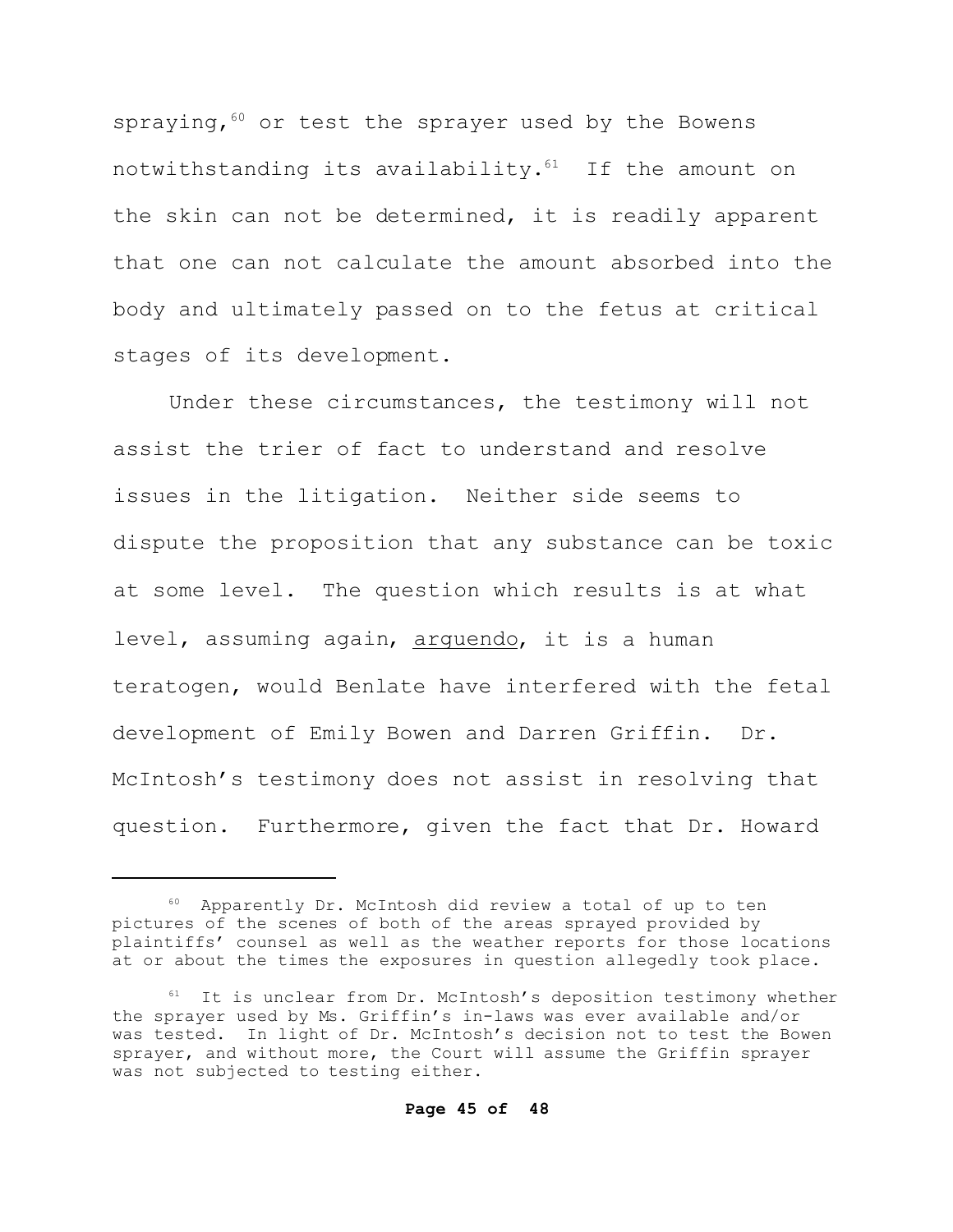and Dr. Tackett rely on Dr. McIntosh to calculate how much Benlate was passed on to those fetuses, a jury would more likely be mislead or confused if Dr. McIntosh's opinions, in light of the methodology employed and the results thereof, were allowed into evidence to establish causation.

For those reasons, the defendant's motion to exclude the opinions and/or testimony of Dr. McIntosh was granted. As a result, neither Dr. Tackett or Dr. Howard can rely on the information contained therein as to Emily Bowen or Darren Griffin. The testimony, having been deemed unreliable and not relevant, can not be used to form the basis for their opinions relative to any causal link between Benlate and the injuries for which the plaintiffs seek compensation. However, the decision is limited to the facts of this case. Given the disposition of the motions barring the testimony of Drs. Howard, Tackett and McIntosh, and the resultant grant of summary judgment in favor of the defendant, it is not necessary to reach any motions which have not been resolved to date in this case.

## **Page 46 of 48**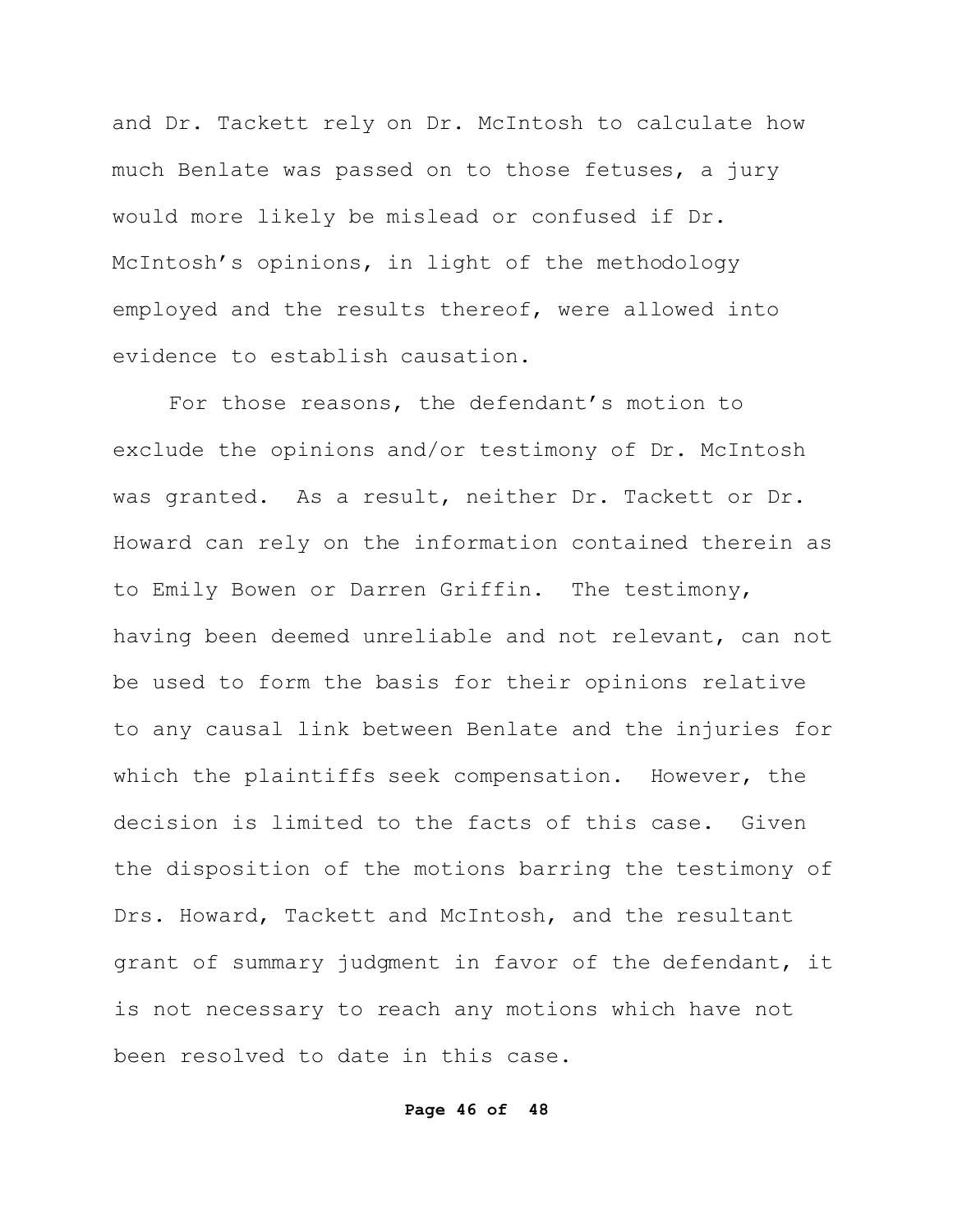Whether these decisions apply to the six remanded cases remains to be decided. Also yet to be answered is whether Drs. Howard, Tackett and Sauerhoff qualify and/or may testify as experts in those cases. The Court will schedule a status conference to begin to grapple with those issues in the near future at the convenience of the parties.

## **CONCLUSION**

For the foregoing reasons, the Court entered the orders relative to Drs. Patton, Howard and McIntosh on May 9, 2005. It was based upon the May 9 orders that the defendant's motion for summary judgment was granted on that same date. There was no need as a result to proceed to a trial on the merits.